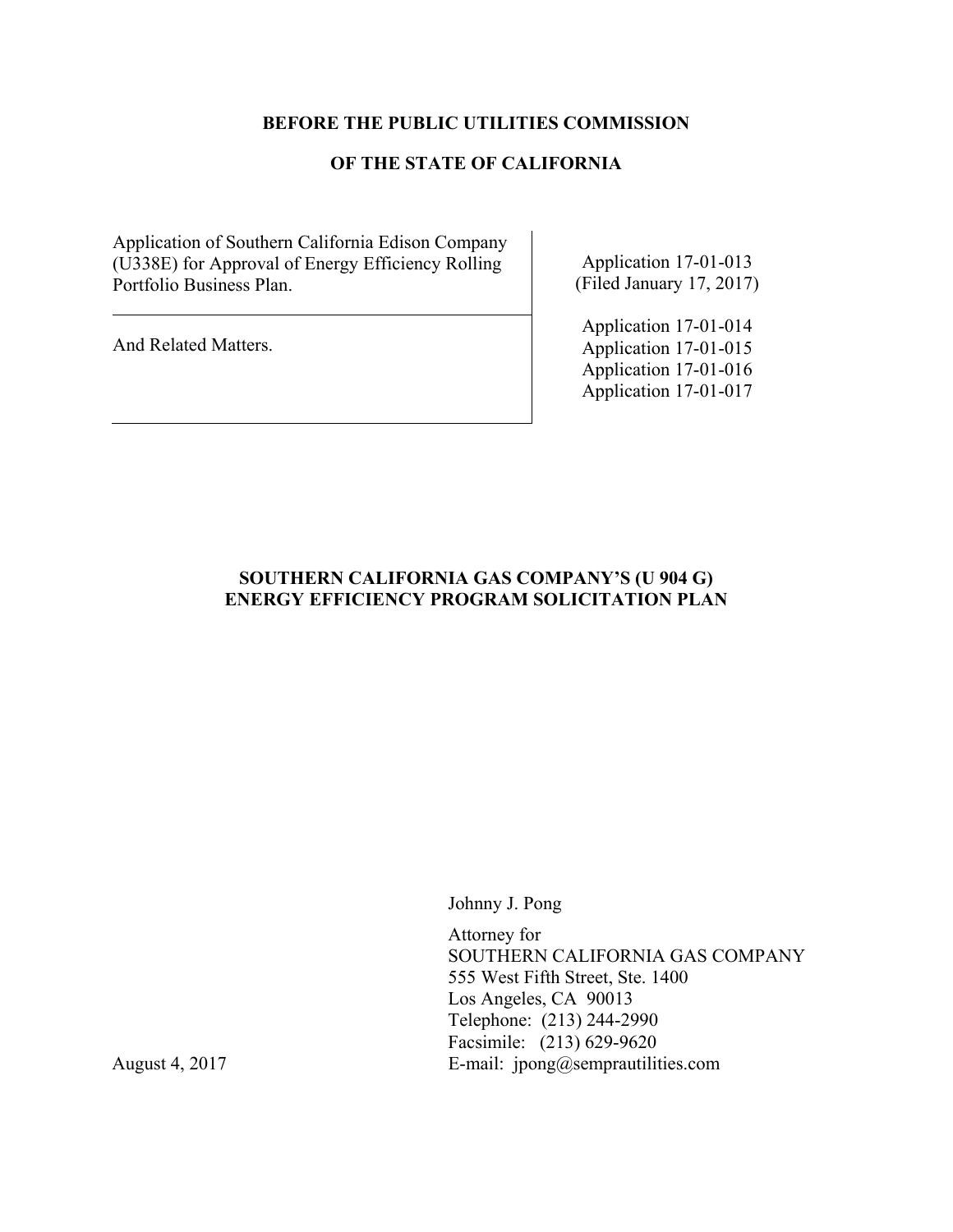#### **BEFORE THE PUBLIC UTILITIES COMMISSION**

#### **OF THE STATE OF CALIFORNIA**

Application of Southern California Edison Company (U338E) for Approval of Energy Efficiency Rolling Portfolio Business Plan.

And Related Matters.

Application 17-01-013 (Filed January 17, 2017)

Application 17-01-014 Application 17-01-015 Application 17-01-016 Application 17-01-017

#### **SOUTHERN CALIFORNIA GAS COMPANY'S (U 904 G) ENERGY EFFICIENCY PROGRAM SOLICITATION PLAN**

Pursuant to the Scoping Memo and Ruling of Assigned Commissioner and Administrative Law Judges, dated April 14, 2017 (Scoping Ruling), the Administrative Law Judges' Ruling Modifying Schedule (dated June 9, 2017), and the Administrative Law Judge's Ruling Requesting Responses to Questions and Providing Guidance on Briefs, as issued in Application (A.) 17-01- 012 (Demand Response [DR] Ruling), Southern California Gas Company (SoCalGas) files its Energy Efficiency Program Solicitation Plan. Please see SoCalGas' Energy Efficiency Program Solicitation Plan, hereto attached as Attachment A. On July 26, 2017, Commission staff provided guidance on the Energy Efficiency Program Solicitation Plans, requesting that the proposals include a list of questions/topics. SoCalGas addresses this request in Appendix 1 to Attachment A.

> Respectfully submitted on behalf of SOUTHERN CALIFORNIA GAS COMPANY,

By: */s/ Johnny J. Pong*  Johnny J. Pong

Johnny J. Pong

Attorney for: SOUTHERN CALIFORNIA GAS COMPANY 555 West Fifth Street, Ste. 1400 Los Angeles, CA 90013 Telephone: (213) 244-2990 Facsimile: (213) 629-9620 August 4, 2017 E-mail: jpong@semprautilities.com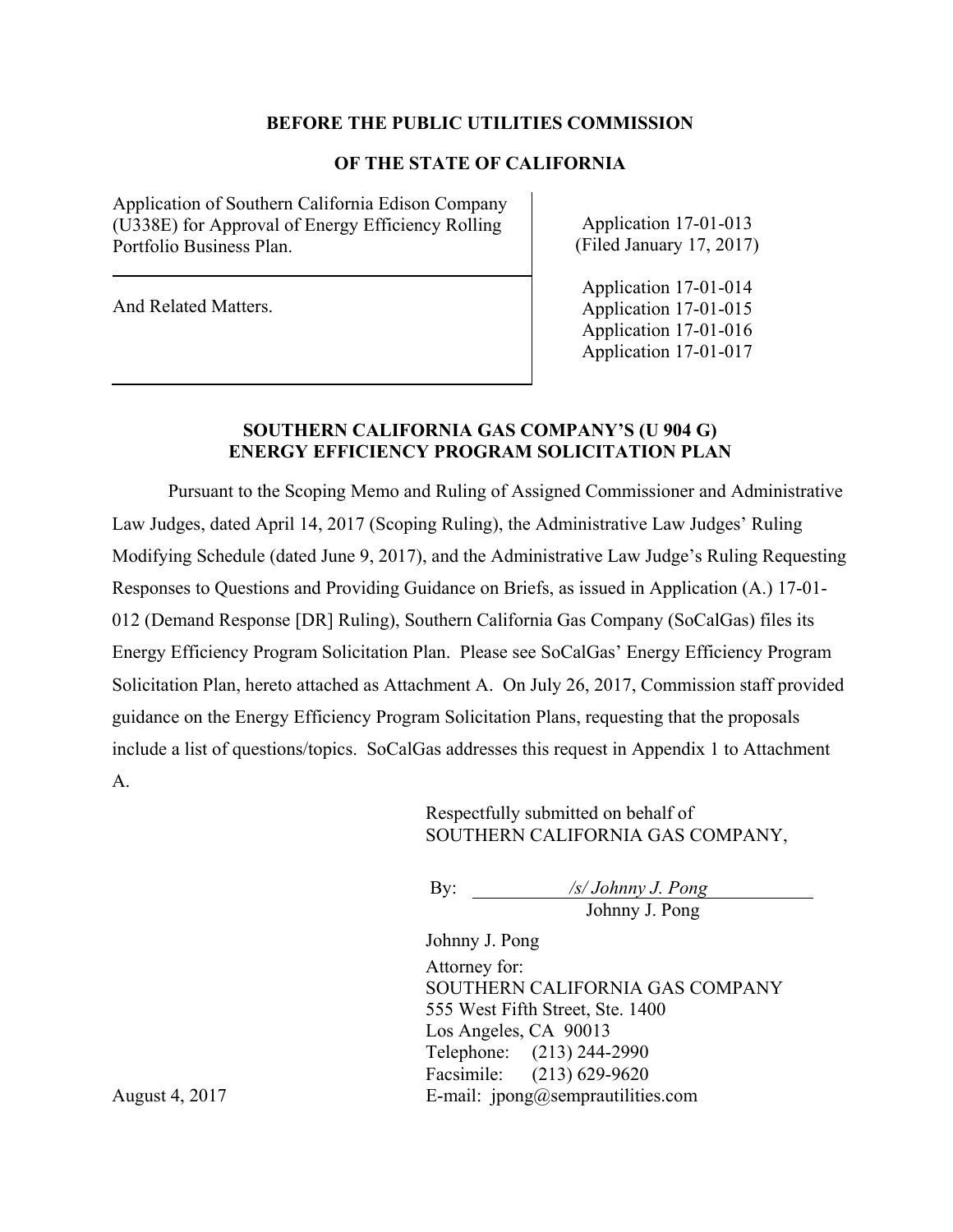# **ATTACHMENT A**

# **SOCALGAS' ENERGY EFFICIENCY PROGRAM SOLICITATION PLAN**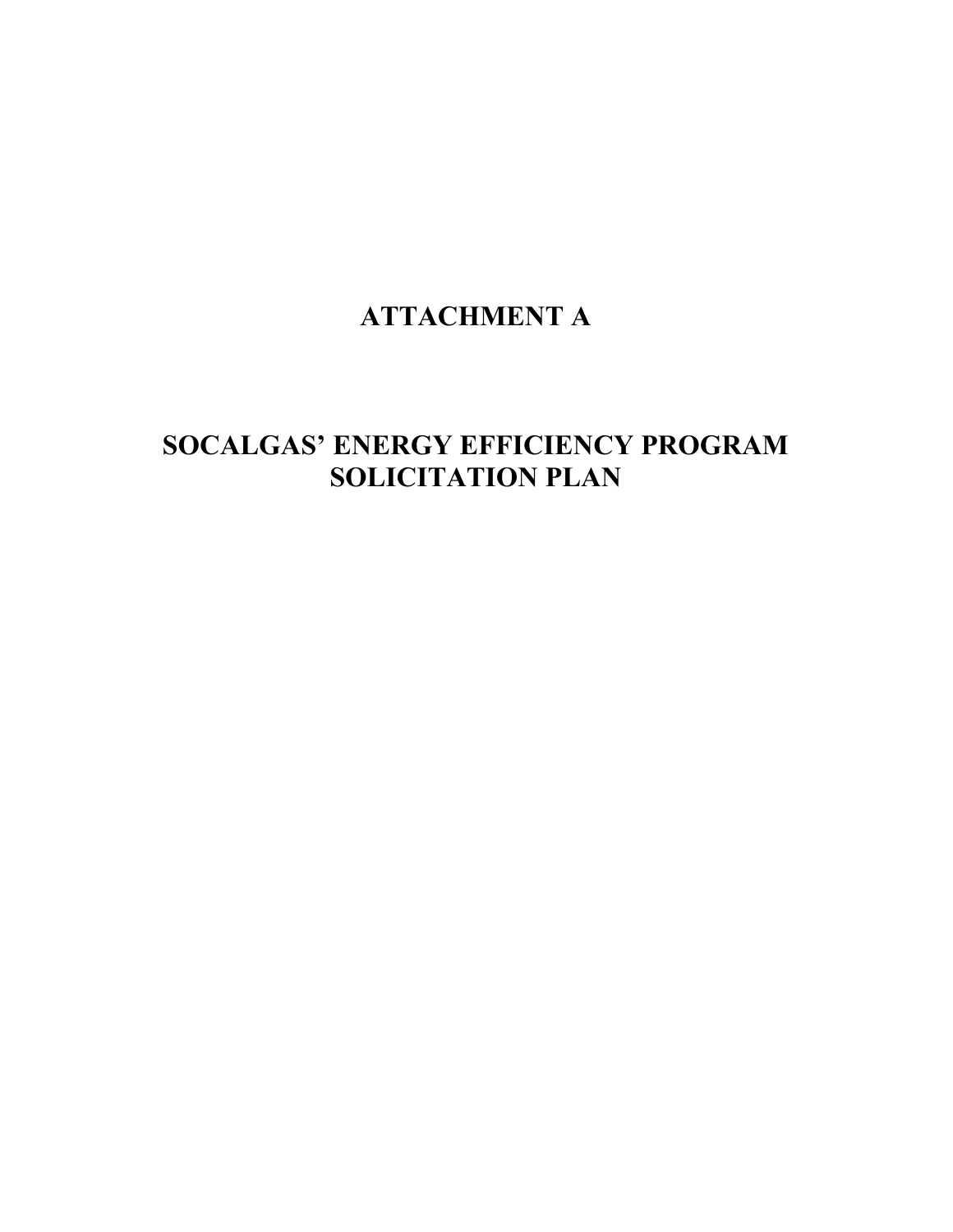## **SOCALGAS: ENERGY EFFICIENCY PROGRAM SOLICITATION PLAN**

# **I. OVERVIEW**

SoCalGas' Energy Efficiency Program Solicitation Plan (Solicitation Plan) is intended to comply with the California Public Utilities Commission's (Commission's) requirement to have third-parties propose, design, and implement at minimum 60 percent of the energy efficiency program portfolio budget by the end of 2020. SoCalGas' Solicitation Plan will support a smooth transition by providing fair program solicitation opportunities to the energy efficiency community through a phased program solicitation approach as described herein.

#### **II. OBJECTIVES**

The objectives of this proposed program solicitation strategy are two-fold:

- To achieve higher levels of energy efficiency for customers in support of California's aggressive goal to double energy efficiency by 2030 through the inclusion of innovative third- party implementer program designs; and,
- x To create a smooth and seamless transition to a new portfolio administrative structure that allows the energy efficiency program provider industry an opportunity to propose successful programs that benefit SoCalGas customers and California overall.

#### **III. GOAL**

SoCalGas plans to promote a healthy and vibrant energy efficiency ecosystem in California for both large and small providers. This includes a focus on Diverse Business Enterprises (DBE) contracting practices, while supporting a smooth transition into the new energy efficiency portfolio administrative structure adopted in Decision (D.) 16-08-019.

To accomplish this goal, SoCalGas will conduct program solicitations in three phases. The first phase will commence in the second quarter of 2018 upon approval of SoCalGas' Energy Efficiency Business Plan (Business Plan). The last program solicitation phase is targeted to begin in the second quarter of 2020, to complete a minimum of 60 percent third-party programs by the end of 2020. As part of the Business Plan, various program intervention strategies and tactics were identified for potential bidders to use in their proposals as possible ways to overcome perceived market barriers to customers adopting energy efficiency solutions.<sup>1</sup> There are

<sup>&</sup>lt;sup>1</sup> Business Plan, p. 14.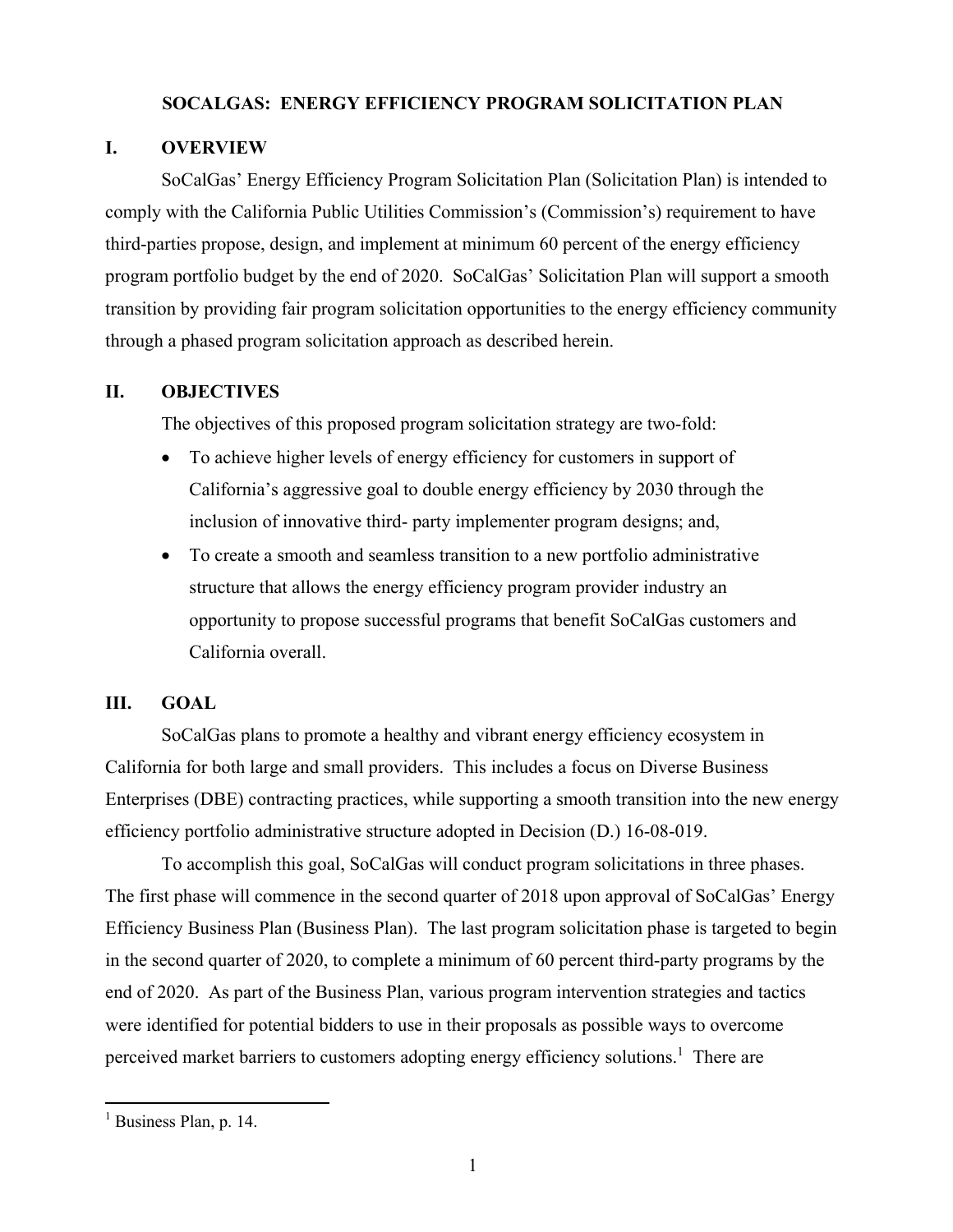suggested program design elements identified in the Business Plan that may be key to overcoming sector challenges and improving upon the customer's overall program experience. These suggested program strategies, tactics, and design elements are provided as a resource for potential bidders. SoCalGas encourages bidders to bring forth their program designs based on program strategies and tactics they deem appropriate to address the needs of the portfolio.

In the initial phase of the Solicitation Plan, SoCalGas intends to reallocate its current third-party program budget (representing approximately 20 percent of the portfolio budget) to promote programs that are relevant based on the program portfolio needs reflected in the Business Plan. SoCalGas is not committed to offering the same programs in its portfolio, and looks forward to receiving new and/or reformed program design ideas from bidders.

Individual programs will be proposed, designed, and implemented by third-party providers based on the portfolio needs presented in the Business Plan. SoCalGas will leverage its core competencies when applicable to the program delivery in order to provide an effective engagement platform to support successful third-party program implementation.

# **IV. COMMISSION KEY POLICIES**

D.16-08-019 requires utility program administrators (PAs) to outsource at least 60 percent of their portfolios to third-parties by the end of 2020.<sup>2</sup> The Commission notes in D.16-08-019: "[T]he past definition of third-party programs did not require that the third-party have input and control over program design, which has resulted in a lack of clarity about what types of activities count as 'third-party' under the existing rules."<sup>3</sup> As a result, D.16-08-019 clarifies that third-party programs "must be proposed, designed, implemented, and delivered by non-utility personnel under contract to a utility program administrator."<sup>4</sup> While third-parties will be responsible for leading program design, the Commission recognized that "utilities may consult and collaborate, using their expertise, on the ultimate program design implemented by the third party."<sup>5</sup> This clarification aligns with the Commission's intention "to push the utilities to focus more on their role as determiners of 'need' and portfolio design, and less on their role as program designers and implementers."<sup>6</sup>

 <sup>2</sup> *See* D.16-08-019, p. 111 (OP 12).

 $3$  *Id.* at 100 (COL 20).

<sup>4</sup> *Id*. at 10 (OP 10).

<sup>5</sup> *Id*. at 104 (COL 57).

<sup>6</sup> *Id*. at 71.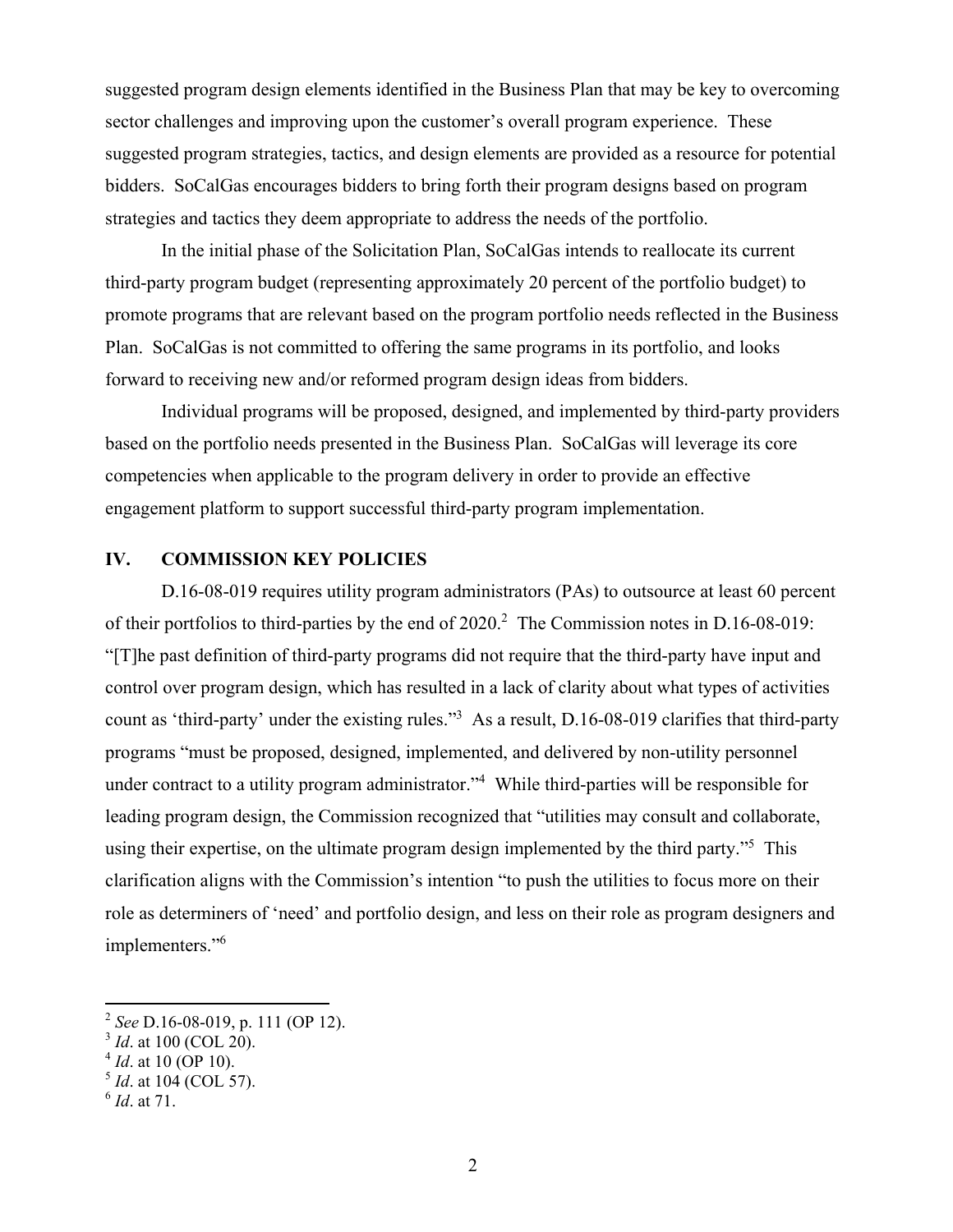D.16-08-019 also requires 25 percent of each utility PA's portfolio budget to be comprised of statewide programs by the end of 2020, and clarifies that all upstream and midstream programs must be delivered statewide.<sup>7,8</sup> The Commission also expressed an interest in D.16-08-019 to explore the feasibility of the statewide approach for downstream programs, and requested the utility PAs propose at least four downstream programs to be piloted on a statewide basis in their business plans.<sup>9</sup>

The Commission provided the following definition of statewide programs in D.16-08-  $019:10$ 

- They should be consistent across territories and overseen by a single lead PA;
- They should be designed and delivered by one or more statewide implementers under contract to the lead PA; and
- They generally should not include local or regional variations in incentive levels, measure eligibility, or program interface.

In addition, the Commission clarified statewide programs could be third-party programs to the extent that they meet the new definition of third-party programs established in D.16-08-019.<sup>11</sup> SoCalGas intends to outsource statewide programs to the extent possible, in accordance with the definition of third-party programs.

To implement the direction of statewide programs from D.16-08-019, SoCalGas, Pacific Gas and Electric Company (PG&E), San Diego Gas & Electric Company (SDG&E), and Southern California Edison Company (SCE) have each proposed to be the lead PA for several new statewide programs. Below is a summary of the proposed statewide programs along with the proposed Lead PA:

  $^{7}$  *Id.* at 109-110 (OPs 5 and 6).

<sup>&</sup>lt;sup>8</sup> SoCalGas requested in its application that its statewide program budget requirement be limited to 15 percent, as a single fuel utility without contributions from statewide lighting or other electric-only programs. *See* Business Plan at 542-3.

<sup>9</sup> *See* D.16-08-019 at 110 (OP 9).

<sup>10</sup> *See Id*. at 109 (OP 5).

<sup>11</sup> *See Id*.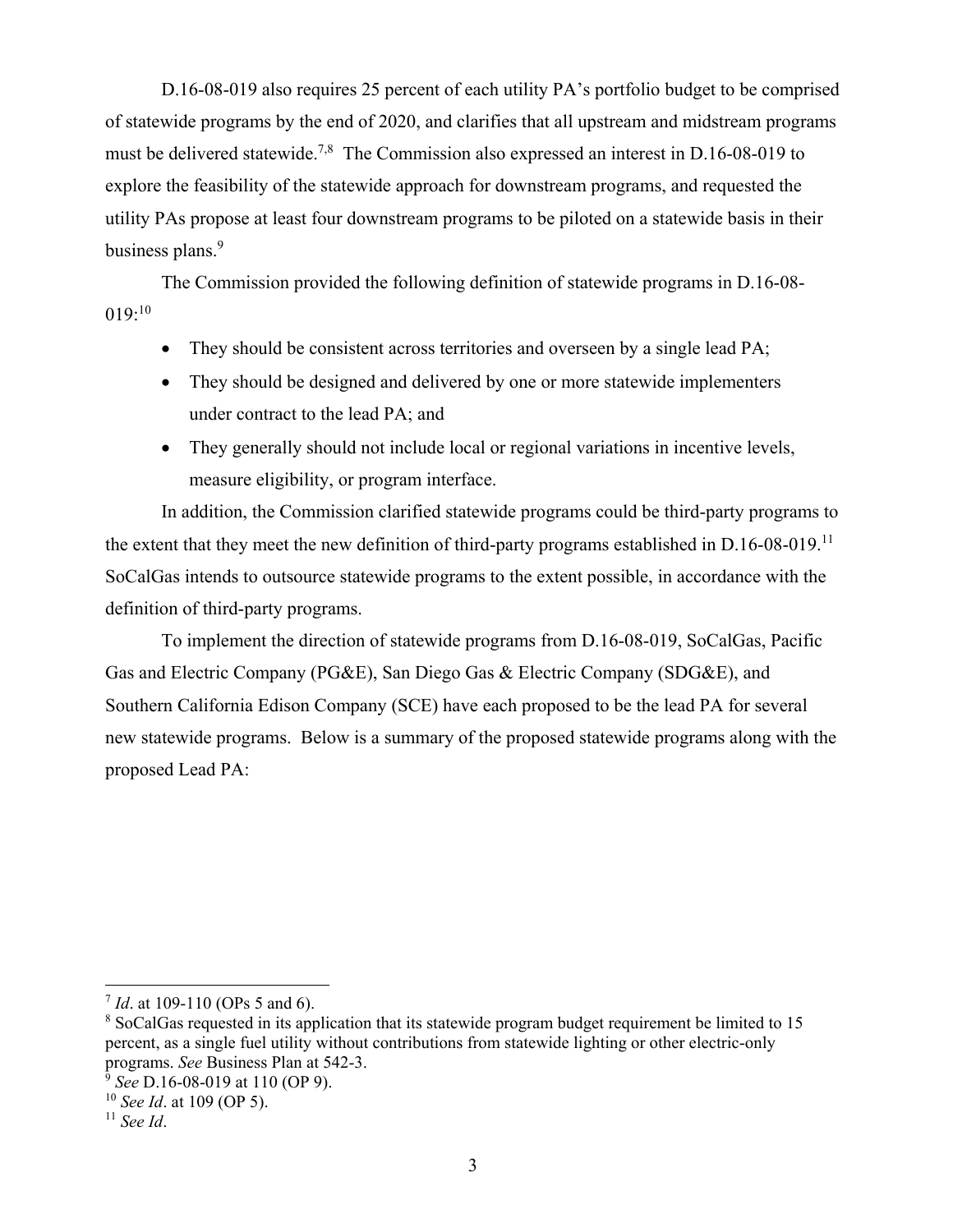| Lead Program Administrator | Statewide Program                                    |
|----------------------------|------------------------------------------------------|
| $P G \& E$                 | Codes & Standards                                    |
|                            | <b>Building Codes Advocacy</b>                       |
|                            | Appliance Standards Advocacy                         |
| PG&E                       | Workforce Education & Training                       |
|                            | K-12 Connections                                     |
| PG&E                       | Institutional Partnership - State of California      |
| PG&E                       | Institutional Partnership - California Department of |
|                            | Corrections and Rehabilitation                       |
| <b>SCE</b>                 | Commercial New Construction -Savings by Design       |
| <b>SCE</b>                 | Emerging Technologies — Electric                     |
| <b>SCE</b>                 | Lighting                                             |
|                            | Primary Lighting                                     |
|                            | <b>Lighting Innovations</b>                          |
|                            | <b>Lighting Market Transformation</b>                |
| <b>SCE</b>                 | Institutional Partnership - University of            |
|                            | California/California State University               |
| <b>SCE</b>                 | Institutional Partnership - California Community     |
|                            | Colleges                                             |
| SDG&E                      | HVAC — Residential and Commercial Upstream           |
| SDG&E                      | Plug Load and Appliance (PLA)                        |
| <b>SoCalGas</b>            | Emerging Technologies — Gas                          |
| SoCalGas                   | <b>Residential New Construction</b>                  |
| SoCalGas                   | Midstream Water Heating                              |
| SoCalGas                   | Midstream Foodservice Point of Sale                  |

Together with these statewide upstream/midstream programs, the Commission also directed the utilities to pilot the use of a statewide approach on four downstream programs<sup>12</sup> to test the use of common elements even with regional and local variations. The following are the proposed downstream programs to pilot on a statewide basis:

| Lead Program Administrator | <b>Statewide Pilot Downstream Programs</b>    |
|----------------------------|-----------------------------------------------|
| PGEE                       | Career and Workforce Readiness                |
| SoCalGas                   | Downstream Foodservice <sup>13</sup>          |
| <b>SCE</b>                 | Wastewater Pumping                            |
| SDG&E                      | Residential HVAC Quality Installation/Quality |
|                            | Maintenance                                   |

<sup>12</sup> *See Id*. at 111.

<sup>&</sup>lt;sup>13</sup> On July 3, 2017, PG&E filed a Motion for Leave to Amend its 2018-2025 Rolling Portfolio Energy Efficiency Business Plan and Budget to remove the Indoor Agriculture Program pilot from its Business Plan. The Motion described a replacement pilot proposal, the statewide Downstream Foodservice Rebate Program, to be led by SoCalGas.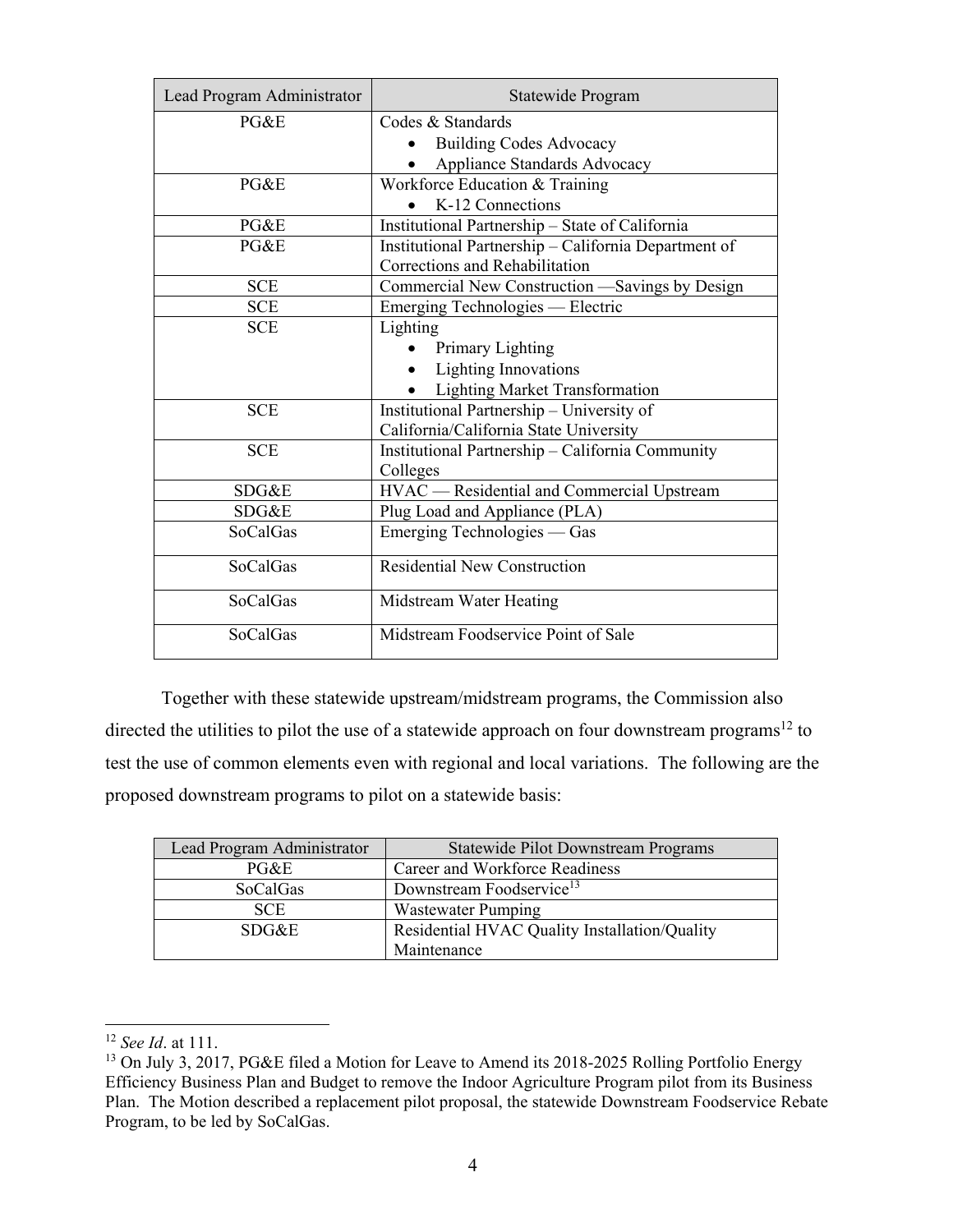## **V. STATEWIDE AND LOCAL PROGRAM SOLICITATIONS**

The Commission's revised third-party program definition relies on the program implementer community to propose, design, implement, and deliver programs by non-utility personnel. This new definition necessitates a program solicitation approach that provides opportunities for potential program implementers to bid on statewide and/or local programs. The proposed Solicitation Plan encourages bidders to propose programs that support achievement of the PA's energy efficiency goals and applicable metric targets while considering the future potential of energy efficiency, market trends, regulatory requirements and legislative direction. As the determiner of portfolio needs,<sup>14</sup> SoCalGas will identify market needs and gaps in the current program portfolio for each solicitation. This approach will allow bidders to submit proposals that meet the prescribed needs. The following description of the program solicitation strategy will apply to both statewide and local program solicitations.

Utilizing the best practices and strategies outlined in this Solicitation Plan, SoCalGas intends to procure quality services that will balance scope, methodologies, contractor expertise, and sufficient program timeframes while promoting fair pricing for the delivery of quality services for the benefit of SoCalGas' customers and ratepayers.

The sections of the proposal below will address the following areas pertinent to the success of the program solicitation: (1) coordination of statewide programs and local program solicitations; (2) outreach and training for potential bidders; and (3) program solicitation oversight through SoCalGas' Energy Efficiency Peer Review Group.

## **A. Solicitation Types**

The utilization of either a single or a two-stage program solicitation as described herein will allow flexibility for the lead PAs and help meet the requirements of each program solicitation.

## **1. Single-stage Program Solicitation:**

Request for Proposal (RFP) to the market for response, with a down selection to a smaller number of qualified bidders following scoring an evaluation of bids. Qualified bidders are asked targeted and specific questions, and provide presentations and in-person interviews to answer and clarify those questions.

 <sup>14</sup> *See Id*. at 106 (COL 61).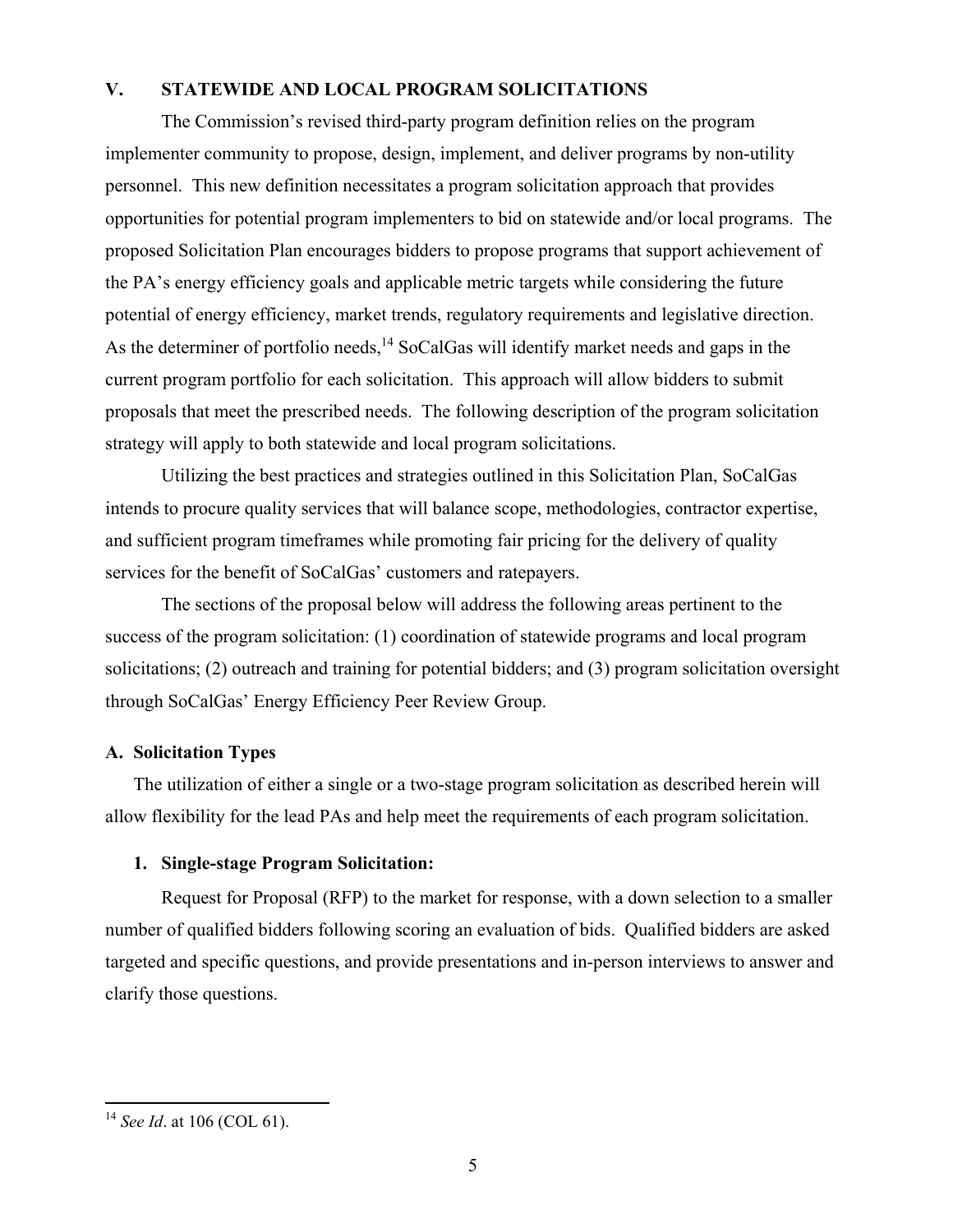# **2. Two-stage Program Solicitation:**

- **Stage 1:** Request for Abstract (RFA) is initial market submittal, with a down selection to a smaller number of qualified bidders following scoring and evaluation of abstracts.
- Stage 2: RFP is submitted to the small number of identified and qualified bidders, possibly resulting in targeted questions and in-person interviews with the bidders.

# **B. Timeframe: Two-stage Program Solicitation - RFA/RFP**

SoCalGas intends to utilize the two-stage program solicitation approach in the majority of its procurement opportunities for energy efficiency programs. Program solicitation timeframes may vary based on the type of program solicitation (e.g., statewide, local, targeted), including the allowance of sufficient time for bidders based on the complexity of the solicitation. It is anticipated, however, that most program solicitations will follow standard steps, which are outlined herein. It is important to note that these are approximate and general timeframes.

# **1. Pre-Solicitation Approach**

SoCalGas expects to initiate program solicitations beginning in the second quarter of 2018,<sup>15</sup> with an estimated duration ranging from 8-12 months per program solicitation (including program implementer start-up activities, completion of Implementation Plan, and program launch). SoCalGas intends to have completed the following activities prior to the launch of the each RFA:

## **Identification and Outline of the Opportunity or Gap**

- 1. Identify sector, segment, customer, etc. that will be the program's primary target
- 2. Identify cross-functional evaluation team members
- 3. Confirm Peer Review Group members
- 4. Create RFA template and scoring criteria
- 5. Create RFP template and scoring criteria
- 6. Receive input on RFA, RFP template and scoring criteria & weighting with Peer Review Group members
- 7. Develop contract template

8. Finalize all templates and criteria and weighting

<sup>&</sup>lt;sup>15</sup> This timing is contingent upon Commission approval of SoCalGas' Business Plan.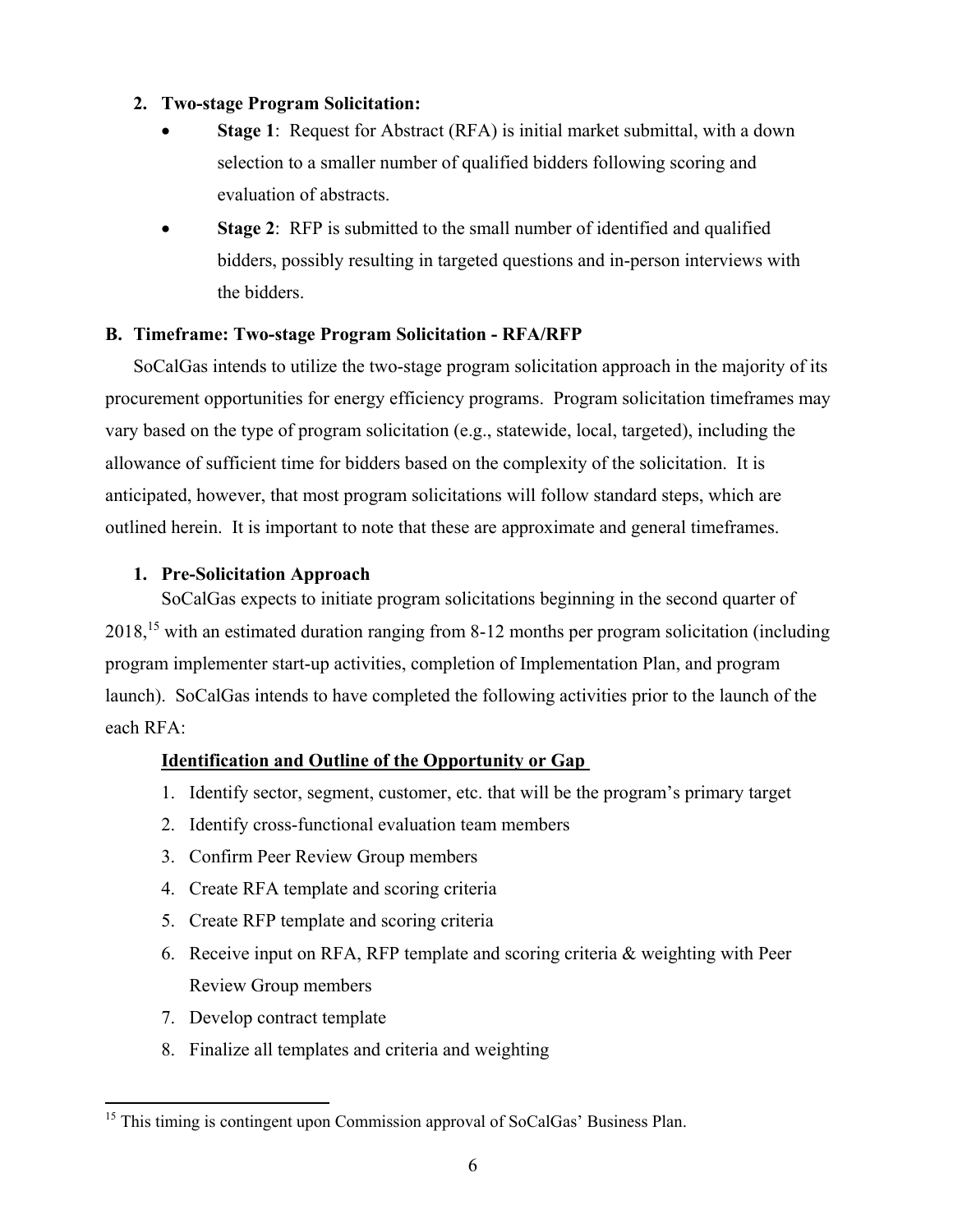## **C. Program Solicitation Approach**

SoCalGas intends to utilize the following structure for both statewide and local solicitations. The following represents the structure which has been shared in comments<sup>16</sup> and at the solicitation workshop held on June 16, 2017. The elements that may be included are shown here:

# **Stage 1: Request for Abstract: Approximately 8-10 weeks**

- 1. Finalize RFA draft
- 2. Obtain Peer Review Group input on draft RFA and finalize
- 3. Notification to bidders of upcoming RFA opportunity via Proposal Evaluation and Proposal Management Application (PEPMA) website
- 4. Release RFA via PowerAdvocate website
- 5. Allow potential bidders 3-4 weeks to develop abstracts
	- a. Allow for bidder question and answer (Q&A) period (included in the 3-4 weeks)
- 6. Receive abstracts from bidders
- 7. Review all abstracts for compliance and completeness
- 8. Score abstracts using pre-determined scoring criteria
- 9. Receive input from Peer Review Group on scores
- 10. Finalize bidder selections to move to RFP stage
- 11. Notification to selected bidder(s) via PowerAdvocate

# **Stage 2: RFP: Approximately 8-12 weeks**

- 1. Draft RFP
- 2. Receive internal and Peer Review Group input on draft RFP and finalize
- 3. Issue RFPs to selected bidders Via PowerAdvocate
- 4. Grant 3-4 weeks to develop full proposals
	- a. Conduct bidder Q&A (within 3-4 week period)
- 5. Receive detailed proposals from bidders
- 6. Review proposals for compliance and completeness
- 7. Score proposals using pre-determined scoring criteria
- 8. Hold bidder interviews and presentations, as needed
- 9. Allow for internal review and Peer Review Group input on selected bidder

 <sup>16</sup> *See* Appendix 1 - Questions from Energy Division Guidance Document.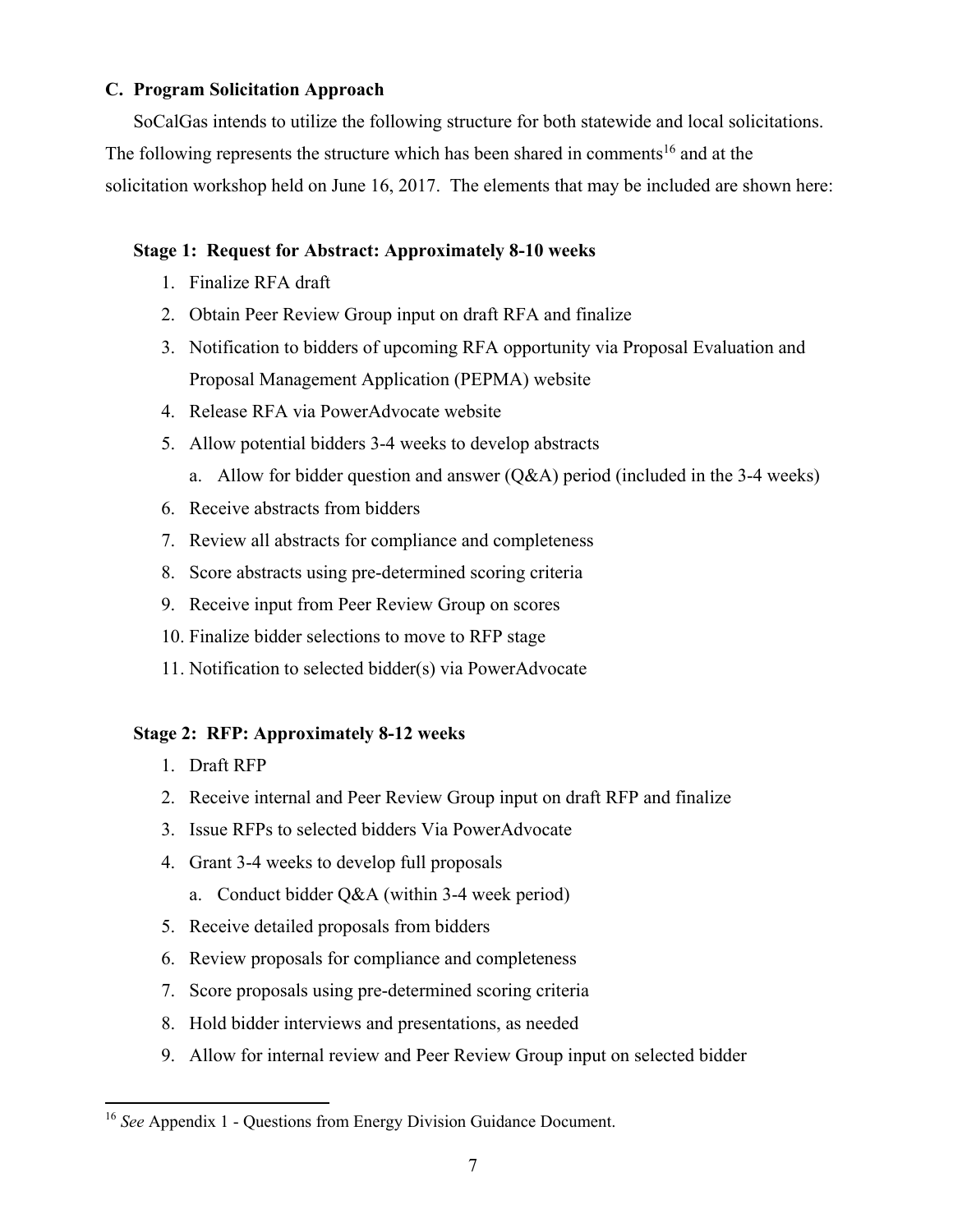10. Notify selected bidder(s)

If a single stage RFP is conducted, SoCalGas reserves the right to request additional information from and/or conduct interviews with a selection of bidders following review of RFP responses.

#### **Stage 3 Contracting/On-Boarding: Approximately 16-24 weeks**

- 1. Conduct contract negotiations
- 2. Collaborate with winning bidder on enhancements to program design and delivery including coordination with preexisting programs, as needed
- 3. Execute contract
- 4. Develop draft Implementation Plan (IP)
- 5. Receive stakeholder input on IP (process to be determined)
- 6. Finalize IP and post on the California Energy Data And Reporting System (CEDARS)
- 7. Direct program implementer to begin on start-up activities
- 8. Launch program

#### **D. Solicitation Schedule**

Information compiled through collaboration with PG&E, SDG&E and SCE aided in the development and review of the Investor Owned Utilities' (IOUs') solicitation schedules. However, given the aggressive schedule to outsource both the statewide and local third-party programs to achieve a minimum of 60% of the portfolio by the end of 2020, the solicitation release dates will be individually tailored and consider the differences in service territories, portfolio needs and business plan requirements. The IOUs will continue to seek coordination in schedules, keeping in mind market and bidder participation. A combined schedule showing the proposed statewide and local solicitations by each IOU is attached here as Attachment 1 for reference.

#### **E. Sector and Statewide Solicitations**

SoCalGas will procure both statewide and local programs through competitive solicitations, utilizing the methods and strategies described herein. SoCalGas has proposed to administer the following statewide programs: Residential New Construction, Gas Emerging Technologies, Midstream Foodservice Point of Sale Rebate, Downstream Foodservice, and Midstream Water Heating programs. As the Lead PA, SoCalGas will lead the statewide solicitation effort through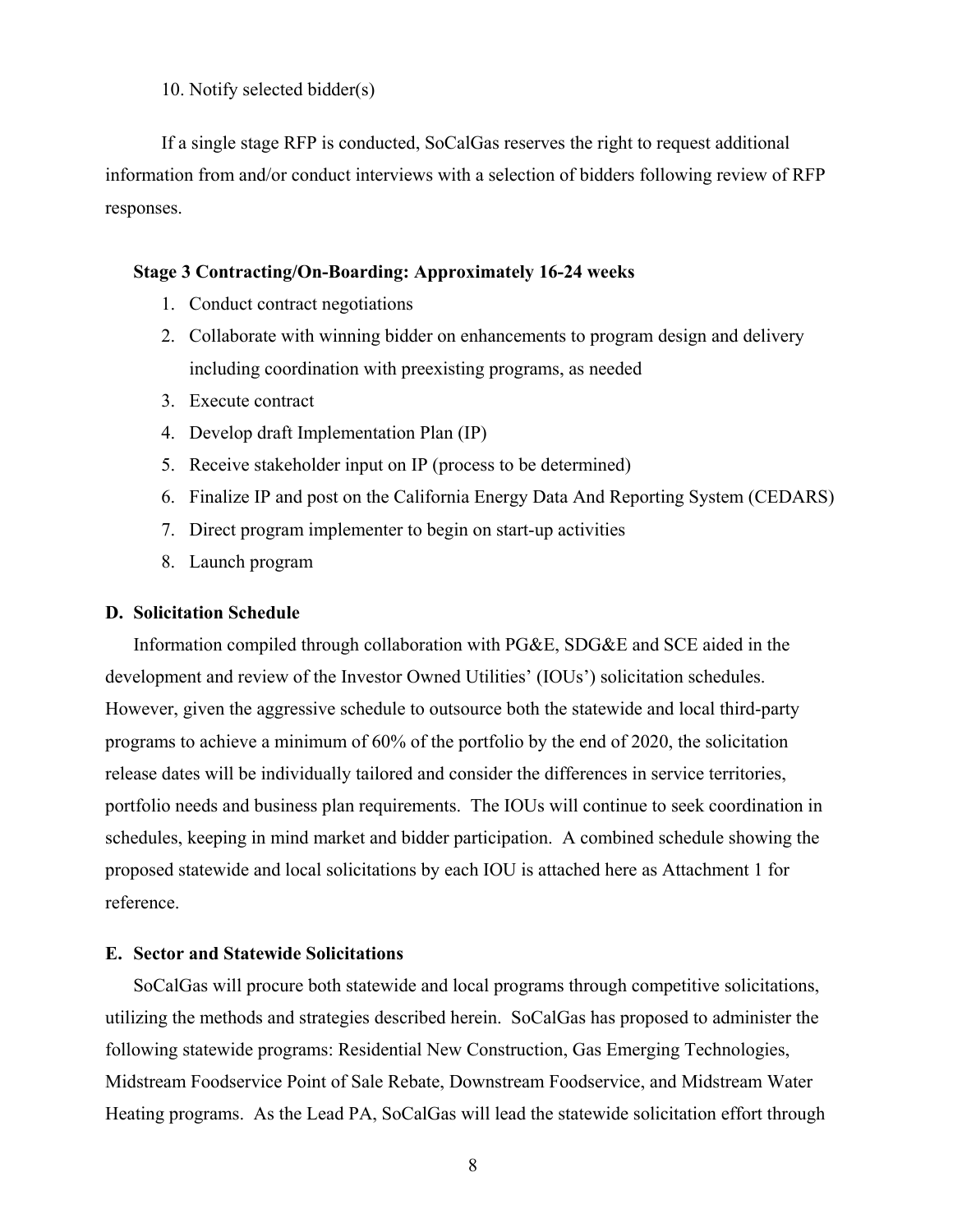its two-stage approach described in Section C above. Statewide program solicitations will require significant collaboration and coordination among all funding PAs, and will draw input from relevant stakeholders. Upcoming statewide RFA/ RFPs will call for proposals to address the program's primary objectives to which the PAs will consider a variety of implementation options, including scenarios that involve one or more statewide implementers.

The following section summarizes the planned solicitation approaches for each of the five sector's statewide and local programs, including:

- Sector Profile
- x Challenges and desired outcomes
- $\bullet$  Sector annual contract budget ranges and timeframe<sup>17</sup>
- Program concepts and associated strategies

#### **1. Residential Sector**

Residential customers account for approximately 52 percent of the natural gas consumption among SoCalGas' customer classes. SoCalGas observes that the residential sector is entering a period of great change with new market entrants, new and innovative energy efficiency programs, and government regulations promising to reshape the market in upcoming years. The sector's long-term vision, challenges, and desired outcomes, along with the upcoming program solicitations, are presented by phase below.

#### **Residential - Desired Outcomes**

**10-year Vision:** Residential energy use will be transformed to ultra-high levels of energy efficiency. All cost-effective potential for energy efficiency will be routinely realized for all residential properties and will fully integrate with other customer demand-side management options – including clean renewables – on a site-specific basis.

| Perceived Challenges                                                             | <b>Desired Outcome</b>                                                                                                                                                             |
|----------------------------------------------------------------------------------|------------------------------------------------------------------------------------------------------------------------------------------------------------------------------------|
| Whole house retrofits too costly and                                             | Increase the customer adoption of whole house                                                                                                                                      |
| program offerings cost-ineffective.                                              | gas energy efficiency solutions.                                                                                                                                                   |
| Low participation across residential sector,<br>especially multi-family segment. | Increase customer adoption of gas energy<br>efficiency solutions, including behavioral-related<br>actions, across all residential segments especially<br>the multi-family segment. |
| Appliance retailers re-evaluating support                                        | Increase adoption of energy efficiency gas                                                                                                                                         |
| for point-of-sale rebate program offering                                        | appliances in single family and multi-family                                                                                                                                       |
| due to growing participation costs.                                              | segments.                                                                                                                                                                          |

<sup>&</sup>lt;sup>17</sup> These ranges do not include SoCalGas' portion of statewide programs that will be solicited by other IOUs.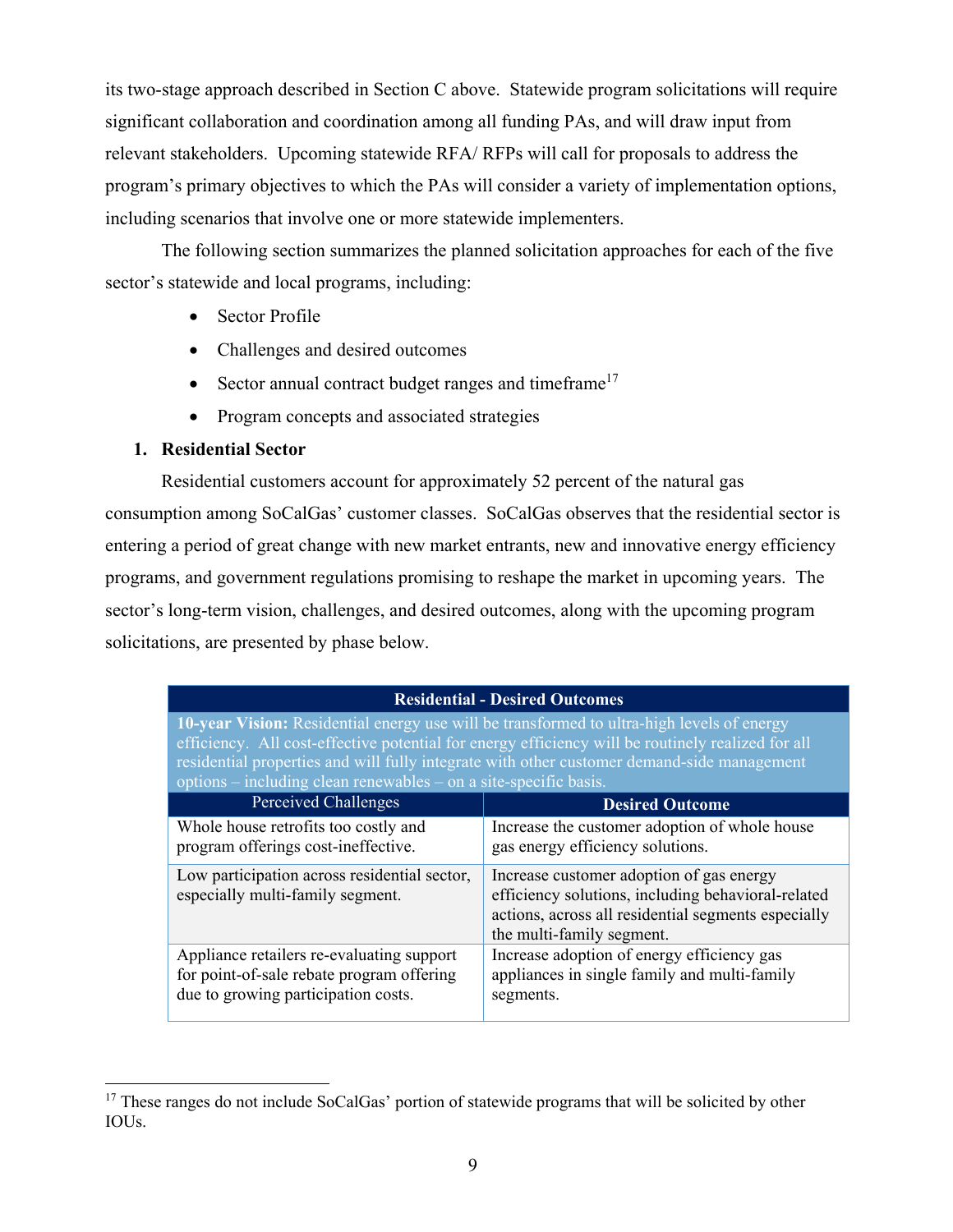| <b>Residential - Desired Outcomes</b>                                                                                                                                                                                                                                                                                                                            |                                                                                                                        |  |  |
|------------------------------------------------------------------------------------------------------------------------------------------------------------------------------------------------------------------------------------------------------------------------------------------------------------------------------------------------------------------|------------------------------------------------------------------------------------------------------------------------|--|--|
| 10-year Vision: Residential energy use will be transformed to ultra-high levels of energy<br>efficiency. All cost-effective potential for energy efficiency will be routinely realized for all<br>residential properties and will fully integrate with other customer demand-side management<br>options – including clean renewables – on a site-specific basis. |                                                                                                                        |  |  |
|                                                                                                                                                                                                                                                                                                                                                                  |                                                                                                                        |  |  |
| Perceived Challenges                                                                                                                                                                                                                                                                                                                                             | <b>Desired Outcome</b>                                                                                                 |  |  |
| Diminishing returns and increasing costs<br>are causing the residential new<br>construction builder not to pursue above                                                                                                                                                                                                                                          | Increase the amount of above code energy<br>efficiency gas technologies into new homes to<br>avoid lost opportunities. |  |  |

# **Phase 1 - Local Program Solicitations**

Local program solicitations in Phase 1 will commence in the second quarter (Q2) of 2018, after the approval of the business plans. The expected annual contract value range for local program solicitations in Phase 1 is approximately \$9 - \$11 million.

| Program<br><b>Opportunities</b>                             | <b>Segment</b> | <b>Potential Program Strategies</b>                                                                                                                                                                                                                                                                                                                                                                                                                               |
|-------------------------------------------------------------|----------------|-------------------------------------------------------------------------------------------------------------------------------------------------------------------------------------------------------------------------------------------------------------------------------------------------------------------------------------------------------------------------------------------------------------------------------------------------------------------|
| <b>Whole Building</b><br><b>Solutions</b>                   | SF, MF         | • Simplified customer program experience<br>• Segment-specific solutions for SF, MF<br>• Historic building training<br>• Connection with alternate financing options (e.g.,<br>PACE)<br>• Bundled measures<br>• Customer Partnering<br>• Below/To-code savings and energy management<br>technologies (EMT) promotion (future)                                                                                                                                     |
| <b>Emerging</b><br><b>Management</b><br><b>Technologies</b> | MF             | • Intelligent outreach<br>• Virtual Energy Audits (behavioral and retrofit<br>opportunities)                                                                                                                                                                                                                                                                                                                                                                      |
| Direct Install -<br>standard and<br>comprehensive           | A11            | · Simplified customer program experience<br>• Segment-specific solutions for SF, MF and MH<br>• Comprehensive deeper EE retrofits<br>• Customer co-pay option<br>• Standard simple/low cost EE retrofits<br>• Assistance to customer to find alternate funds and/or<br>On-Bill Finance (OBF)/On-Bill Repayment (OBR) to<br>fund co-pay<br>• Include ways to use local contractors in rural<br>communities<br>• Customer partnering with larger MF property owners |

**Residential Sector Local Solicitations - Phase 1**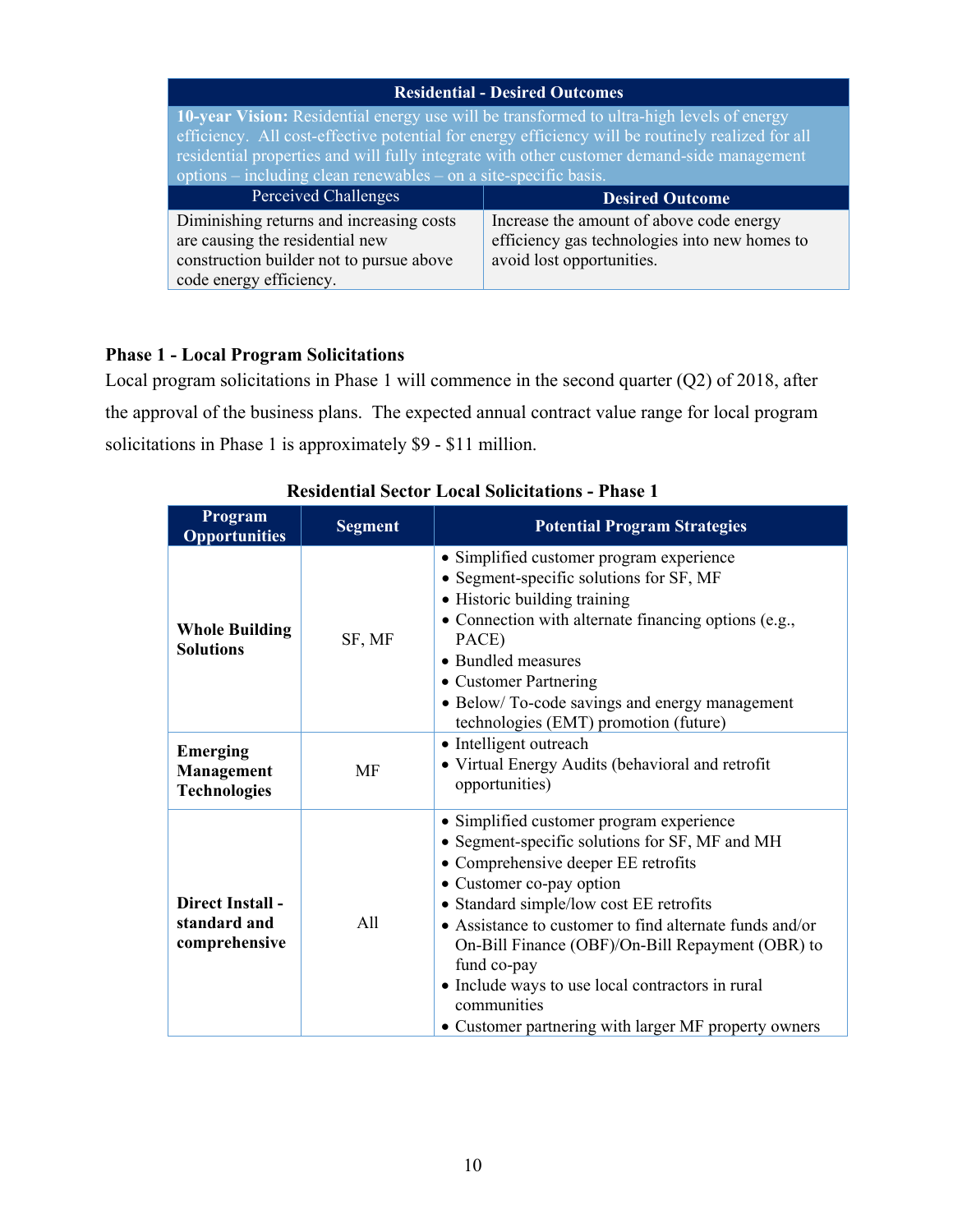| Program<br><b>Opportunities</b>                                                      | <b>Segment</b> | <b>Potential Program Strategies</b>                                                                                                                                                                                                                |
|--------------------------------------------------------------------------------------|----------------|----------------------------------------------------------------------------------------------------------------------------------------------------------------------------------------------------------------------------------------------------|
| <b>Efficient Home</b><br><b>Rating System</b>                                        | SF, MF         | • Simplified customer program experience<br>• Energy Performance Rating<br>• Sales Training & Awareness<br>• Home Certification<br>• Benchmarking<br>• Coordination with Residential New Construction                                              |
| <b>AB</b> 793<br><b>Residential</b><br>Emerging<br>Management<br><b>Technologies</b> | <b>SF</b>      | • Segment-specific solutions for SF<br>• Bundled Measures<br>• Pay-for-Performance<br>• Simplified customer program experience                                                                                                                     |
| <b>Prescriptive</b><br><b>Incentives</b>                                             | MF             | • Segment-specific solutions for MF<br>• Bundled Measures<br>• Simplified customer program experience                                                                                                                                              |
| <b>Disadvantaged</b><br><b>Community</b><br>Outreach                                 | All            | • Simplified customer program experience<br>• In-language communications<br>• Energy Savings Assistance Program Coordination<br>• Best Practice Sharing<br>• Provide EE and other energy management solutions<br>based on unique customer profiles |

Note:  $SF = single family$ ,  $MF = multi-family$ ,  $MH = mobile home$ ,  $All = SF$ ,  $MF$ , and Mobile Homes.

## **Phase 1: Statewide Program Solicitations**

Statewide program solicitations in Phase 1 will commence in the third quarter (Q3) of 2018, after the approval of the business plans. The annual contract budget range which SoCalGas expects to contribute towards statewide program solicitations in Phase 1 is \$1 - \$3 million.

| <b>Program</b><br><b>Opportunities</b> | <b>Segment</b> | <b>Potential Program Strategies</b>                              |
|----------------------------------------|----------------|------------------------------------------------------------------|
| <b>Statewide</b><br><b>Residential</b> | SF, MF         | • Support transition to Zero Net Energy<br>• Industry Partnering |
| <b>New</b><br><b>Construction</b>      |                | • Builder collaboration throughout California                    |

**Residential Sector Statewide Solicitations - Phase 1** 

#### **Phase 3: Local Program Solicitations**

Local program solicitations in Phase 3 will commence in Q2 of 2020. The intent of the Phase 3 solicitation is to identify residential sector gaps, evaluate program successes and shortcomings from the Phase 1 solicitations and solicit new programs, if necessary. The expected annual contract value range for local program solicitations in Phase 3 is \$1 - \$3 million.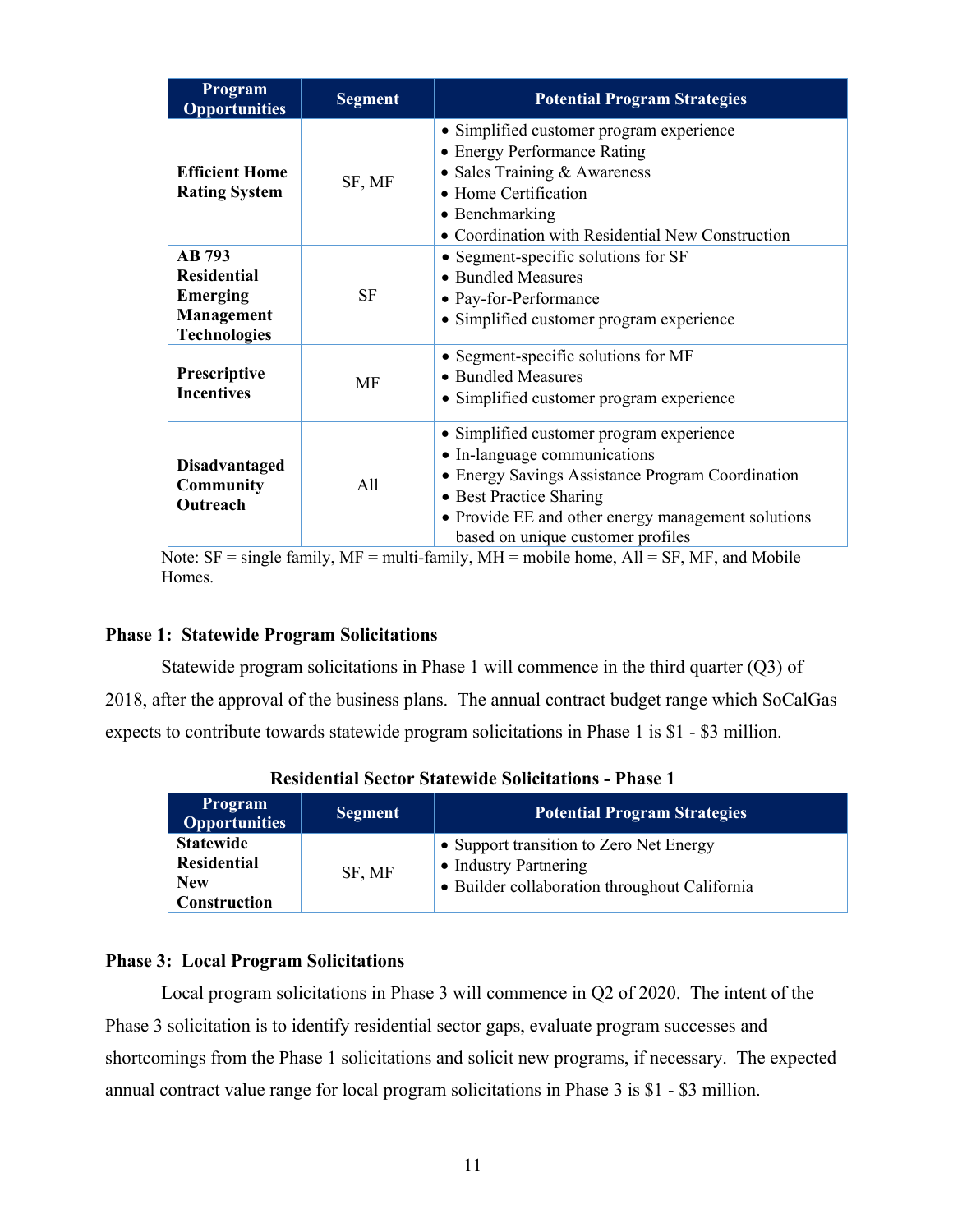| <b>Program</b><br><b>Opportunities</b>                     | <b>Segment</b> | <b>Potential Program Strategies</b>                                                                                                                                                                          |
|------------------------------------------------------------|----------------|--------------------------------------------------------------------------------------------------------------------------------------------------------------------------------------------------------------|
| <b>Additional</b><br><b>Residential</b><br><b>Programs</b> | A11            | • Support transition to Zero Net Energy<br>• Intelligent outreach<br>• Homeowner Resale<br>• Direct Install<br>• Midstream Energy Efficiency<br>$\bullet$ Financing<br>• Customer Incentives<br>• Partnering |

# **Residential Sector Local Solicitations - Phase 3**

# **2. Commercial Sector**

SoCalGas' commercial sector represents a very large and diverse customer base with many unique customer segments. Most of SoCalGas' commercial accounts are small to mediumsized businesses, which account for approximately 67 percent of the commercial sector energy usage annually. Many of these smaller customers use gas in a manner much like a residential customer. Across most customer segments, there is a significant amount of untapped energy savings associated with potential changes in customer operations and practices. The sector's long-term vision, challenges, and desired outcomes, along with the upcoming program solicitations, are presented by phase below.

| <b>Commercial – Desired Outcome</b>                                                                                                                                                                                                                                                                                                                           |                                                                                                                                                         |  |
|---------------------------------------------------------------------------------------------------------------------------------------------------------------------------------------------------------------------------------------------------------------------------------------------------------------------------------------------------------------|---------------------------------------------------------------------------------------------------------------------------------------------------------|--|
| <b>10-year Vision:</b> Commercial buildings will realize the highest natural gas efficiency levels to<br>support a pathway to zero net energy by 2030 for all new (and a substantial proportion of<br>existing) buildings. Innovative technologies, enhanced building design, and operational<br>practices will dramatically grow in use in the coming years. |                                                                                                                                                         |  |
| Perceived Challenges                                                                                                                                                                                                                                                                                                                                          | <b>Desired Outcome</b>                                                                                                                                  |  |
| Varied and unique segments with specific<br>needs make it difficult to offer standard<br>program that fits the needs of all<br>customers.                                                                                                                                                                                                                     | Increase adoption of energy efficiency solutions<br>by customers within untapped energy efficiency<br>potential across all customer segments and sizes. |  |
| The commercial sector is trending<br>towards more leased properties creating<br>a larger split incentive barrier between<br>owners and tenants.                                                                                                                                                                                                               | Increased energy efficiency levels in commercial<br>leased properties.                                                                                  |  |
| <b>Builder confusion on how to achieve ZNE</b><br>in new construction and retrofitting of<br>commercial buildings.                                                                                                                                                                                                                                            | Increase number of ZNE-ready buildings across<br>most commercial segments through increased gas<br>energy efficiency levels.                            |  |
| <b>Improper HVAC replacement and</b><br>maintenance of equipment limits the<br>potential for significant energy savings.                                                                                                                                                                                                                                      | Increase the number of properly installed and<br>maintained HVAC systems.                                                                               |  |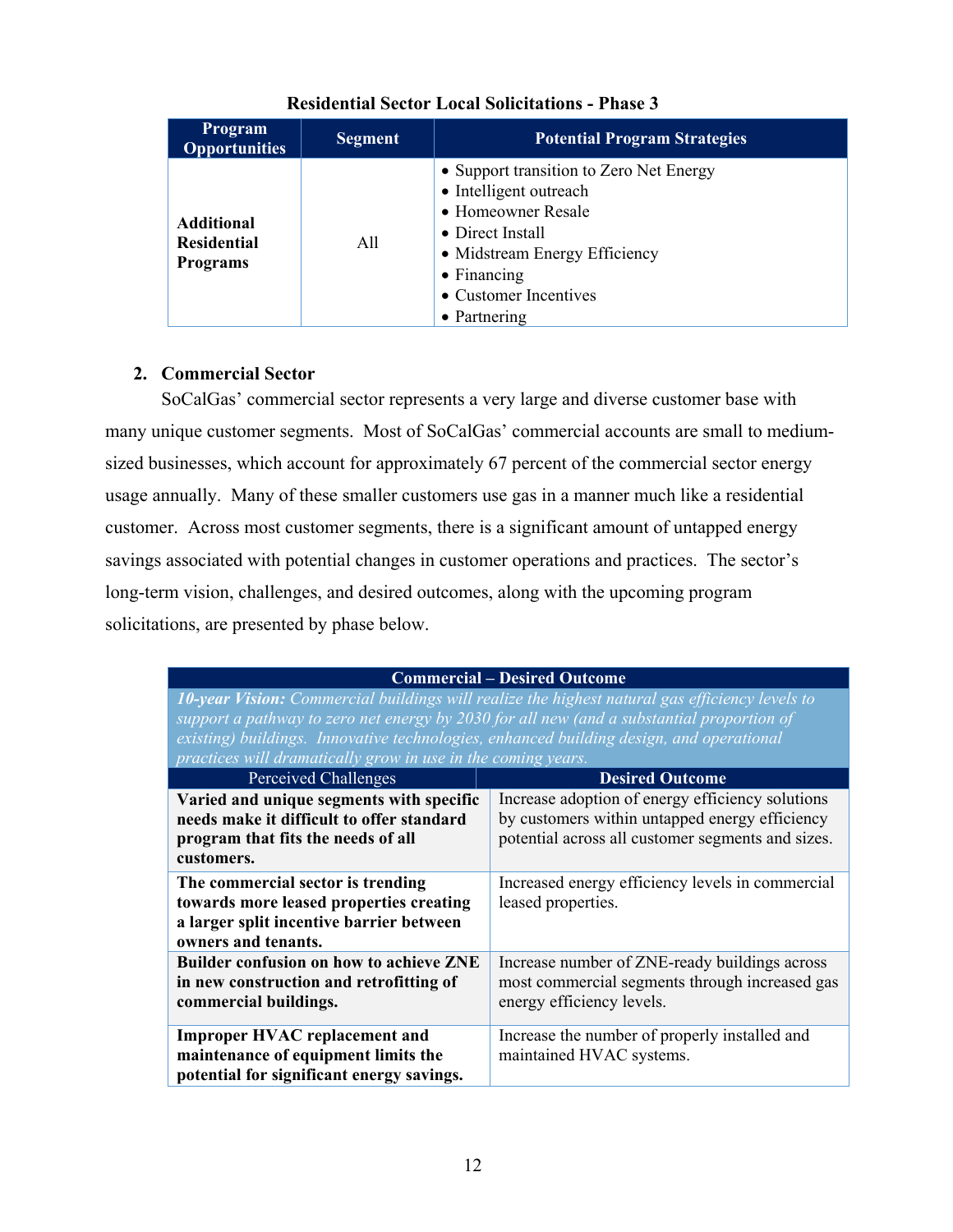# **Phase 1 - Local Program Solicitations**

Local program solicitations in Phase 1 will commence in Q2 of 2018, after the approval of the business plans. The expected annual contract value range for local program solicitations in Phase 1 is approximately \$3 - \$5 million.

| Program<br><b>Opportunities</b>                                                                           | <b>Segment</b>                                                                                                                                                                                  | <b>Potential Program Strategies</b>                                                                                                                                                                                                                                                                                                                                                                                                                                                 |
|-----------------------------------------------------------------------------------------------------------|-------------------------------------------------------------------------------------------------------------------------------------------------------------------------------------------------|-------------------------------------------------------------------------------------------------------------------------------------------------------------------------------------------------------------------------------------------------------------------------------------------------------------------------------------------------------------------------------------------------------------------------------------------------------------------------------------|
| <b>Disadvantaged</b><br><b>Community</b><br>Outreach                                                      | All                                                                                                                                                                                             | • Target non-English speaking owners<br>• Intelligent Outreach                                                                                                                                                                                                                                                                                                                                                                                                                      |
| <b>Direct Install</b><br>(Standard &<br>Comprehen-<br>sive)                                               | All                                                                                                                                                                                             | • Provide simple/low cost EE retrofits $&$ deeper EE retrofits<br>• Customer co-pay for deeper EE retrofits<br>• Assistance to customer to find alternate funds and/or OBF/R to fund co-pay<br>• Include ways to use local contractors<br>• Primarily focused on above-code, early retirement opportunities, but may<br>include to-code opportunities                                                                                                                               |
| <b>Segment</b><br><b>Solutions:</b><br>Office, Retail,<br>Foodservice<br>and Laundry<br><b>Efficiency</b> | $\bullet$ Office<br>$\bullet$ Mixed Use<br>• Retail<br>$\bullet$ Foodservice<br>(Leased)<br>restaurants)<br>Laundry<br>Solutions in<br>following<br>segments:<br>• Laundry<br>$\bullet$ Lodging | • Simplified customer program experience<br>• Segment-specific solutions<br>• Premium incentives for communities<br>• Bundled measures tailored to unique customer groups<br>• Pay-for-Performance incentive component for larger projects<br>• Retro-commissioning and monitor-based commissioning (RCx/MBCx)<br>features<br>• Whole building approaches<br>• Facility audits<br>• Industry partnering<br>• Technical assistance<br>• Locational targeting with premium incentives |

## **Commercial Sector Local Solicitations - Phase 1**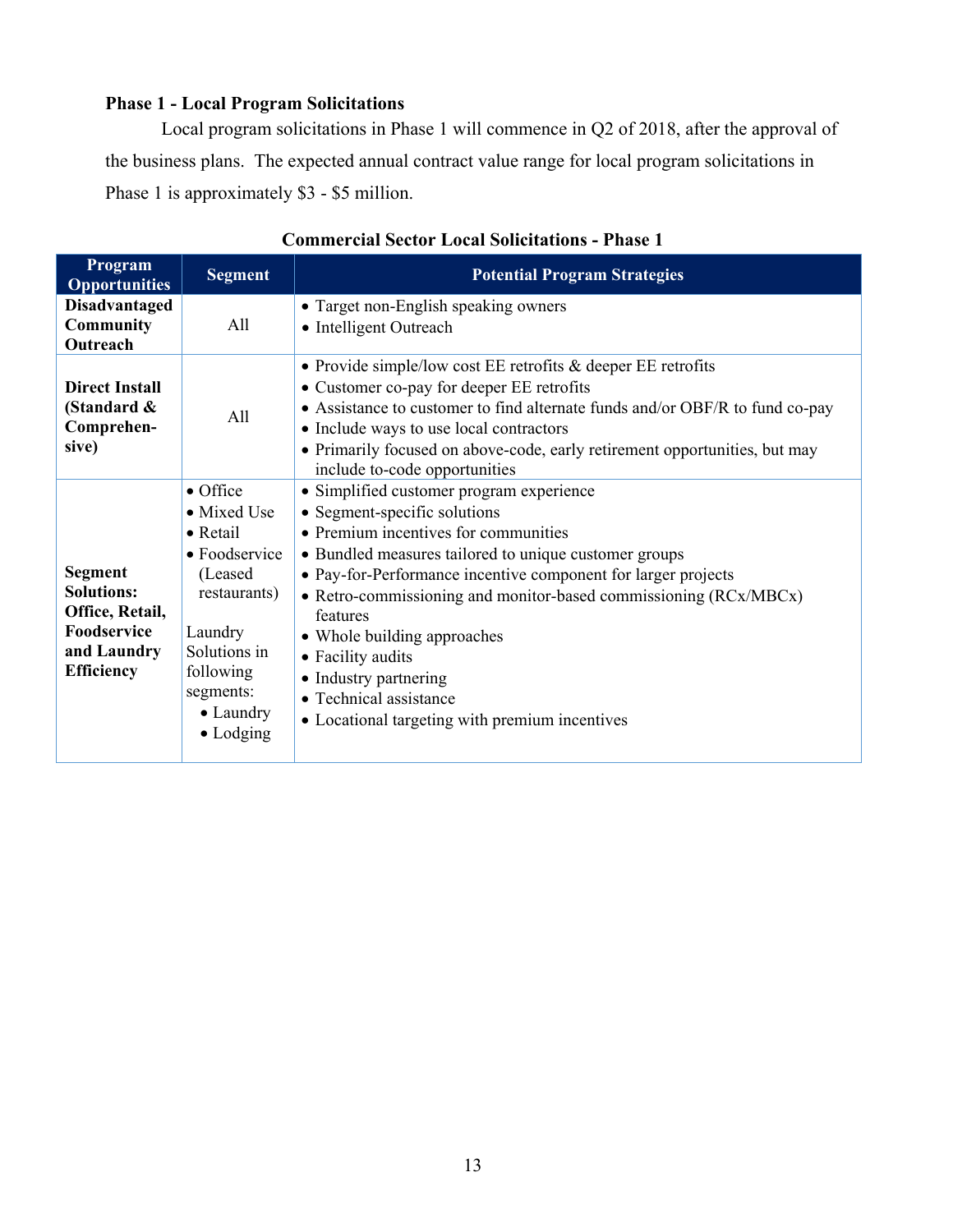## **Phase 2: Statewide Program Solicitation**

Statewide program solicitations in Phase 2 will commence in Q2 of 2019, after the approval of the business plans. The annual contract budget range which SoCalGas expects to contribute towards statewide program solicitations in Phase 2 is \$5 - \$7 million.

| <b>Program</b>       | <b>Segment</b> | <b>Size</b>          | <b>Potential Program Strategies</b> |
|----------------------|----------------|----------------------|-------------------------------------|
| <b>Opportunities</b> |                |                      |                                     |
| <b>Midstream</b>     | Food           |                      | • Distributor incentives            |
| <b>Incentives -</b>  | Service        | All                  | • Distributor training              |
| <b>Foodservice</b>   |                |                      | • Industry partnerships             |
| <b>Midstream</b>     |                |                      | • Distributor incentives            |
| <b>Incentives -</b>  | All            | Small/<br>very small | • Distributor training              |
| <b>Water Heating</b> |                |                      | • Industry partnerships             |
| <b>Downstream</b>    |                |                      | • Incentives                        |
| <b>Foodservice</b>   | Food           | All                  |                                     |
| Rebate               | Service        |                      |                                     |
| Program              |                |                      |                                     |

**Commercial Sector Statewide Solicitations - Phase 2** 

## **Phase 3: Local Program Solicitation**

Local program solicitations in Phase 3 will commence in Q2 of 2020. The intent of the Phase 3 solicitation is to identify sector gaps, evaluate program successes and shortcomings from the Phase 1 solicitations and solicit new programs, if necessary. The expected annual contract value range for local program solicitations in Phase 3 is \$1 - \$2 million.

| <b>Program</b><br><b>Opportunities</b> | <b>Segment</b> | <b>Size</b> | <b>Potential Program Strategies</b>                                                                                                                                                               |
|----------------------------------------|----------------|-------------|---------------------------------------------------------------------------------------------------------------------------------------------------------------------------------------------------|
| Commercial<br><b>Future</b><br>Program | All            | All         | Partnering<br>Intelligent Outreach<br><b>Technical Assistance</b><br><b>Strategic Energy Management</b><br><b>Custom Incentives</b><br>Direct Install<br>Midstream Energy Efficiency<br>Financing |

**Commercial Sector Local Solicitations - Phase 3** 

#### **3. Industrial Sector**

The industrial sector offers an abundance of energy savings opportunities including operational changes in production processes and improvements to operations and maintenance (O&M) practices. Program strategies will be offered to customers to permanently capture these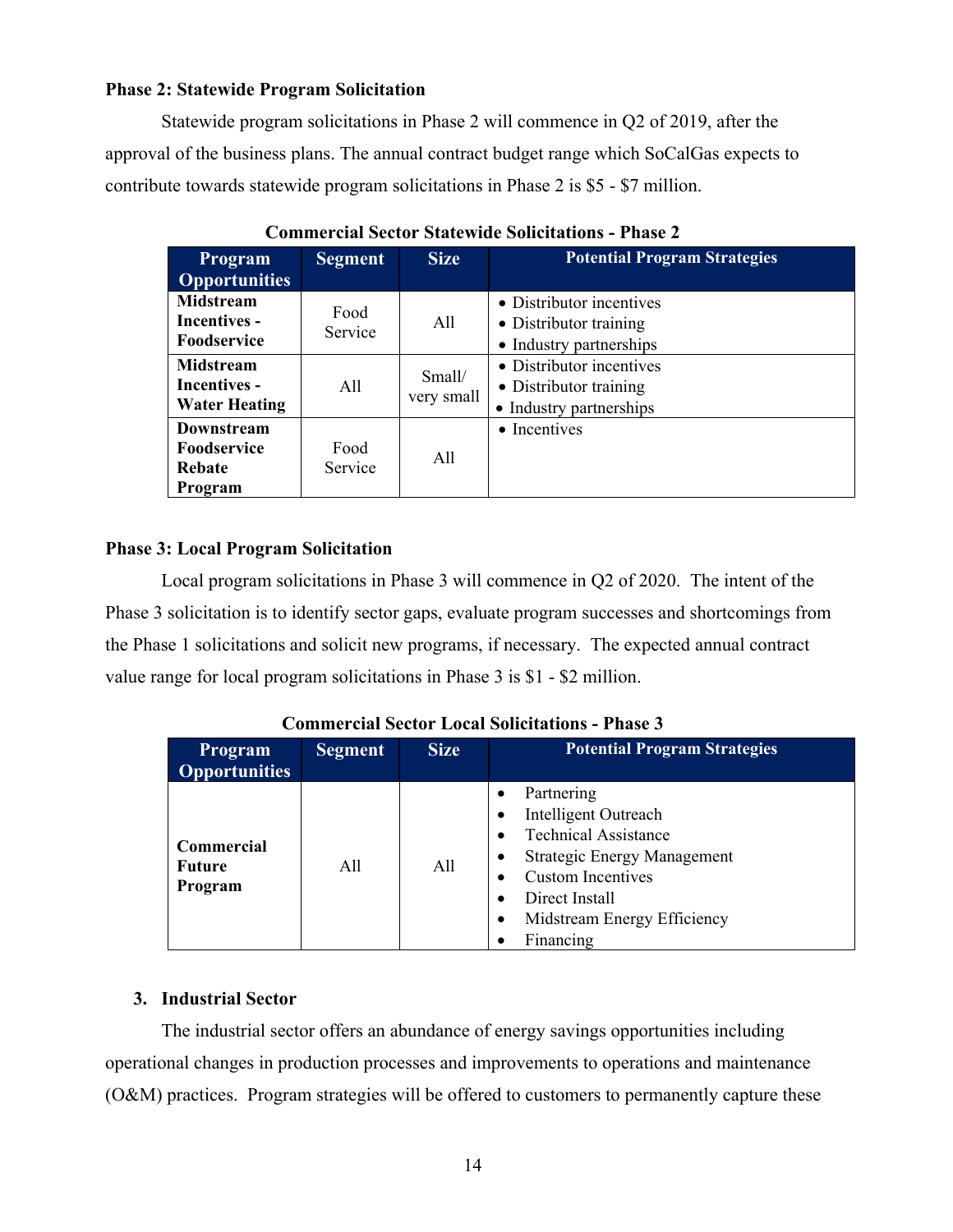energy savings. SoCalGas will facilitate customer engagement in industrial energy efficiency programs through customer account executive relationships, facilitation of customer audits, and local outreach opportunities. Altogether, this approach enables an intelligent outreach platform which will provide implementers with customers with higher energy savings opportunities. The sector's long-term vision, challenges, and desired outcomes, along with the upcoming program solicitations, are presented by phase below.

#### **Industrial - Desired Outcome**

**10-year Vision:** There will be high adoption of energy efficiency solutions across all industrial segments with particular emphasis on high adoption among smaller (<10k annual therm usage) industrial customers that demonstrate high energy efficiency potential relative to their segment and size. Industrial organizational practices and simple customer engagement with reduced customer transactional costs will facilitate the investment in and pursuit of energy efficiency solutions.

| Perceived Challenges                     | <b>Desired Outcomes</b>                               |
|------------------------------------------|-------------------------------------------------------|
| Low adoption of energy efficiency        | Increase adoption of energy efficiency solutions by   |
| solutions by small/very small industrial | small/very small industrial group.                    |
| group.                                   |                                                       |
| Complex and time-consuming process to    | Provide greater number of simple, no hassle, low      |
| pursue energy efficiency solutions.      | cost program transactions that encourage greater      |
|                                          | customer investment in energy efficiency.             |
|                                          |                                                       |
| Current industrial organizational        | Permanently modify industrial practices to have       |
| practices do not realize the benefits of | organizations naturally consider and adopt energy     |
| energy efficiency.                       | efficiency solutions.                                 |
| Diffused industrial market makes it      | Increase energy efficiency adoption levels across all |
| difficult and costly to convince diverse | industrial segments.                                  |
| customer segments to pursue energy       |                                                       |
| efficiency.                              |                                                       |

#### **Phase 1 - Local Program Solicitations**

Local program solicitations in Phase 1 will commence in Q2 of 2018, after the approval of the business plans. The expected annual contract value range for local program solicitations in Phase 1 is approximately \$2 - \$4 million.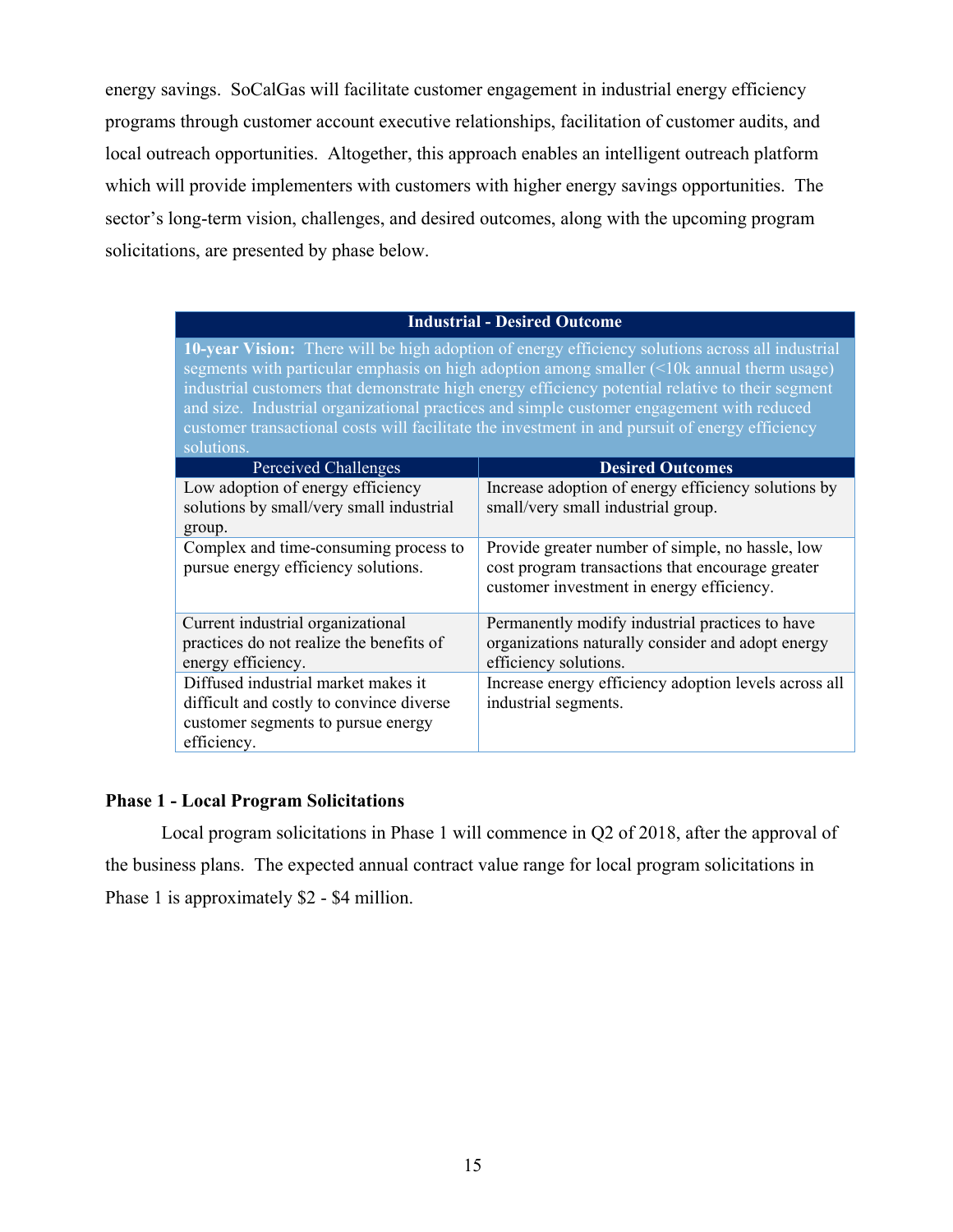| <b>Program</b><br><b>Opportunities</b>               | <b>Segment</b>     | <b>Size</b>  | <b>Potential Program Strategies</b>                                                                                                                                                                   |
|------------------------------------------------------|--------------------|--------------|-------------------------------------------------------------------------------------------------------------------------------------------------------------------------------------------------------|
| <b>Small</b><br><b>Industrial</b><br><b>Upgrades</b> | A11                | <b>Small</b> | • Simplified customer program experience<br>• Focus on smaller-sized customers Segment-<br>specific solutions<br>• Process-related retrofits solutions<br>• Bundled measures<br>• Industry partnering |
| <b>Segment</b><br><b>Solutions</b>                   | Food<br>Processing | All          | · Simplified customer program experience<br>• Segment-specific solutions for food processing<br>• Process-related retrofits solutions<br>• Disadvantaged Community outreach<br>• Industry partnering  |

# **Industrial Sector Local Solicitations - Phase 1**

# **Phase 3: Local Program Solicitation**

Local program solicitations in Phase 3 will commence in Q2 of 2020. The intent of the Phase 3 solicitation is to identify sector gaps, evaluate program successes and shortcomings from the Phase 1 solicitations and solicit new programs, if necessary. The expected annual contract value range for local program solicitations in Phase 3 is \$2 - \$4 million.

| <b>Program</b><br><b>Opportunities</b>        | <b>Segment</b> | <b>Size</b> | <b>Potential Program Strategies</b>                                                                                                                                                                                                                          |
|-----------------------------------------------|----------------|-------------|--------------------------------------------------------------------------------------------------------------------------------------------------------------------------------------------------------------------------------------------------------------|
| <b>Industrial</b><br><b>Future</b><br>Program | A11            | All         | Partnering<br>$\bullet$<br>Intelligent Outreach<br><b>Small Industrial Outreach</b><br><b>Strategic Energy Management</b><br>Custom Incentive<br>Direct Install<br><b>Technical Assistance</b><br>$\bullet$<br>Midstream Energy Efficiency<br>٠<br>Financing |

**Industrial Sector Local Solicitations - Phase 3** 

# **4. Agricultural Sector**

SoCalGas serves agricultural customers ranging from very small family farms to large commercial outfits, including but not limited to greenhouses, wineries, dairy farms, and field crops, etc. The SoCalGas service territory encompasses the Lower San Joaquin Valley, Central Coast, and Southern California growing regions. The sector's long-term vision, challenges, and desired outcomes, along with the upcoming program solicitations, are presented by phase below.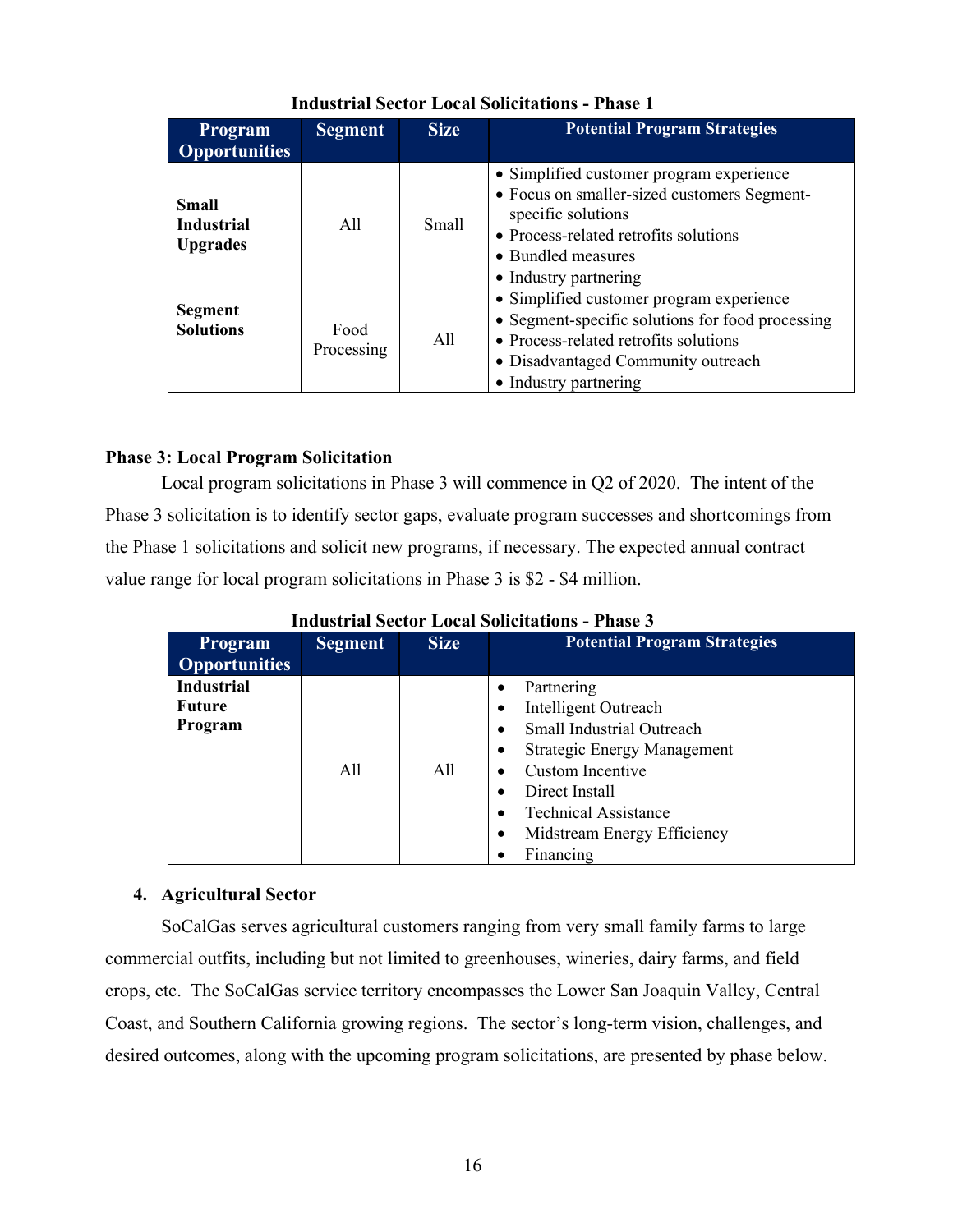#### Agricultural - Desired Outcome

10-year Vision: *Energy efficiency will support the long-term economic and environmental* 

| Perceived Challenges                           | <b>Desired Outcome</b>                        |
|------------------------------------------------|-----------------------------------------------|
| A considerable number of small agricultural    | Substantial increase in deeper, comprehensive |
| customers lack technical and financial         | natural gas energy efficiency savings from    |
| resources.                                     | smaller-sized customers.                      |
| The agricultural sector has competing          | Increase investment in natural gas energy     |
| priorities, which may overshadow energy        | efficiency to lower operational costs and     |
| efficiency.                                    | improve competitiveness.                      |
| A diverse agricultural sector base makes it    | Substantial increase in natural gas energy    |
| difficult to offer programs that fit the needs | efficiency savings among all agricultural     |
| of all customers.                              | segments.                                     |

#### **Phase 1 - Local Program Solicitations**

Local program solicitations in Phase 1 will commence in Q2 of 2018, after the approval of the business plans. The expected annual contract value range for local program solicitations in Phase 1 is approximately \$1 - \$3 million.

| <b>Program</b><br><b>Opportunities</b> | <b>Segment</b>                      | <b>Size</b>                                    | <b>Potential Program Strategies</b>                                                                                                                                                         |  |
|----------------------------------------|-------------------------------------|------------------------------------------------|---------------------------------------------------------------------------------------------------------------------------------------------------------------------------------------------|--|
| <b>Segment</b><br><b>Solutions</b>     | Urban<br>Farming and<br>Greenhouses | All<br>$($ $1$ MM sqft.<br>for<br>Greenhouses) | • Simplified customer program experience<br>• Segment-specific solutions for Urban<br>Farming and Greenhouses<br>• Process-related retrofit solutions<br>• Disadvantaged Community outreach |  |

# **Agricultural Sector Local Solicitations - Phase 1**

#### **Phase 3: Local Program Solicitation**

Local program solicitations in Phase 3 will commence in Q2 of 2020. The intent of the Phase 3 solicitation is to identify sector gaps, evaluate program successes and shortcomings from the Phase 1 solicitations and solicit new programs, if necessary. The expected annual contract value range for local program solicitations in Phase 3 is \$1 - \$2 million.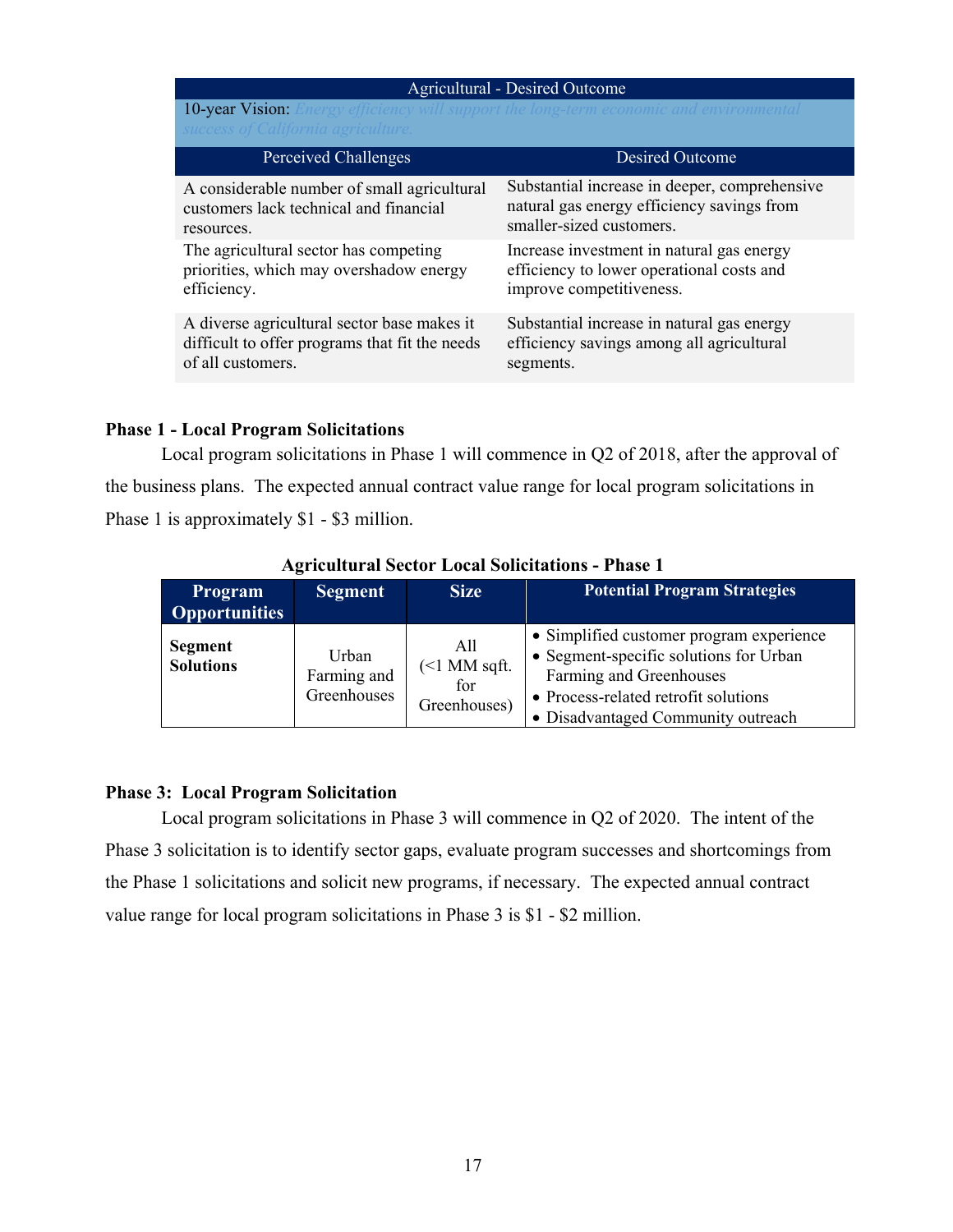| <b>Program</b><br><b>Opportunities</b>          | <b>Segment</b> | <b>Size</b> | <b>Potential Program Strategies</b>                                                                                                                                                                 |
|-------------------------------------------------|----------------|-------------|-----------------------------------------------------------------------------------------------------------------------------------------------------------------------------------------------------|
| <b>Agricultural</b><br><b>Future</b><br>Program | All            | All         | Partnering<br>Intelligent Outreach<br><b>Technical Assistance</b><br><b>Customer Incentives</b><br>Direct Install<br>Midstream Energy Efficiency<br>Financing<br><b>Strategic Energy Management</b> |

# **Agricultural Sector Local Solicitations - Phase 3**

## **5. Public Sector**

Public sector customers are generally characterized as not 'profit-motivated' or as having fixed utility budgets, requiring public process on key decisions (including funding and project approval), implementing on a fiscal year rather than a calendar year and following unique purchasing guidelines. Public customers are primarily taxpayer-funded and are often subject to state mandates (executive, legislative, and other mandates). Public-service driven missions dominate secondary priorities. The sector's long-term vision, challenges, and desired outcomes, along with the upcoming program solicitations, are presented by phase below.

|                                                                                                                                                                                                                                                  | <b>Public - Desired Outcomes</b>                                                                                                                                                                                                            |  |  |
|--------------------------------------------------------------------------------------------------------------------------------------------------------------------------------------------------------------------------------------------------|---------------------------------------------------------------------------------------------------------------------------------------------------------------------------------------------------------------------------------------------|--|--|
| 10-year Vision: California's public sector will incorporate energy efficiency into their policies<br>and practices to capture all energy efficiency opportunities throughout their facilities, thereby<br>enabling a pathway to zero net energy. |                                                                                                                                                                                                                                             |  |  |
| <b>Perceived Challenges</b>                                                                                                                                                                                                                      | <b>Desired Outcome</b>                                                                                                                                                                                                                      |  |  |
| Many public-sector customers have<br>limited resources.                                                                                                                                                                                          | Increase adoption of energy efficiency solutions by<br>customers that have significant energy efficiency<br>potential to support ZNE-ready buildings.                                                                                       |  |  |
| Public sector-specific mandates (e.g.,<br>public contract code, sustainability goals,<br>and centralized energy billing practices)<br>create competing priorities.                                                                               | Permanently modify organizational practices to<br>have customers automatically consider and adopt<br>energy efficiency solutions by incorporating<br>energy efficiency into the organization's energy<br>mandates, policies, and practices. |  |  |
| Public customers serving rural and<br>disadvantaged communities are<br>particularly impacted, demonstrated by<br>low energy efficiency adoption levels.                                                                                          | Increase energy efficiency levels among public<br>sector customers serving rural and disadvantaged<br>communities.                                                                                                                          |  |  |

# **Phase 1 - Local Program Solicitations**

Local program solicitations in Phase 1 will commence in Q2 of 2018, after the approval of the business plans. The expected annual contract value range for local program solicitations in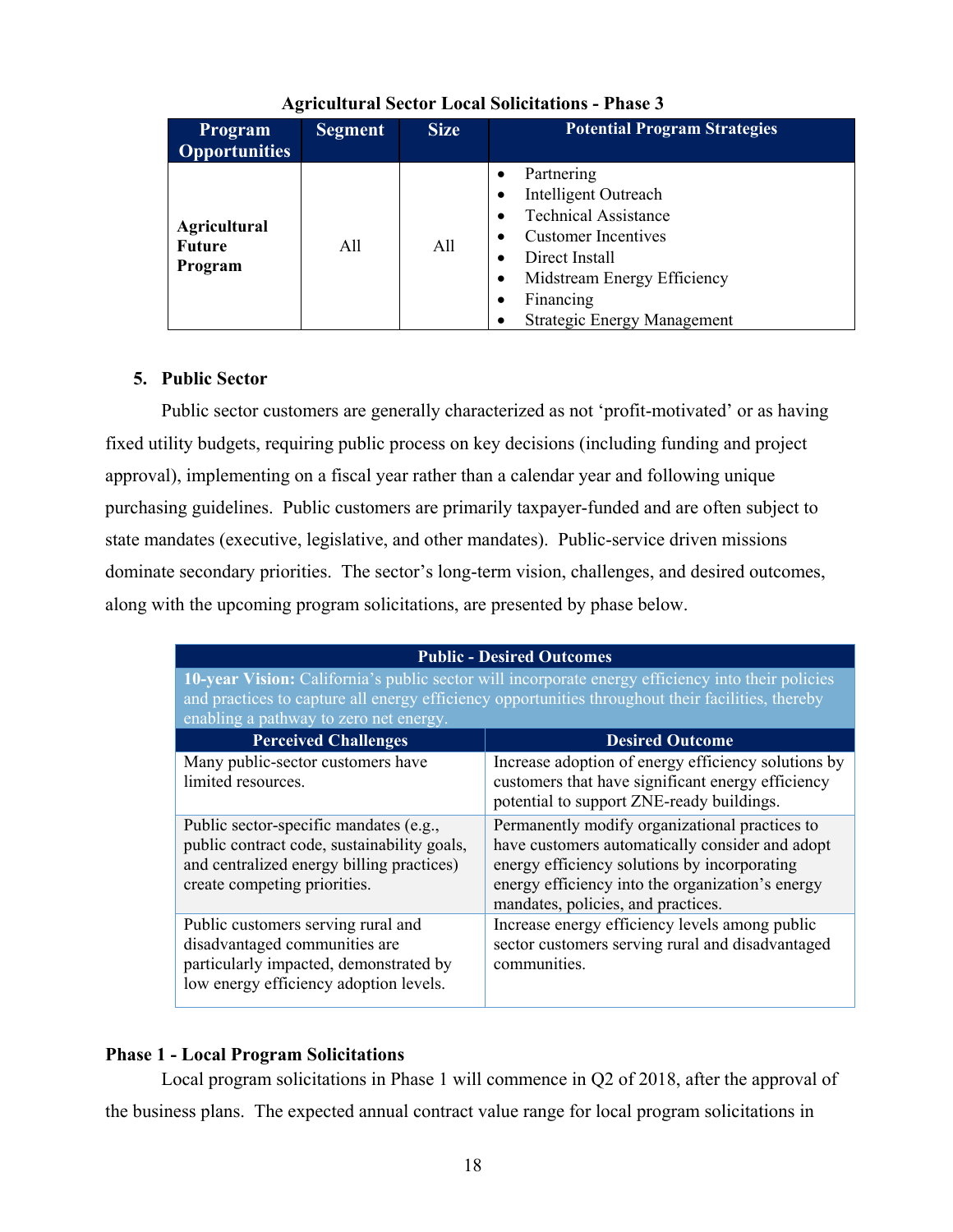Phase 1 is approximately \$1 - \$3 million.

| Program<br><b>Opportunities</b>                 | <b>Segment</b> | <b>Size</b>  | <b>Potential Program Strategies</b>                                                                                                                                                                                       |
|-------------------------------------------------|----------------|--------------|---------------------------------------------------------------------------------------------------------------------------------------------------------------------------------------------------------------------------|
| Direct Install<br>(Standard &<br>Comprehensive) | A11            | <b>Small</b> | • Simplified customer program experience<br>• Segment-specific solutions<br>• Customer co-pay<br>• Assistance to customer to find alternate funds<br>and/or OBF to fund co-pay<br>• Include ways to use local contractors |
| Tech, Policy &<br>Planning                      | A11            | All          | • Technical Assistance<br>• Climate Action Planning Support<br>• Green Building and Sustainability Policy<br>Assistance                                                                                                   |
| Performance<br>and Prescriptive<br>Incentives   | $K-12$         | All          | • Pay-for-performance incentives<br>• Whole Building Approaches                                                                                                                                                           |
| Outreach                                        | All            | All          | • Target public sector customers serving rural<br>communities<br>• Target public sector customers serving<br>Disadvantaged Communities                                                                                    |

# **Public Sector Local Solicitations - Phase 1**

## **Phase 3: Local Program Solicitation**

Local program solicitations in Phase 3 will commence in Q2 of 2020. The intent of the Phase 3 solicitation is to identify sector gaps, evaluate program successes and shortcomings from the Phase 1 solicitations and solicit new programs, if necessary. The expected annual contract value range for local program solicitations in Phase 3 is \$1 - \$2 million.

| <b>Program</b><br><b>Opportunities</b> | <b>Segment</b> | <b>Size</b> | <b>Potential Program Strategies</b>                                                                                                                                              |
|----------------------------------------|----------------|-------------|----------------------------------------------------------------------------------------------------------------------------------------------------------------------------------|
| <b>Public Future</b><br>Program        | A11            | A11         | Partnering<br>Intelligent Outreach<br><b>Technical Assistance</b><br>Customer Incentives<br>Direct Install<br><b>RCx/MBCx</b><br>Financing<br><b>Strategic Energy Management</b> |

## **Public Sector Local Solicitations - Phase 3**

## **6. Statewide Emerging Technologies Gas Program**

The Gas and Electric Emerging Technologies Programs (ETP) is being modified to accommodate its redesign as a statewide program pursuant to D.16-08-019. ETPs are non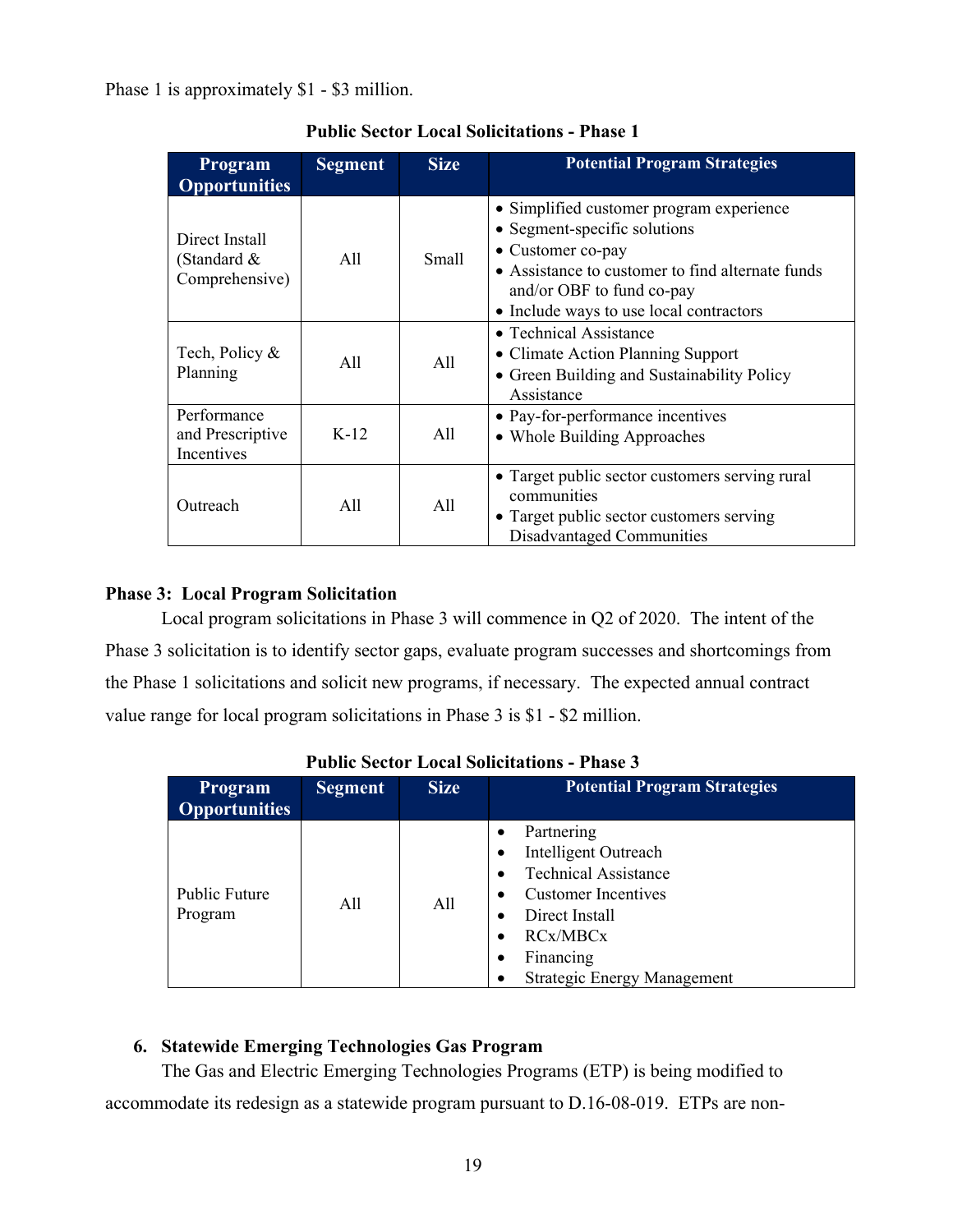resource programs designed to help California ratepayer-funded programs meet energy savings goals by identifying cost-effective measures that deliver reliable energy savings. ETP is evolving the program approach to use Technology Priority Maps (TPMs) to strategically guide research. ETP technology assessment can be the first step in initiating market transformation for efficient technologies, transforming to a codified baseline. The primary program function is to support the incubation of emerging technologies through active demonstrations and limited pilots while encouraging partnerships among technology developers, finance community and program implementers to further advance market acceptance. The Gas ETP's objectives are stated below:

**Objective 1:** Programs have a comprehensive set of suitable technology options for new measures.

**Objective 2:** PAs receive actionable market information to inform program design.

**Objective 3:** Technology development partners understand what measures programs need.

This cross-cutting sector's long-term vision, challenges, and desired outcomes, along with the upcoming program solicitations, are presented by phase below.

#### **Phase 1 - Statewide Program Solicitations**

Statewide program solicitations in Phase 1 will commence in Q2 of 2018, after the approval of the business plans. The annual contract budget range which SoCalGas expects to contribute towards statewide program solicitations in Phase 1 is expected not to exceed \$1 million.

| ETHER TECHNOLOGIES DIARCHIAE DOIRTIANONS - I HASE I |                |             |                                                                                                                                                                                                                                                                                                                                                                                                                             |
|-----------------------------------------------------|----------------|-------------|-----------------------------------------------------------------------------------------------------------------------------------------------------------------------------------------------------------------------------------------------------------------------------------------------------------------------------------------------------------------------------------------------------------------------------|
| <b>Program</b><br><b>Opportunities</b>              | <b>Segment</b> | <b>Size</b> | <b>Potential Program Strategies</b>                                                                                                                                                                                                                                                                                                                                                                                         |
| Gas Emerging<br>Technologies<br>Program             | All            | All         | Develop and execute TPMs<br>Solicit and meet PA Request for additional<br>market or customer research on ET Measures<br>Work with technology developers with $\leq 1$<br>$\bullet$<br>year from commercialization, including new<br>technology vendors, manufacturers and<br>entrepreneurs<br>Work technology developers with products $\leq$ 5<br>years from commercialization including CEC,<br>universities and colleges |

**Emerging Technologies Statewide Solicitations - Phase 1**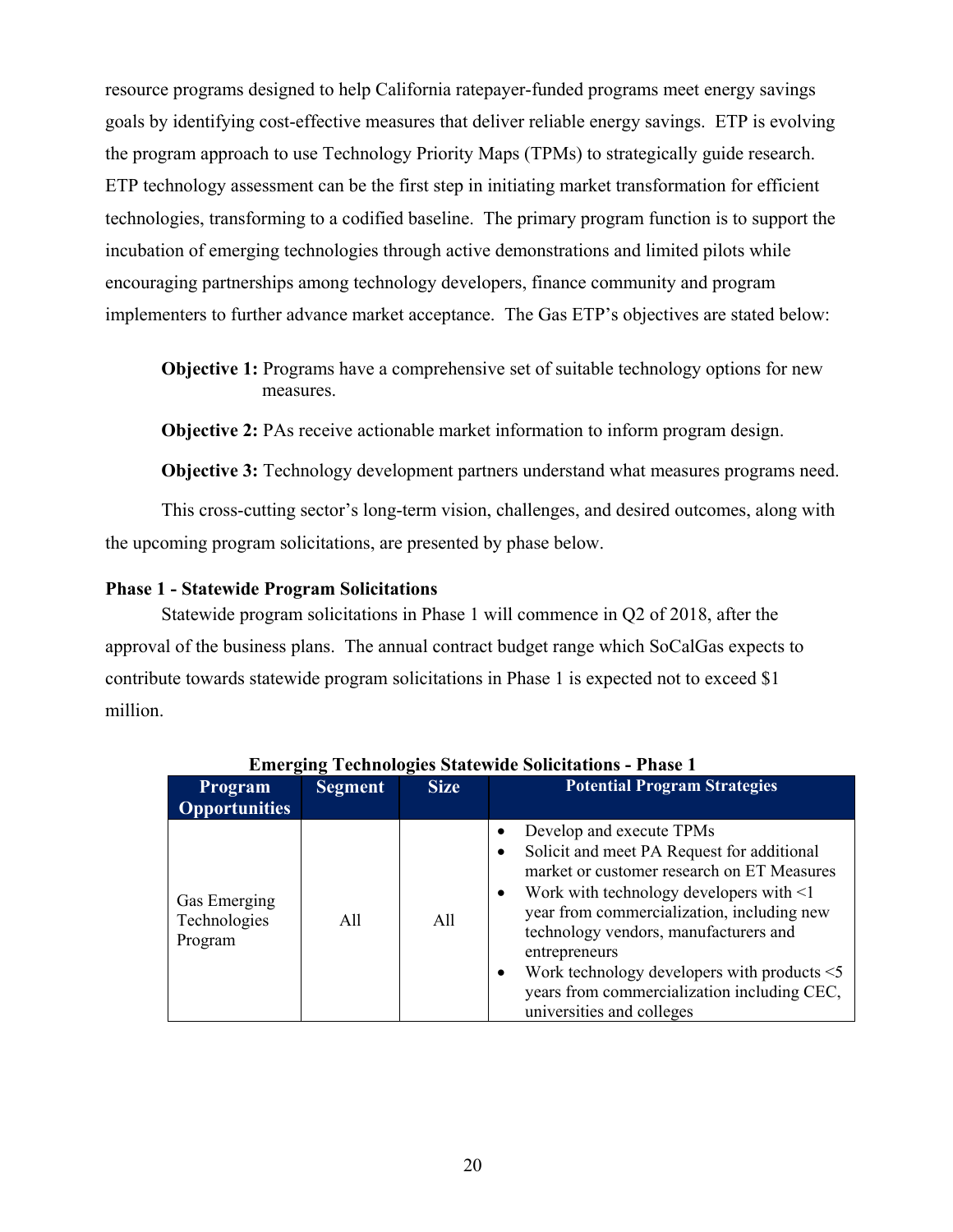#### **F. General Scoring Criteria for RFA/ RFP**

To improve the quality of submitted proposals, the following section provides potential bidders an overall understanding of the program selection process and the general criteria that may be applied to statewide and local program solicitations. The list of criteria presented may not be inclusive nor applicable to all program solicitations.

# **1. Conformance/ Responsiveness**

Before proposals can be reviewed and scored they must pass a review of minimum requirements. Each bid is reviewed for completeness, consistency, accuracy, and conformance with the general requirements identified in the corresponding RFA/RFP. Each of the criteria must be met to proceed to the evaluation stage.

#### **i. Proposed Program Design**

Bid proposals will be reviewed based on how well the proposed program design addresses the gaps and opportunities presented in the RFA/RFP. Applicable scoring criteria may include, but will not be limited to: review of the proposed program's process flow and work plan, market approach, outreach plan, effectiveness in generating savings and other defined outcomes, feasibility, and any applicable measurement and verification considerations.

#### **ii. Relevant CPUC EE Policies**

The review will consider how the proposal satisfies applicable Commission directives and responds to legislative mandates and other applicable government requirements.

#### **2. Cost**

#### **i. Cost-efficiency**

Bids are typically scored on how cost-efficient the proposed program can be delivered. Generally, there are two types of analyses that may be applied: acquisition cost (i.e., \$/therm, \$/MW and/or cents/kWh) and/or Program Administrative Cost (PAC) and Total Resource Cost (TRC) levelized costs (cost/lifecycle benefits).

#### **ii. Cost-effectiveness**

The PAs are required per the Energy Efficiency Policy Manual,<sup>18</sup> to present on a prospective basis a cost-effective program portfolio that meets or exceeds a threshold of 1.0 for both the TRC and PAC tests. The PAs typically extend this requirement in the bid review process. Recognizing that the Commission does not extend this policy to individual programs, and to encourage longer-term energy savings (i.e., measures/ programs that are not yet cost-effective

<sup>18</sup> *See* Energy Efficiency Policy Manual, p. 18.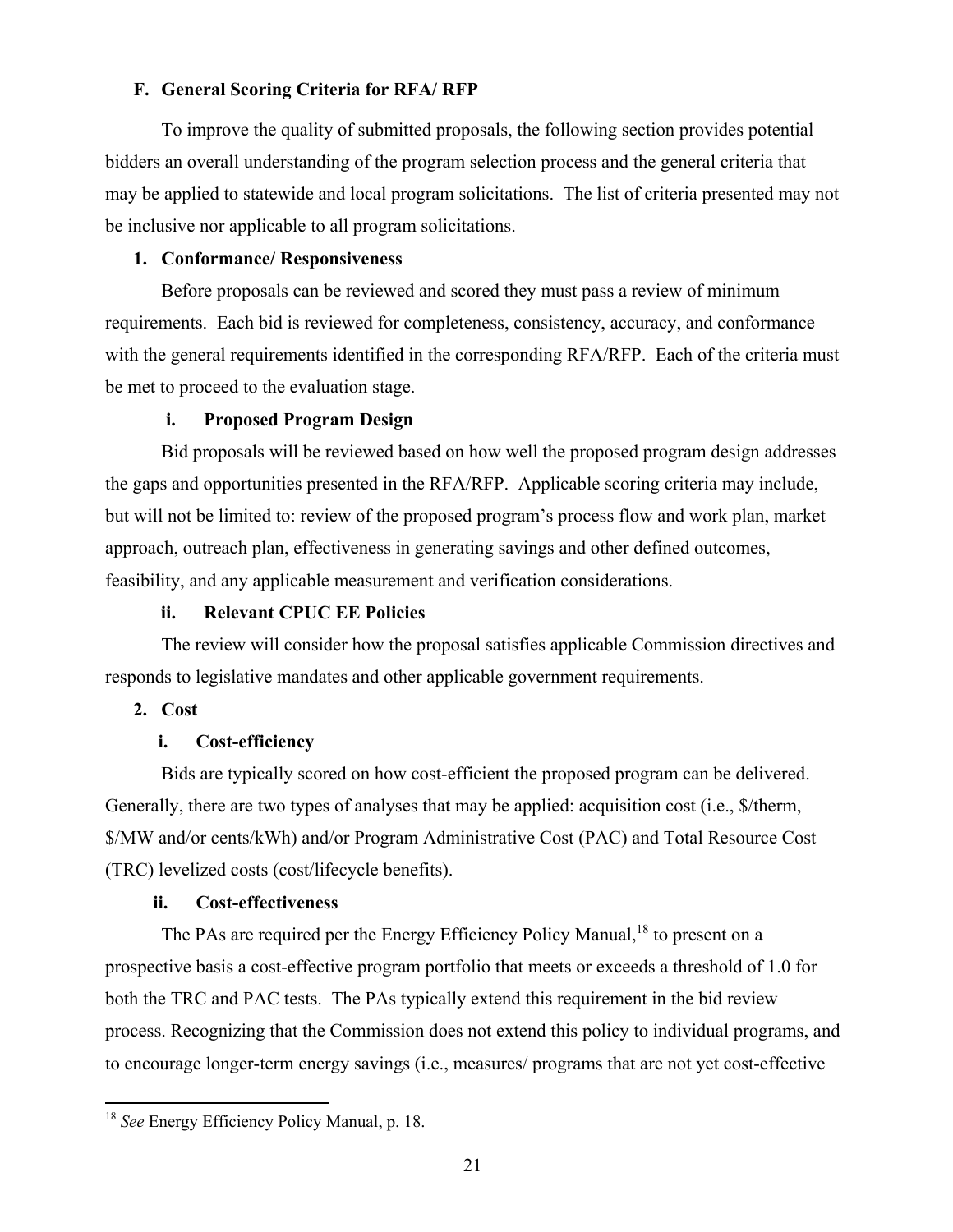but are expected to be in the long-term), cost-effectiveness thresholds may vary among solicitations.

Regardless of any specific threshold cost-effectiveness requirement(s) included in a solicitation, the PAs will generally require each third-party program to be cost-effective as measured by both the TRC and PAC tests. Proposed program designs that are most cost-effective will likely receive higher scores on the criterion.

# **3. Feasibility**

#### **i. Likelihood for Success**

The proposed program is reviewed and scored for the design elements, outreach plan, and the likelihood of a positive response by the targeted customer segment(s).

# **4. Innovation**

Program scoring may include evaluating how new or existing technologies are applied. Also, innovation can be perceived as an improvement of an existing program design and/or delivery that produces the potential for greater energy savings results, increase cost-efficient delivery and/or improved program cost-effectiveness. Innovation may also include untapped markets and spillover to measures outside of the program.

#### **5. Capabilities & Experience**

## **i. Program Implementation and Market Experience**

Another consideration is the capabilities of the bidder. If applicable, a review of past program performance is conducted. Typically, bidders' past performances are evaluated on energy savings achieved compared to goals, and actual spending compared to budget. Additionally, the IOUs may evaluate the bidding company's size, location, and other characteristics that may increase the likelihood of success.

## **ii. Bidder Capabilities**

Based on information requested in the RFA/RFP, the IOUs may evaluate the applicable expertise of the bidder's staff. In addition to evaluating these capabilities, the PAs will judge the bidder's commitment to staff the proposed program with those individuals who have the claimed relevant expertise and experience.

#### **6. Diversity**

## **i. Niche Organizations**

Scoring criteria includes consideration for encouraging the growth of the contractor market and thus criteria may be established to encourage participation by a diverse set of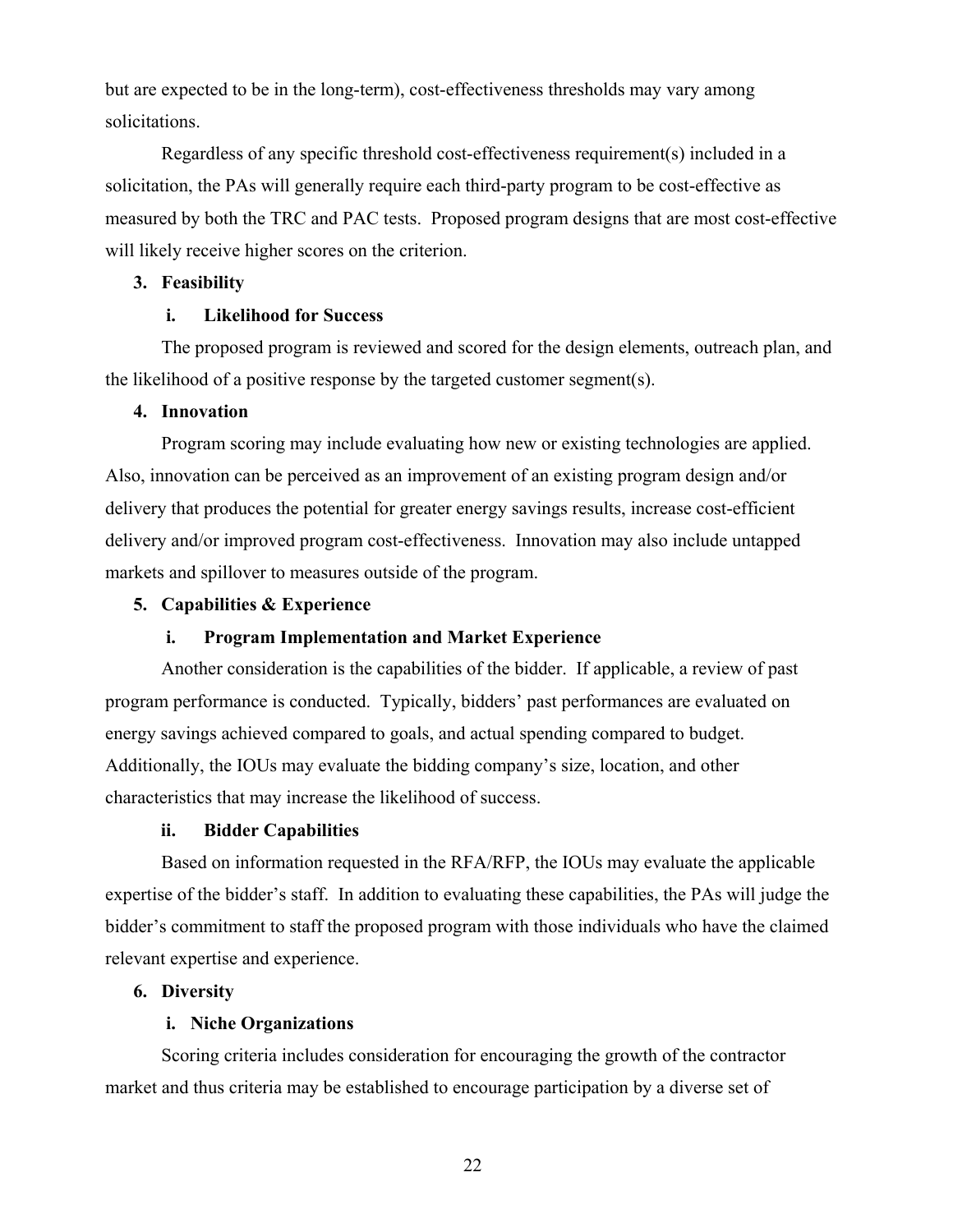contractors including smaller companies, firms specializing in specific markets, equipment, or other unique attributes, and entities that have not historically operated in the EE sector.

# **ii. Diverse Business Enterprises (DBE)**

As part of the proposal requirement, a DBE commitment form is included and scored according to how the bidder will contribute to any DBE goal set by Company management. IOUs may also establish a scoring methodology that considers past performance related to DBE subcontracting.

## **7. Embedded Measurement and Verification (M&V)**

SoCalGas is looking to third-parties to propose embedded M&V designs in their bids where applicable. After a winning bid is selected, SoCalGas will work with successful bidders to refine their proposal for embedded M&V before program launch. M&V requirements are described in the following section.

# **VI. PROJECT M&V REQUIREMENTS**

Certain RFPs will require a project M&V plan. In such cases, the program bidder must include an M&V plan as part of the submitted proposal. The bidder's M&V plan will be reviewed for adherence with Commission's prior direction, industry standard protocols, and soundness of approach. The M&V plan must be based on energy efficiency program evaluation methods such as those described in the California Evaluation Framework<sup>19</sup> and the California Evaluators' Protocols.20 These two documents include guidance on use of full experimental designs with randomized control trials (RCTs), quasi-experimental designs, billing analysis with normalized metered energy consumption data, and the International Performance Measurement and Verification Protocol (IPMVP). The Evaluators' Protocols also provide guidance on the level of "rigor" required<sup>21</sup> for the different types of energy efficiency resource programs, based upon factors such as the expected energy savings, the level of uncertainty about the expected savings, and whether the program will be scaled up in the future. For example, RCTs are considered an "enhanced" rigor protocol, while IPMVP Option A (use of an engineering model with collection of key data) is considered a "basic" rigor protocol.

<sup>19</sup> *See* California Evaluation Framework, at http://calmac.org/events/California\_Evaluation\_Framework\_June\_2004.pdf 20 *See* California Evaluators Protocols at

http://calmac.org/events/EvaluatorsProtocols\_Final\_AdoptedviaRuling\_06-19-2006.pdf 21 *See* Table 1 on p. 26.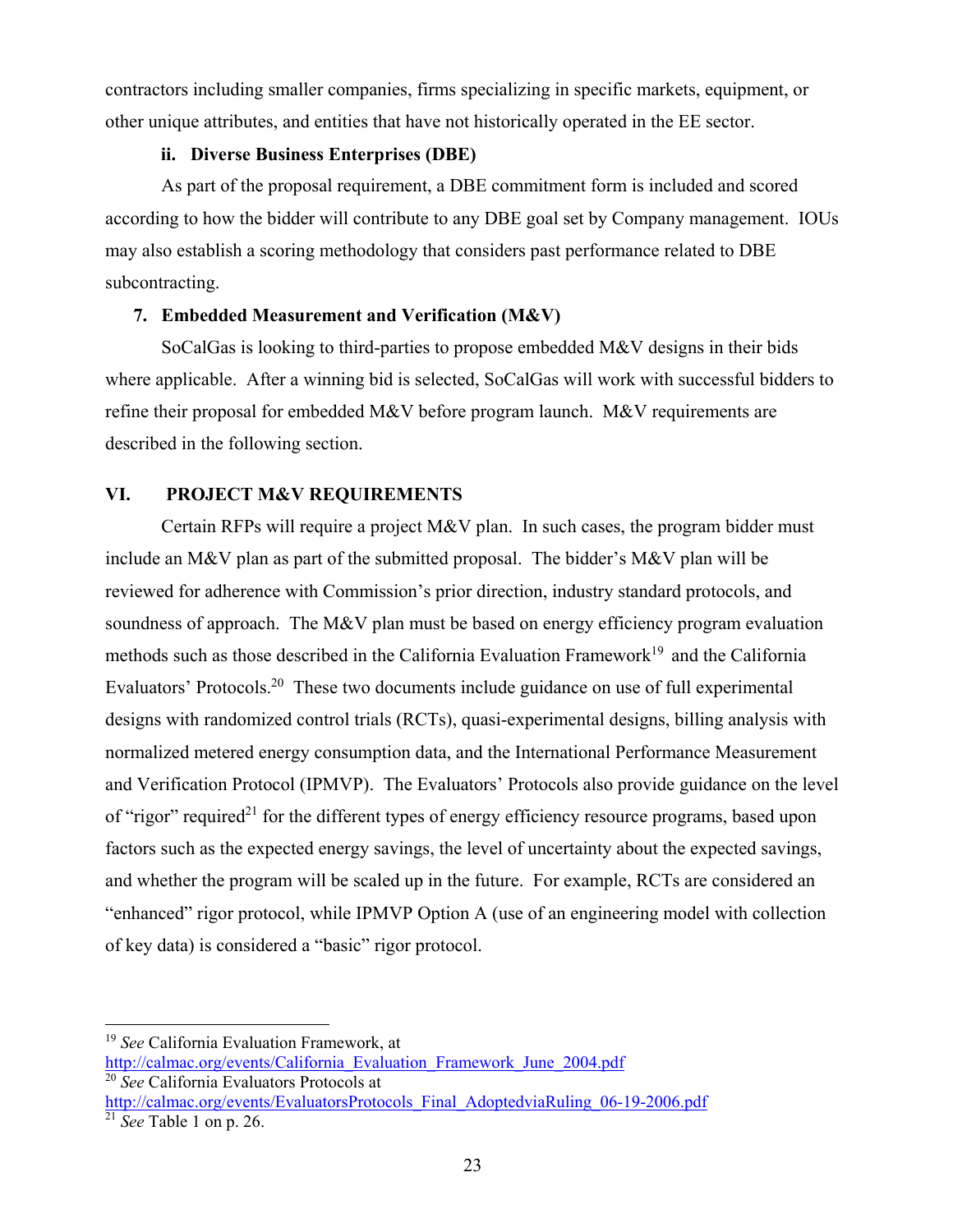#### **VII. AWARENESS & TRAINING**

A prepared and informed bidder pool is foundational to the success of the IOUs' sector solicitations. The IOUs propose several channels for widespread notification of solicitations. Additionally, the IOUs plan to prepare and educate the marketplace for the upcoming solicitations through a series of outreach events and bidders conferences. Such support will be especially valuable to new and/or small business bidders. The IOUs will seek vendor and stakeholder feedback, and incorporate lessons learned to enhance outreach and education. Trainings will be held jointly amongst the IOUs, and recorded to provide convenient access by prospective bidders.

#### **A. Solicitation Notifications**

The IOUs plan to use several channels to notify bidders and interested stakeholders about third-party program solicitations. These channels include, but are not limited to, PEPMA, individual IOU websites, the California Energy Efficiency Coordinating Committee (CAEECC) website, R.13-11-005 and A.17-01-013 and related service lists.

#### **B. Vendor Outreach and Training**

The IOUs plan to hold a series of in-person vendor training workshops to provide prospective bidders general information on essential administrative requirements such as cyber and contractor safety requirements, insurance requirements, third-party security review and data access requirements, diverse businesses, and other basic qualifications (e.g., what constitutes an acceptable bid, and qualification process). The trainings will also include an overview of energy efficiency program-related resources and where to locate them (i.e., recent Commission decisions, IOU business plans, California Standard Practice Manual, cost-effectiveness tool (CET), etc.), and best practices in measuring savings and Evaluation, Measurement, and Verification (EM&V) 2.0. The IOUs will collaborate on the development of these trainings. In some instances, the trainings could be recorded and posted on the CAEECC website so that they are accessible at any time to all prospective bidders and/or stakeholders.

#### **C. Bidders' Conferences**

In addition to the outreach and training opportunities described above, the IOUs may offer bidders' conferences for each of the specific RFA/RFPs. In most cases, bidders' conferences will be web-based and may provide a detailed review of the specifics of a particular RFA/RFP, including milestones, dates and specific instructions for proposal submittals, questions/responses and a more detailed description of each solicitation's requirements. Additionally, the bidders'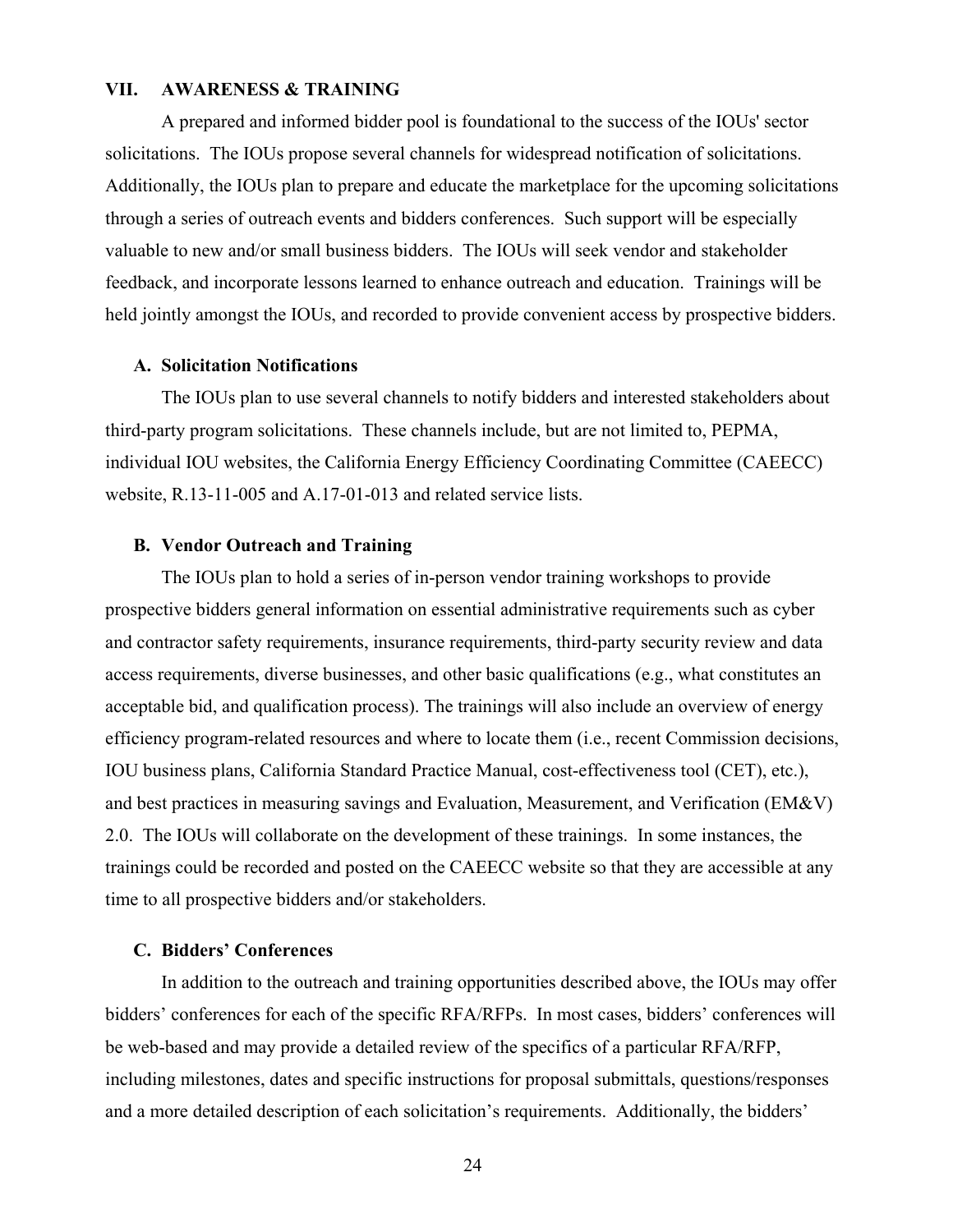conference may detail best practices and preferred methods for responses to aid the bidders in preparing their proposals. The web-conference is typically held early in the process to allow bidders to understand the requirements of submittal and to allow them to develop any additional questions for the respective IOU during the specific RFA/RFP process.

#### **VIII. COORDINATION AMONG PAS ON REGIONAL SOLICITATIONS**

As part of the program solicitation plan, PAs will be looking for opportunities to coordinate solicitations and potentially partner on third-party programs with other utilities, such as IOUs and publicly-owned utilities, in a shared service territory. Coordination on solicitation timing with regional PAs may create opportunities for bidders to propose comprehensive programs and reduce overlapping programs in the marketplace. Partnering with other utilities to co-administer a program or set of programs can greatly improve on program effectiveness and efficiency. Mutual collaboration and coordination, as well as equitable contribution of resources and commitment are key to such program strategies. Partnering with other entities through structured arrangements is intended to: increase the number of customers adopting energy efficiency; promote deeper, comprehensive energy efficiency; simplify customer engagement; and reduce program costs through a cost-sharing partner model.

#### **IX. PROGRAM TRANSITION AMONG IMPLEMENTERS AND IOUS**

A smooth transition from one program implementer to another is essential. SoCalGas' ultimate objective is to create a transition that minimizes distribution for the customer, utility staff, implementer(s), and the ongoing program portfolio performance. There are two distinct third-party program transitions: (1) IOU implementation to new implementer and (2) preexisting third-party implementer to new implementer. These transitions will impact both statewide and local programs. The two transition types are discussed in more detail below.

#### **A. Transition from IOU Implementation to Third-Party Implementation**

While potentially a major challenge for customers, the transition from PA implementation to third-party implementation is contractually straightforward. Program implementation will be assumed by the third-party program implementer on a mutually agreed to date between the new implementer and SoCalGas. The third-party will simply assume all implementation responsibilities, including preexisting projects, as of the transition date. This transition will likely cause some customer confusion, and possibly a lack of trust with a non-utility entity in the shortterm. To overcome such customer challenges, SoCalGas will work with the new implementer on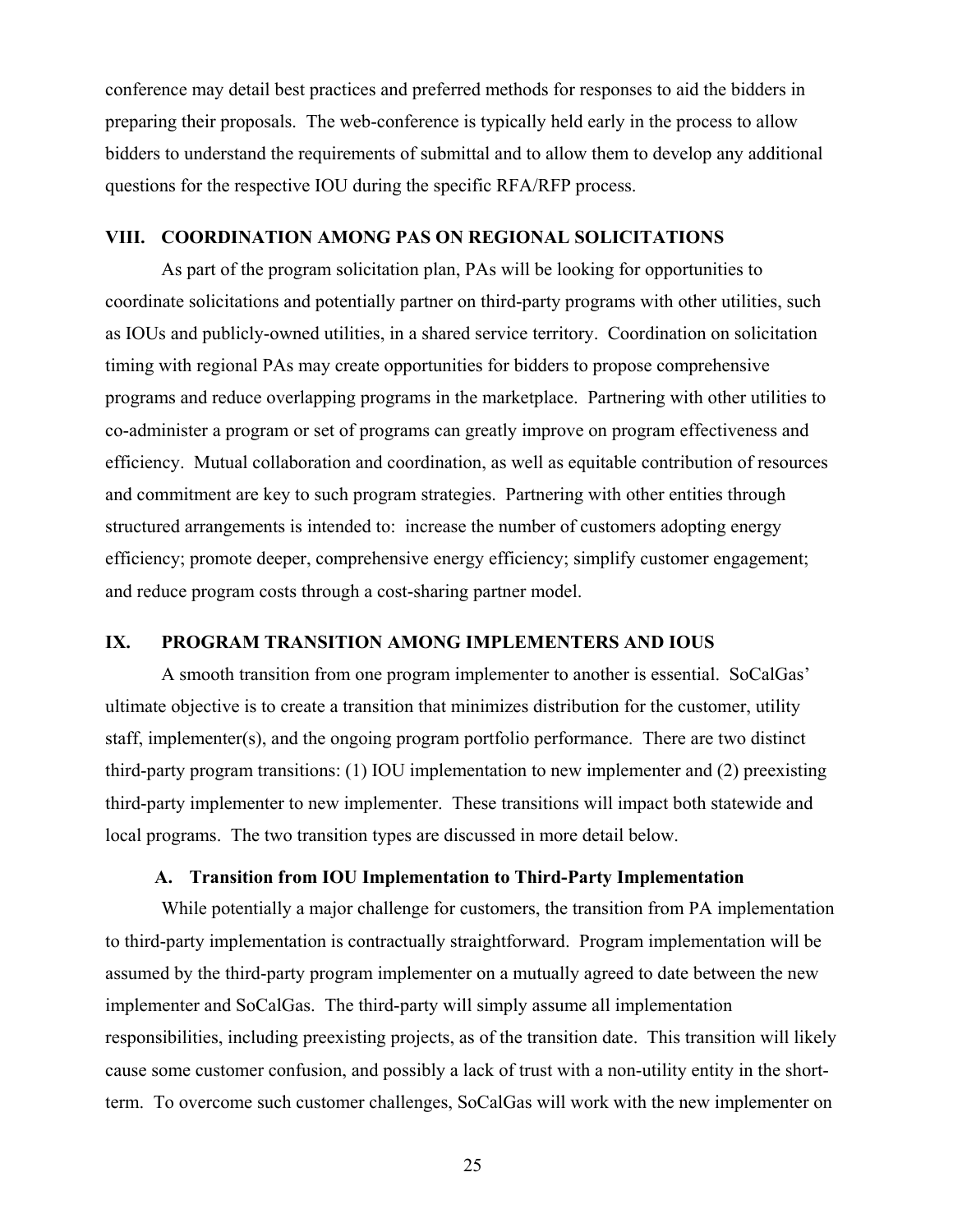specific program tactics/approaches to overcome such perceptions which may include transitional co-outreach and awareness. Additionally, to the extent possible, SoCalGas will use a "white label" approach whereby the programs will appear to be directly delivered by SoCalGas rather than a disparate set of implementers. This is likely to improve customer acceptance of implementer-delivered programs.

#### **B. Program Transition Among Third-Party Program Implementers**

The transition from preexisting to new program implementers will necessitate careful administration of both implementer contracts to realize a smooth transition period. The new contracts will be structured to protect the interests of the impacted customers and program implementers.

Depending upon the program design, it may be necessary to create a transition period that allows both pre-existing and new implementers to deliver the programs simultaneously. The duration of the transition period will depend upon the proper management of current customer projects associated with the preexisting implementer. This transitional situation is best described through the following example:

#### **C. Background (Example)**

A program performs comprehensive energy efficiency projects for medium-sized businesses. The preexisting implementer's services include potential project identification, audits, business case development and presentation, project approval, measure implementation, and M&V, as needed. Once the project is approved, implementation through M&V may take between 6 and 12months.

#### **D. Preexisting Implementer**

During the transition to a new program implementer, a timeframe is established for the preexisting implementer to complete preexisting projects. Depending upon available budget, specific projects, and other such factors, a deadline will be identified for the preexisting implementer to complete and receive approval for active projects. The preexisting contract would then be amended to allow approved projects to be completed by a set date. This phase-out would limit customer disruption during the transition to the new implementer but it will create additional effort for the PA.

#### **E. New Implementer**

Concurrently, SoCalGas will instruct the new program implementer to immediately begin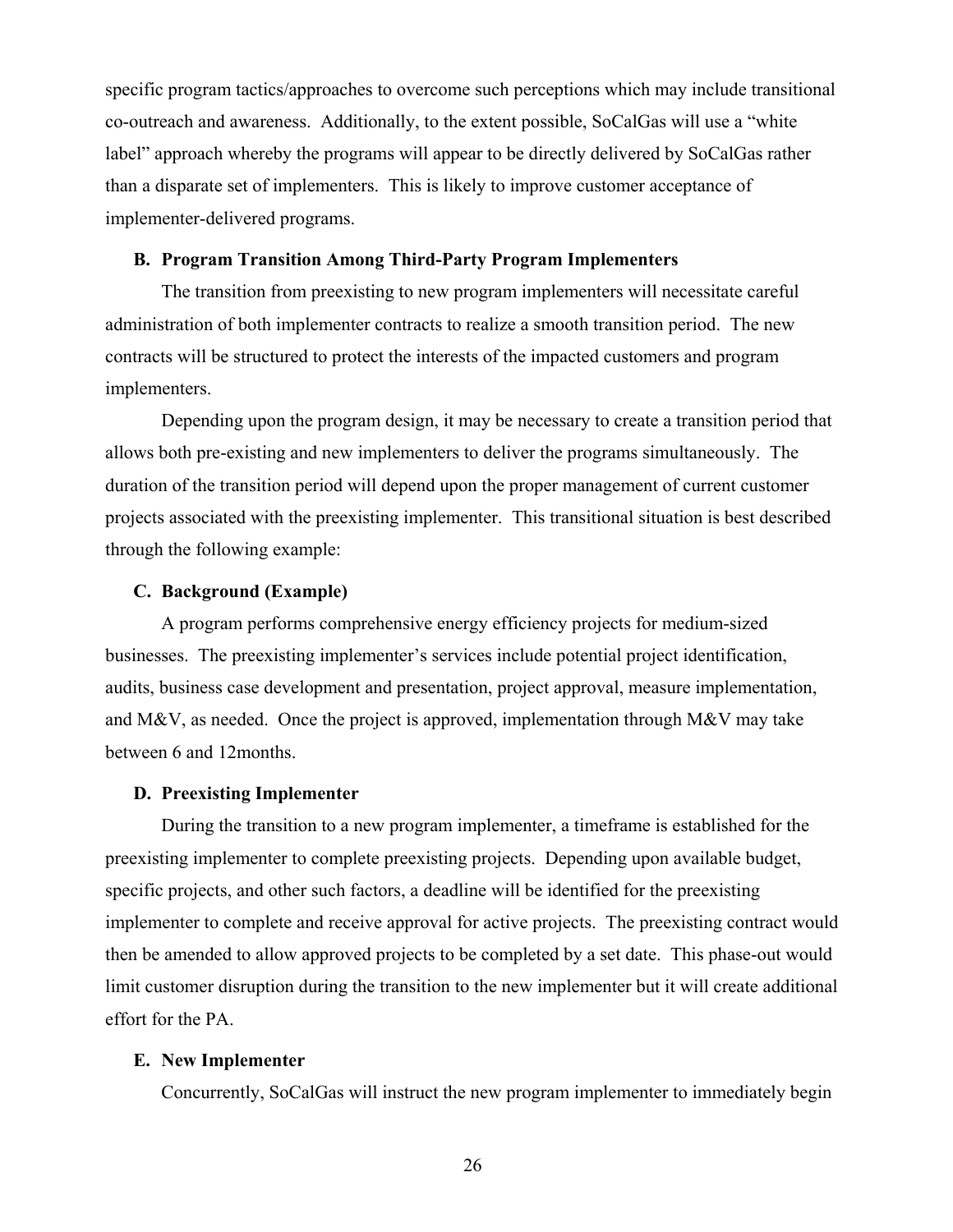their program startup activities. The new implementer would launch the new program, and likely both the new and preexisting implementers will be active in the same market. The new implementer will be allowed to approach all targeted customers and projects within the program scope except those approved preexisting projects under the scope of the preexisting implementer.

#### **X. PEER REVIEW GROUP APPROACH**

A Peer Review Group approach that is currently utilized for both third-party solicitations and EM&V maintains the Energy Division's role in providing oversight for solicitations, and is consistent with the current administrative structure. SoCalGas disagrees with the recommendation for the adoption of a Procurement Review Group (PRG) and Independent Evaluator (IE). SoCalGas contends that PRG/IE oversight, on which current electric power procurement relies, is intended for significantly larger contract values for supply-side electric utility power procurement where there is need to safeguard against a utility or its affiliate from self-selection. However, with the Commission's recent policy change to migrate program design and delivery away from the IOUs to the program implementer community, there is no potential for self-selection by the IOUs.

SoCalGas does not support the need for Commission approval of contracts for third-party programs solicited through this plan. The current Peer Review Group approach provides an opportunity to garner support from intervenors to facilitate an expedited intervenor review to allow the Commission to approve negotiated procurement contracts in short order. This is not necessary for energy efficiency program solicitations, as the Commission will have approved the PA business plans. The business plan application process allows the Commission to review and approve all budgets and corresponding expected benefits in order to protect the ratepayer's investments consistent with prior energy efficiency proceedings. The approval of the business plans provides the authority to implement future programs through the energy efficiency program provider community.

Additionally, unlike electric power procurement which seeks to procure a \$/MW contract, energy efficiency program portfolios seek to procure energy efficiency programs. This programbased solicitation falls squarely within SoCalGas' standard procurement policies which provide the necessary control environment for fair solicitation for all energy efficiency programs. Furthermore, as the IOUs are required to transition at least 60 percent of their portfolios to thirdparty programs by the end of 2020, additional layers of oversight by a PRG/IE would only cause further delays to the solicitation process. Most importantly, there is no fact-based rationale (e.g.,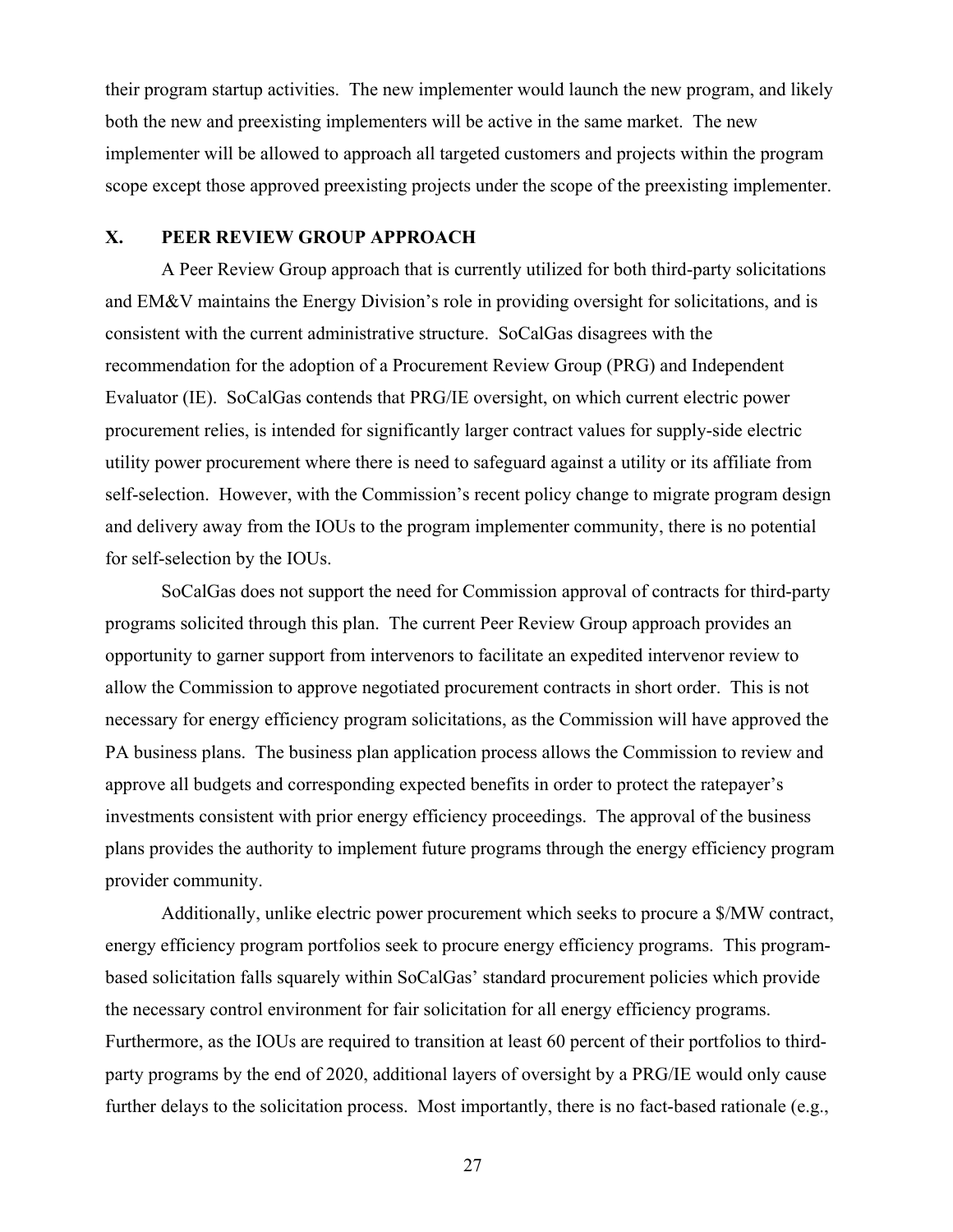occurrence of unfair procurement practices in past solicitations, need for additional oversight, etc.) provided in this proceeding that would justify a PRG/IE oversight role. Thus, the proposed PRG /IE oversight function to procure energy efficiency programs adds a duplicative layer of oversight, more time delays, and an increased cost ranging between \$75,000 - \$100,000 per solicitation of rate payer funds.

SoCalGas strongly opposes the implementation of an IE and requests that the Commission approve the continuance of SoCalGas' current Peer Review Group process for all future statewide and local solicitations. SoCalGas' experience with the current Peer Review Group has proven to provide sufficient oversight in the evaluation of the third-party solicitation process. Since its inception, the Peer Review Group process has demonstrated SoCalGas' ability to conduct fair and acceptable competitive solicitations and bid evaluations.

However, if the Commission deems it necessary to utilize an IE with the Peer Review Group, SoCalGas requests that the IE: (1) only oversees RFPs whose budget exceeds a minimum threshold (i.e., \$5 million); (2) implement the use of a standardized checklist aimed at providing feedback to the Peer Review Group on the IOU's selection process; and (3) contract directly with the IOU.

#### **XI. SOLICITATION DOCUMENT COMPONENTS**

The following represents many of the documents that may be included in each solicitation package:

- a. RFP Rules of Engagement
	- 1. Registration requirements
	- 2. Proposal submittal procedures
	- 3. Timelines, milestones and submittal deadline
	- 4. Bidders' Conference detail
- b. Bid evaluation criteria overview of criteria
- c. Diverse Business Enterprise Goals and Commitments
- d. Sustainability Questionnaire
- e. Solicitation Requirements (as determined by opportunity, gap, sector, etc.)

Additionally, the IOUs are working together so that the overall structure of the documents and content is very similar or identical in some high-level sections, including the approach, layout and required sections for completion. The IOUs will work together so that, to the extent possible, each bidder can utilize a standard form and standard data for the bidders' company information,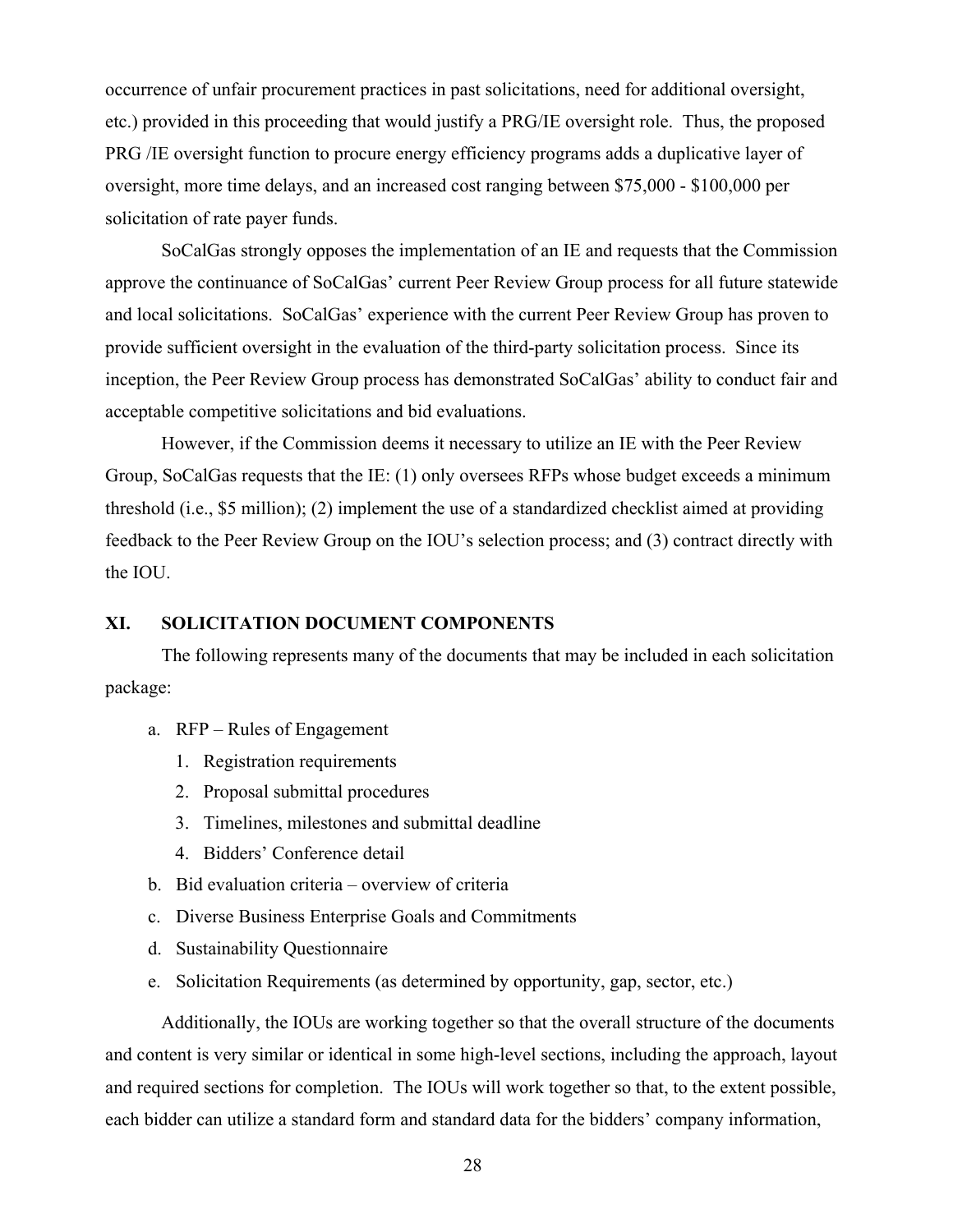including company name, size, revenue, location, etc. This standardization should help the bidders with consistency and increase ease when responding to solicitations that may be issued concurrently.

The other component will be General Terms and Conditions, which are the foundation for contracts that are the result of the solicitation and negotiation process. These are individual to each IOU, but it is anticipated that the following elements will be included as part of the development:

- 1. Contract Budget
- 2. Contract Length with option for extension
- 3. General Terms & Conditions
- 4. Payment Structure
- 5. IP requirements
- 6. Key Performance Indicators
- 7. Annual budget and performance review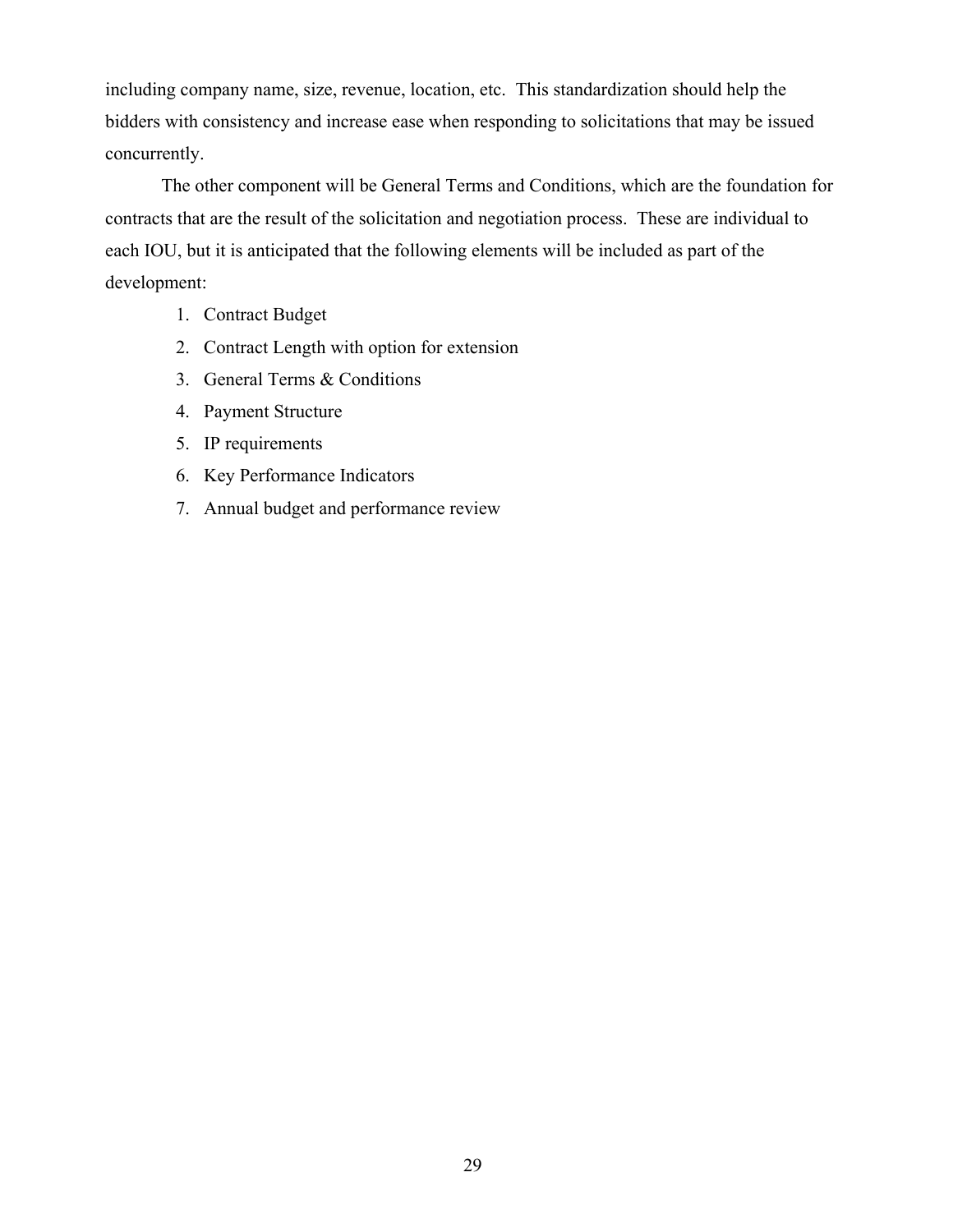# **Appendix 1 – Questions from Energy Division Guidance Document**

**1. If the IOUs are planning to keep a program or component/function in-house, provide an explanation and the reasons why they are not putting this program/component/function out to bid.** 

Future program in-house options will be decided based on the responses received back from SoCalGas' third-party solicitations. Individual programs must be proposed, designed, and implemented by third-party providers based on the program intervention strategies presented in the Business Plan, to qualify under the newly defined third-party requirement. In an effort to provide an effective engagement platform supporting successful program implementation by third-party providers, SoCalGas will retain the following components/functions in order to leverage its core competencies of customer engagement, data analytics, customer outreach, customer audits, rebate processing, engineering and effective contract management.<sup>22</sup> SoCalGas will implement a three-phase solicitation approach beginning in the second quarter of 2018 with the final solicitation scheduled to commence in the second quarter of 2020. This multi-phased approach will aid SoCalGas in determining the future of in-house program services.

**2. Provide an estimated budget for the sector solicitations at the portfolio level. These estimates should reflect the IOUs' best judgment based on the determination of portfolio need.** 

| <b>Program Solicitation</b>                    | <b>Annual Contract Ranges</b>    |  |  |
|------------------------------------------------|----------------------------------|--|--|
| <b>Phase 1: Local Program Solicitation</b>     |                                  |  |  |
| <b>Residential Sector</b>                      | \$9-11 Million                   |  |  |
| Commercial Sector                              | \$3-5 Million                    |  |  |
| Agriculture Sector                             | \$1-3 Million                    |  |  |
| <b>Industrial Sector</b>                       | \$2-4 Million                    |  |  |
| Public Sector                                  | \$1-3 Million                    |  |  |
| <b>Phase 1: Statewide Program Solicitation</b> |                                  |  |  |
| Res New Construction Program                   | \$1-3 Million                    |  |  |
| <b>Emerging Technologies Program</b>           | <b>Not to exceed \$1 Million</b> |  |  |

 <sup>22</sup> *See* Business Plan at 35.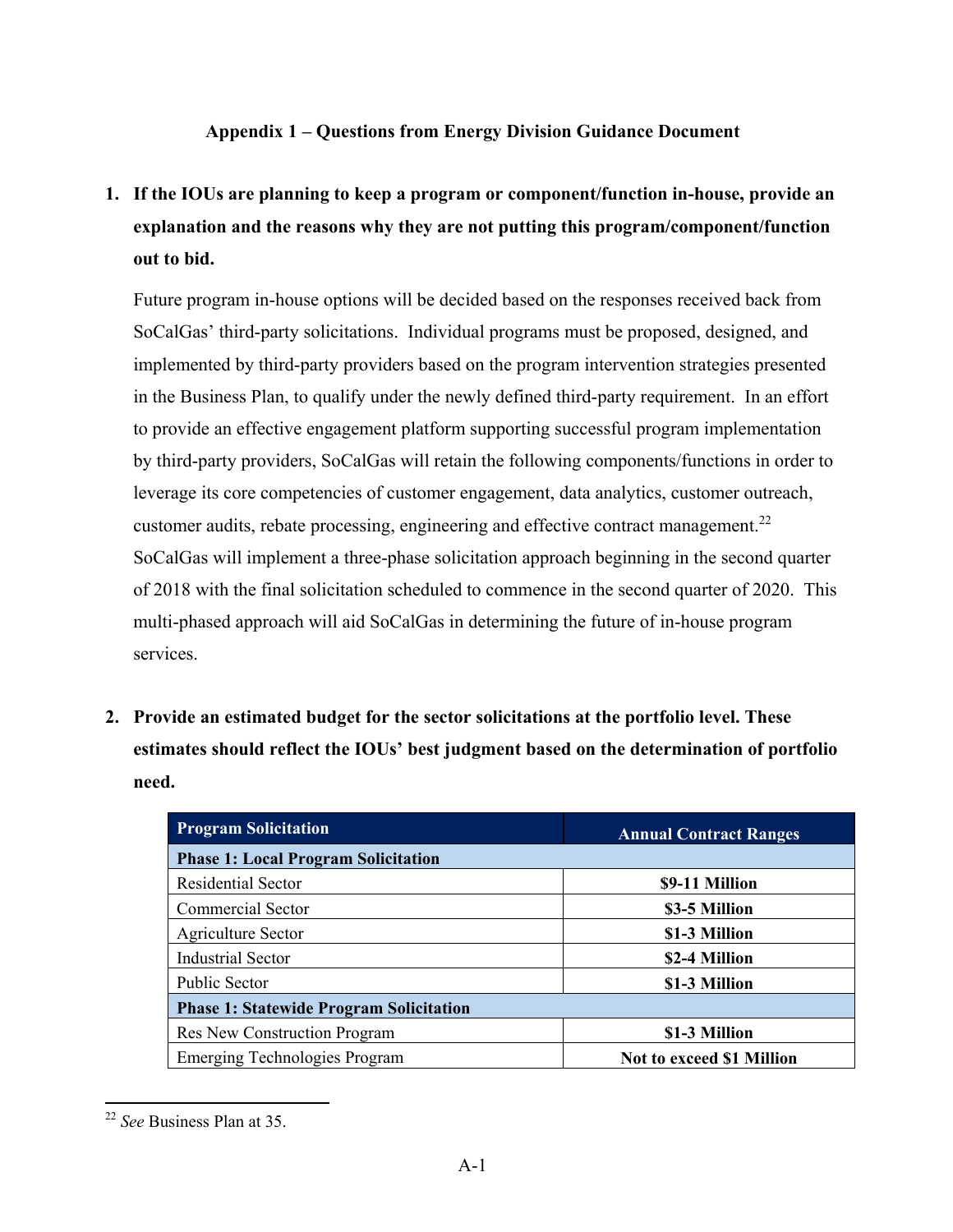| <b>Program Solicitation</b>                     | <b>Annual Contract Ranges</b> |  |  |  |
|-------------------------------------------------|-------------------------------|--|--|--|
| <b>Phase 2: Statewide Program Solicitations</b> |                               |  |  |  |
| Foodservice POS Program                         |                               |  |  |  |
| Downstream Foodservice Program                  | \$5-7 Million                 |  |  |  |
| Midstream Water Heating Program                 |                               |  |  |  |
| <b>Phase 3: Local Program Solicitation</b>      |                               |  |  |  |
| <b>Residential Sector</b>                       | \$1-3 Million                 |  |  |  |
| Commercial Sector                               | \$1-2 Million                 |  |  |  |
| Agriculture Sector                              | \$1-2 Million                 |  |  |  |
| <b>Industrial Sector</b>                        | \$2-4 Million                 |  |  |  |
| <b>Public Sector</b>                            | \$1-2 Million                 |  |  |  |

# **3. To the extent possible, each IOU should describe how their solicitation strategy differs from the other IOU proposals.**

A primary difference between the IOU's solicitation strategy is the proposed two-stage approach at the sector level that includes a broad RFA followed by a more defined RFP. For example, SoCalGas anticipates applying a two-stage RFA/ RFP approach focused on providing guidance on sector, segment, size and strategy. Like SoCalGas, PG&E and SCE also expect to apply an RFA stage to their solicitation process. The solicitation strategy for SDG&E relies on an RFP approach and does not include an RFA stage. The sector-level solicitation timeframes for PG&E and SCE are most aligned, while the solicitation timing for SoCalGas and SCE are staggered further out. Please refer to the IOU solicitation timeline in Attachment 1 for a detailed view of each IOU's planned solicitation schedule.

Additionally, SoCalGas proposes to use an energy efficiency Peer Review Group, rather than a Procurement Review Group and Independent Evaluator (PRG/IE), for solicitation oversight. This discussion can be found in Section X above.

# **4. Identify and include a list of programs that do not count towards the 60% minimum target that will be outsourced.**

SoCalGas does not intend to resolicit all programs at once. SoCalGas aims to create a smooth, seamless transition to the new third-party structure. Solicitations will occur over three phases, that will require certain legacy programs to continue until solicitation for such programs occur. SoCalGas does not have a specific list of programs that will not be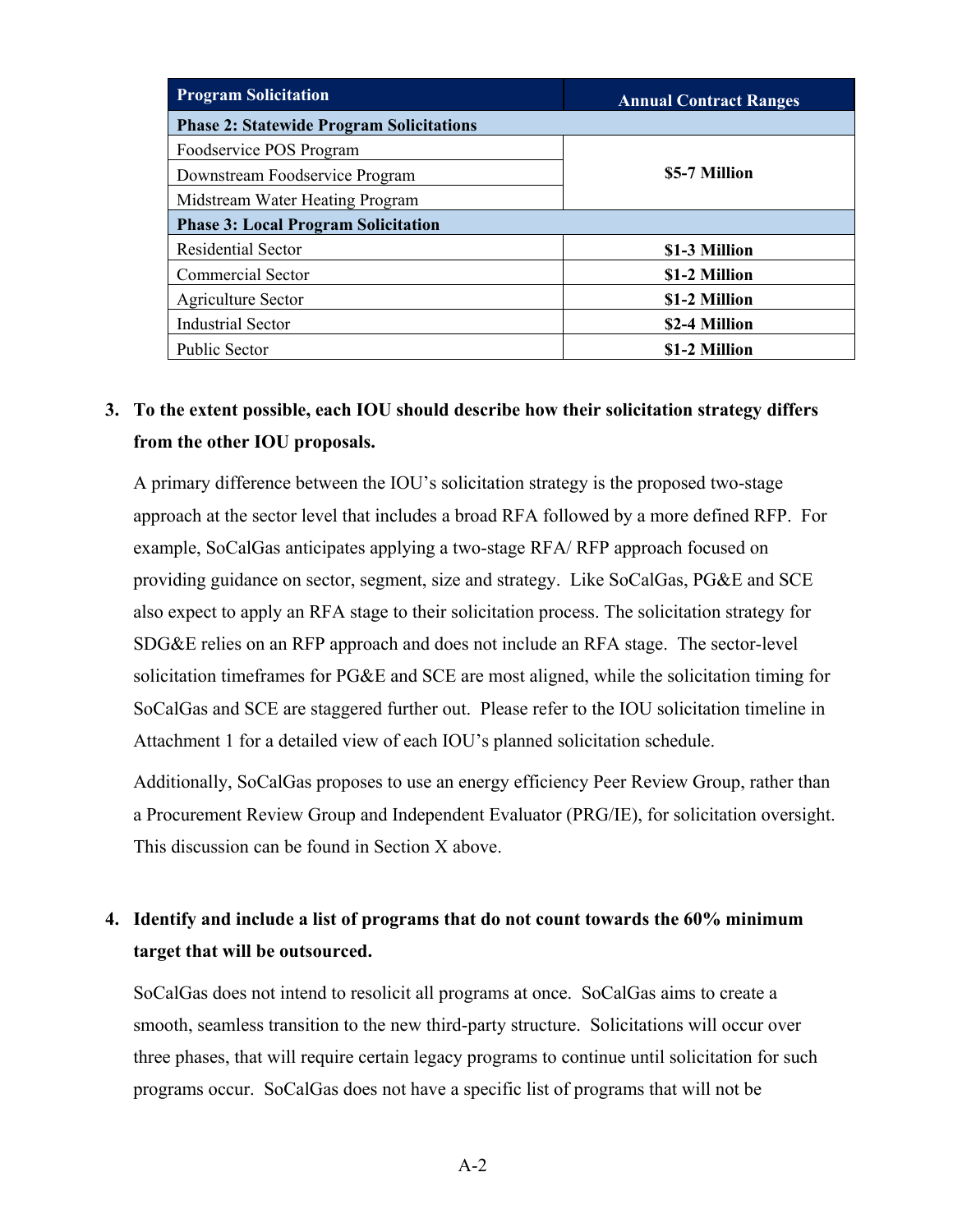outsourced, but rather expects the portfolio to evolve as proposals are received from the thirdparty community.

# **5. Explain how this transition to mostly third-party implemented programs/components/functions could impact the portfolio budget, particularly with respect to administrative costs.**

SoCalGas' Business Plan outlines a solicitation strategy to be conducted in three phases between now and 2020, to obtain new program designs based on the strategies proposed in the Business Plan. It is currently unknown to what extent programs selected through this effort will impact SoCalGas' budget or administrative cost. SoCalGas will monitor its administrative costs as well as other costs, including third-party program costs, by funding categories (i.e., administrative, marketing, direct implementation).

# **6. Identify and include a list of the statewide programs that the IOUs intend to outsource.**

SoCalGas intendeds to outsource the following statewide programs:

- $\bullet$  Emerging Technologies Gas
- Residential New Construction
- Midstream Water Heating
- Midstream Foodservice Point of Sale
- Downstream Foodservice<sup>23</sup>

# **7. Identify the advantages and disadvantages of all IOUs issuing and conducting solicitations at the same time.**

Pursuant to Decision (D.) 16-08-019, PAs will facilitate a smooth transition between existing energy efficiency program activities and the changes outlined in this decision, minimizing program disruptions and avoiding any funding hiatus for ongoing efforts or partnerships.<sup>24</sup> SoCalGas aims to provide a simple and clear structure to the market, and to minimize overloading the ability of vendors to respond to multiple solicitations. Considering the high volume of solicitations anticipated by all IOUs through 2020, SoCalGas believes its phased

<sup>23</sup> *See* Fn. 13.

<sup>24</sup> *See* D.16-08-019 at 112 (OP 14).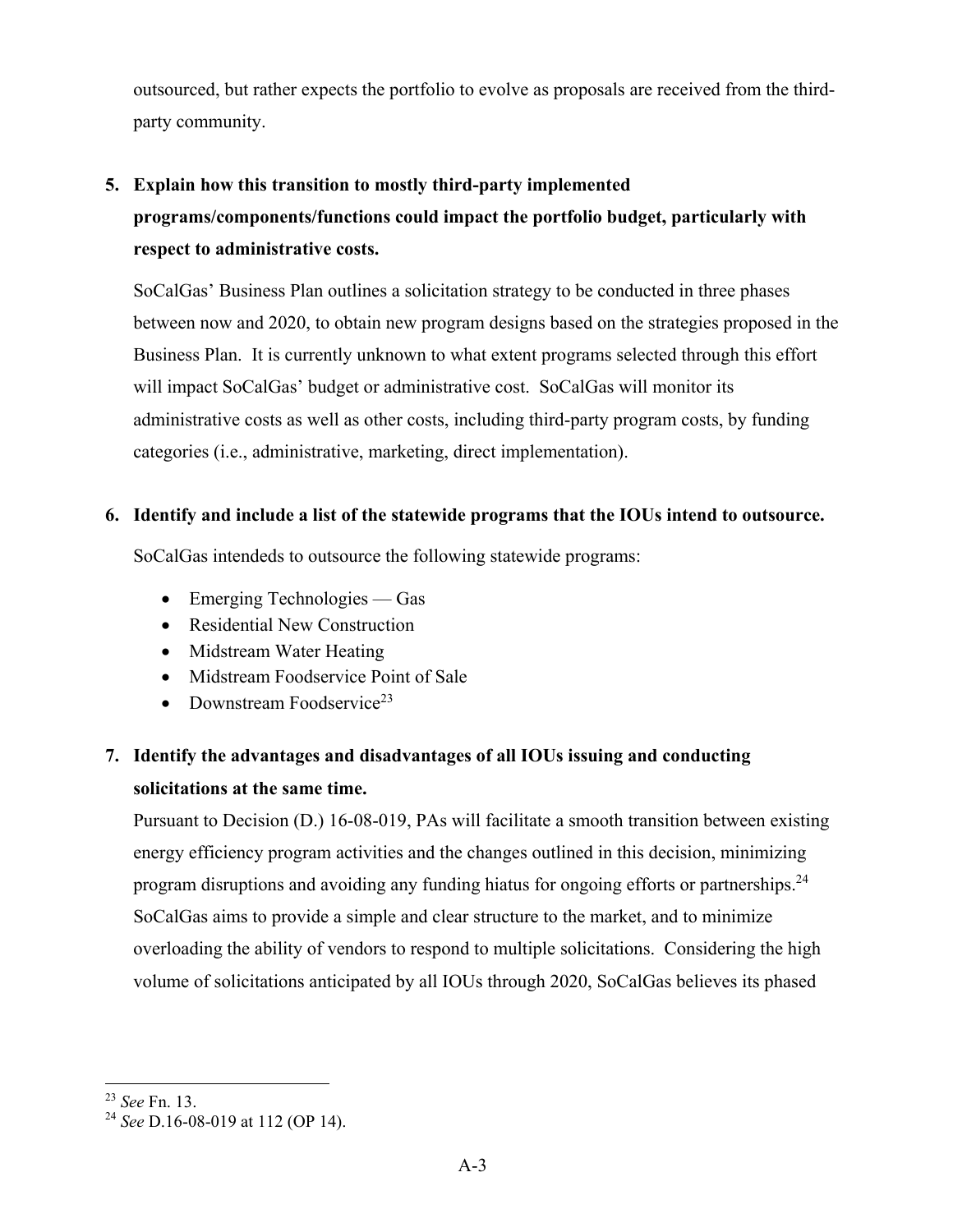solicitation approach is more likely to facilitate a smooth transition to the new third-party model.

**8. Include a joint schedule of proposed solicitations by each program administrator (PA) for each year.** 

Please see Attachment 1 of SoCalGas' Solicitation Plan.

**9. Explain what the relevant programs will look like in 2018, since solicitations will not likely begin until mid-2018. Specifically: identify and describe the types of transition, preparation, etc. activities that are currently underway and/or scheduled to occur. Will current contracts get extended? For how long?** 

As explained in response to Question 4, SoCalGas does not intend to resolicit all programs at once. The intent of SoCalGas is to create a smooth, seamless transition to the new structure. Solicitations will occur over three phases, which will require that certain legacy programs continue until such programs can be resolicited. If the Commission determines that future solicitations will not begin until mid-2018, SoCalGas respectfully requests that current programs set to expire on October 22, 2018, be extended for one full calendar year, assuming there is no IE role added, and assuming the current procedural schedule holds (indicating Commission approval by 2017). SoCalGas requests this extension based on the following:

- a. Solicitations are expected to range between 8-12 months. A mid-2018 solicitation launch would extend SoCalGas past the October 2018 expiration date.
- b. SoCalGas does not currently utilize nor has any previous experience working with an IE. It was announced at the June 16, 2017, Solicitation Workshop that the solicitation and implementation of an IE could take at least an additional 3-6 months. If the Commission requires SoCalGas to utilize an IE, this additional time coupled with the mid-2018 solicitation start date would cause delays and potentially move the Phase 1 solicitations into 2019, making it prohibitive to complete solicitations by October 2018.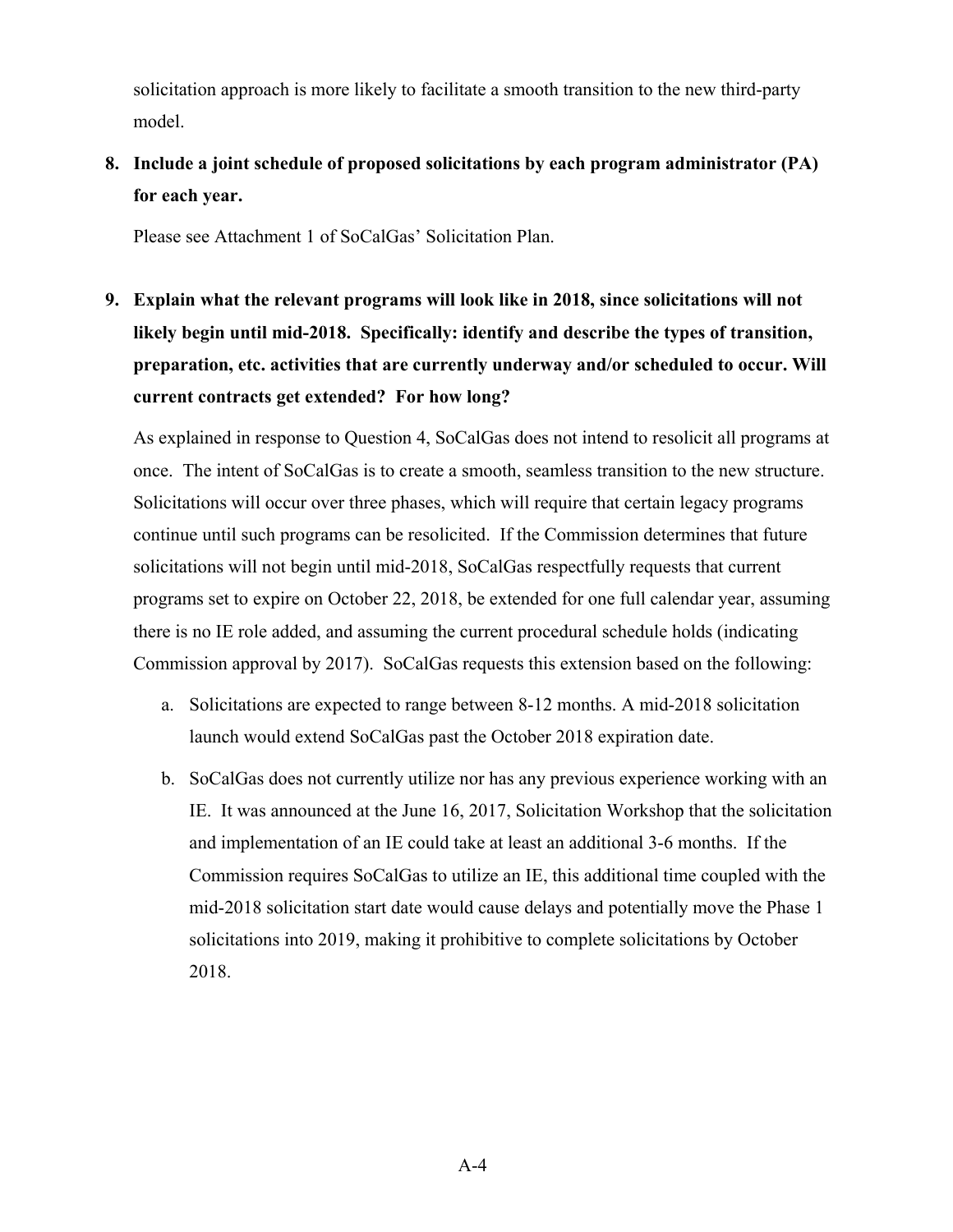**10. IOUs should clearly explain how existing long term contracts will ramp down while the third-party proposals ramp up to meet the 60% target**.

Please see Section VIII – "Transition from One Implementer to Another" above for further transition details.

#### **11. Explain how third-party programs will meet the new definition in 2018:**

SoCalGas plans to resolicit new program strategies using the existing portfolio budget to meet the required 20 percent interim third-party requirement under the new definition.

**12. How will each program administrator ensure cohesion between their business, plan visions and strategies, and third-party designed and implemented programs?** 

Please see each sector section's "Desired Outcome" table above for further clarification.

**13. Provide a description of the type of training/support that will or could be offered to implementers and potential bidders. Will this be offered jointly across the state? Will the training be offered year-round?** 

Please see Section VI. "Outreach & Training" above for further training/support details.

**14. Include a description of the components of the RFPs. Will program administrators develop a 'standard' (user-friendly) RFP template and optional add-ons, and/or one or more non-standard RFP template(s) for more unique solicitations?** 

Please see "Solicitation Type" section above for further RFA/ RFP details.

# **15. Provide an estimate for how many RFPs will be issued each quarter over the next three years.**

Please see Attachment 2, "Expanded Version of SoCalGas Program Concept Offerings for 2018-2020."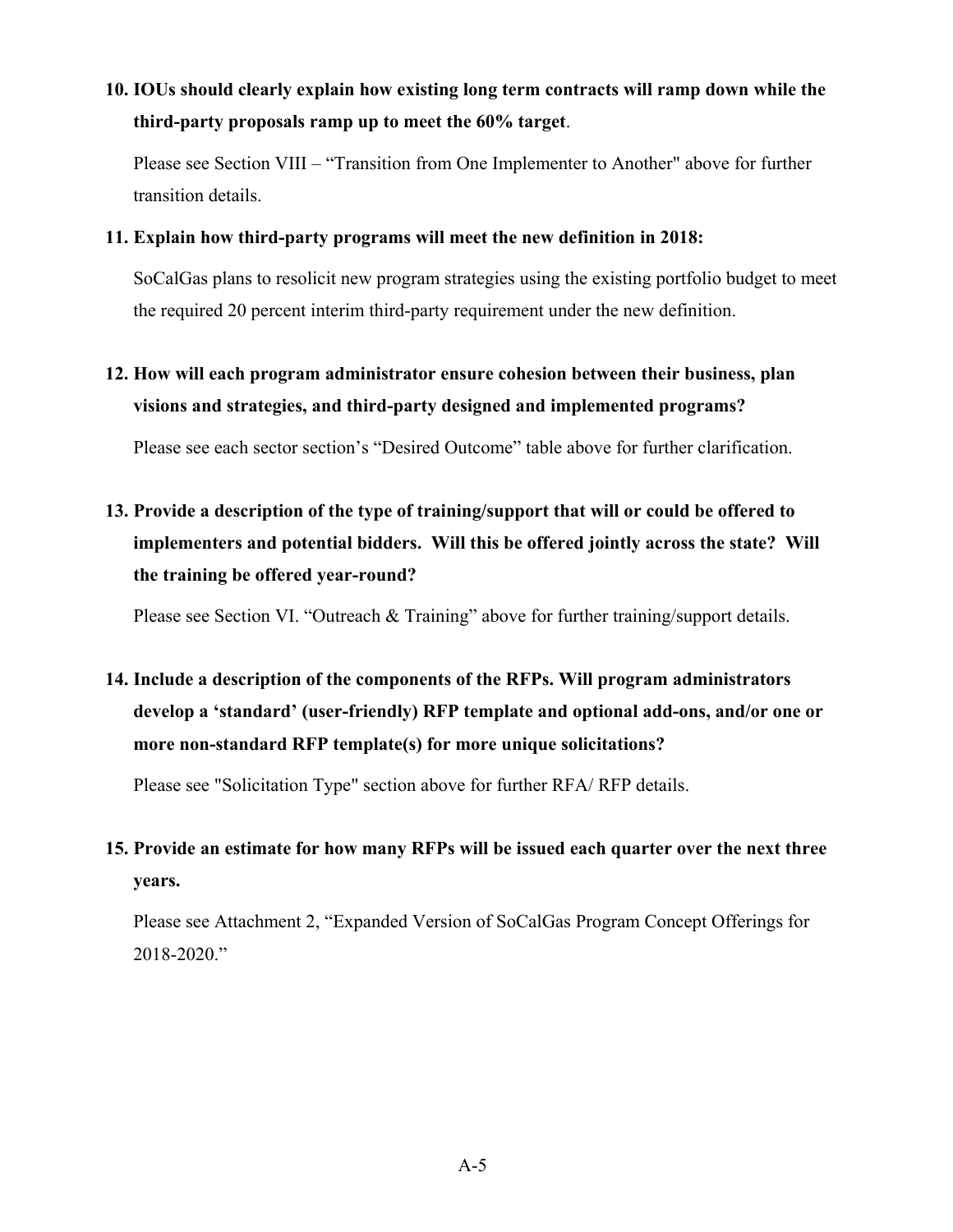# **16. Describe how program administrators will ensure the RFPs will respond to address hard to reach communities or other segments, without direct oversight of designing programs.**

Please see the "Desired Outcome" Tables above for each of the five sectors (Residential, Commercial, Industrial, Agricultural, and Public).

# **17. Include the general scoring criteria and weighting the program administrators propose to use, to evaluate RFPs.**

For general scoring criteria, please refer to "General Scoring Criteria" above for further details. Note: SoCalGas does not include corresponding weighting as these may differ depending on RFP.

# **18. Describe the process if bids received are rejected, i.e., there is no selected bidder to implement a program. What are the steps to fill the program gaps if this happens?**

After the solicitation process is over and no successful bidders are selected, SoCalGas will assume the responsibility of implementing programs to fill portfolio gaps until such time as a new solicitation can be offered. If no programs are offered in the interim by SoCalGas to cover these gaps, this could result in lost EE opportunities.

# **19. Include a description of the additional timing/ramp up process for creating an Independent Evaluation (IE)/Procurement Review Group (PRG) process, if applicable.**

For questions 19-23 below, please see Section X, "Peer Review Group Approach" above, discussing SoCalGas' Solicitation Plan Proposal/SoCalGas' recommendation against the PRG/IE (recommending maintenance of the existing energy efficiency through Peer Review Group structure).

# **20. Explain how many IEs there would be, who holds the contract for the IE, how to ensure the IE has adequate experience in evaluating energy efficiency bids, or other relevant experience.**

Please see response to Q19.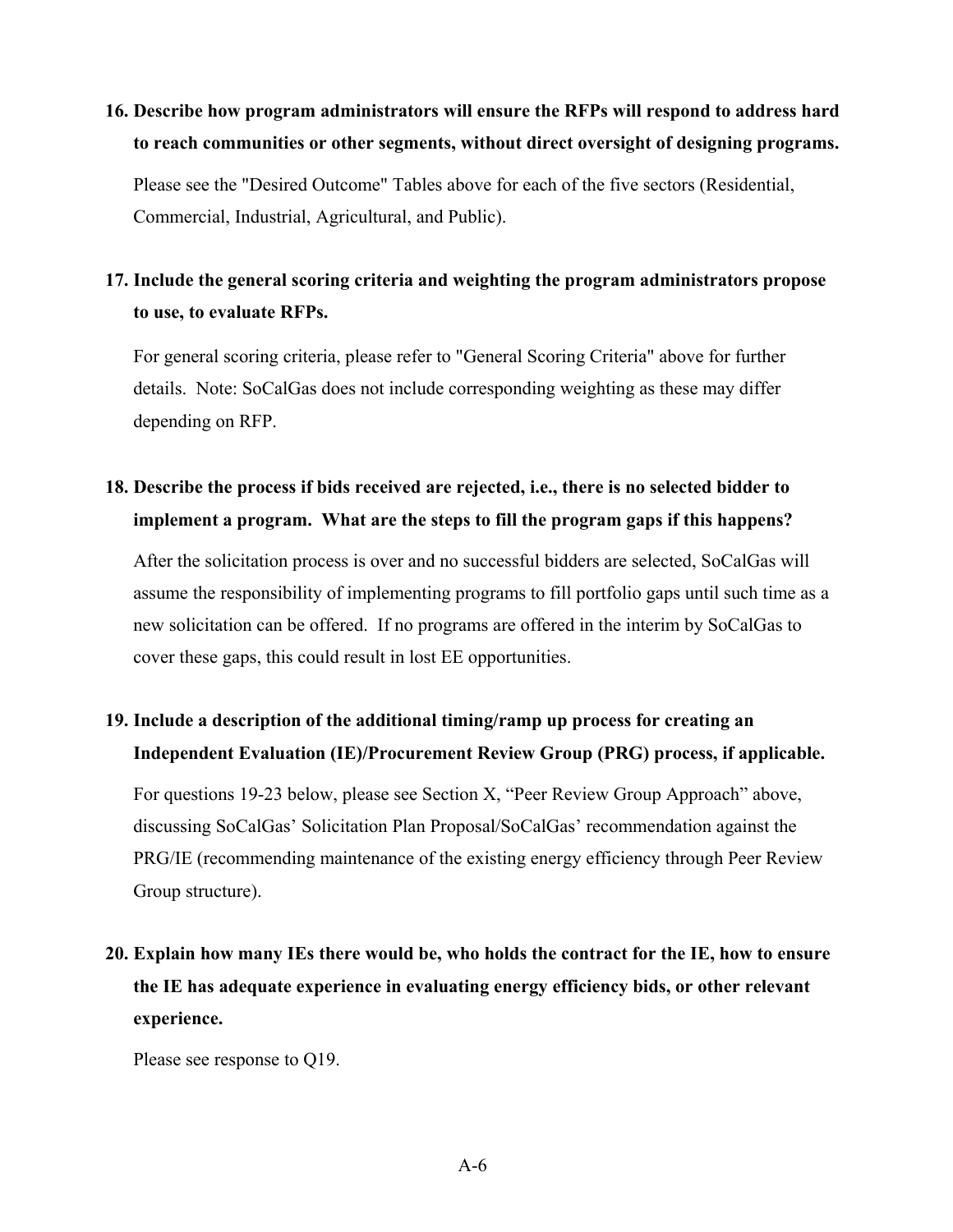**21. Explain what the IE would be reviewing: would they just review for compliance or would they evaluate program design?** 

Please see response to Q19.

**22. Describe how many bids - the IE would be reviewing: should they review a sample or review all, or is there a dollar threshold? If a dollar threshold, explain why this threshold was selected.** 

Please see response to Q19.

# **23. Describe how the IOU IE/PRG process differs from the process that the CPUC currently uses for supply-side procurement.**

The Peer Review Group approach that is currently utilized for both third-party solicitations and EM&V, maintains the Energy Division's role in providing oversight for solicitations and is consistent with the current administrative structure. SoCalGas contends that PRG/IE oversight, on which current electric power procurement relies, is intended for significantly larger contract values for supply-side electric utility power procurement where there is need to safeguard against a utility or its affiliate from self-selection. However, with the Commission's recent policy change to migrate program design and delivery away from the IOUs to the program implementer community, there is no potential for self-selection by the IOUs.

# **24. Is there a risk of a bidder getting selected in two or more different solicitations, to implement programs/serve customers located in a service area shared by an IOU and a REN or CCA? If so, how will the program administrators coordinate to eliminate or mitigate this risk?**

If the bidder is selected by multiple solicitations to a serve shared territory, then SoCalGas expects the IOUs/RENs/CCA to coordinate the implementation activities and arrange for possible co-fund or a cost sharing arrangement. SoCalGas will closely collaborate with the RENs and CCAs in order to mitigate the risk of program solicitation and duplication of program solicitation.

A-7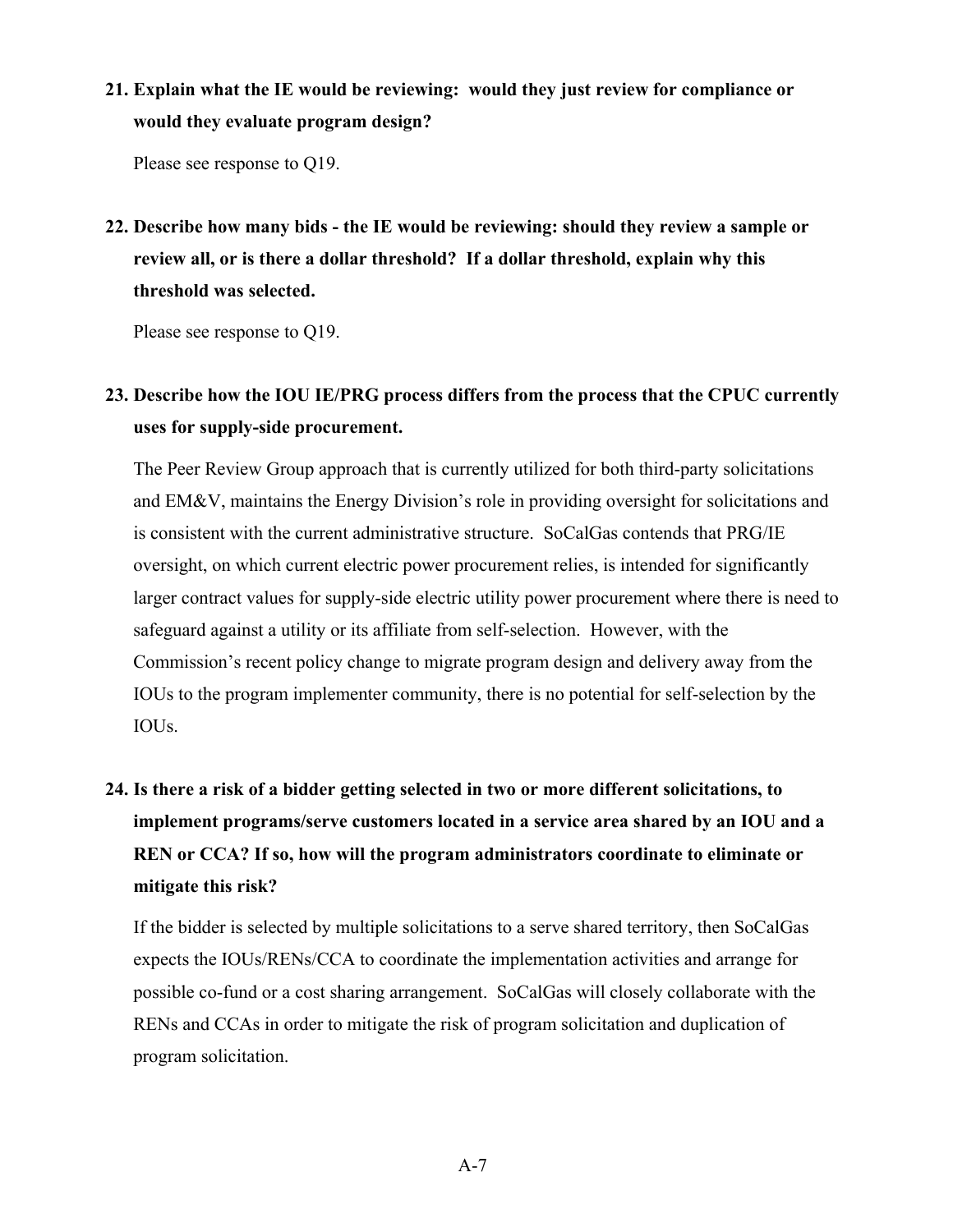# Attachment 1 **Attachment 1**

|                                |                                                |                            | Subsector Focus / Program Concepts / SW Program                                                  |         |         |                |                |                     |                         |                  |                |             |            |            |                                                                       |          |                  |  |
|--------------------------------|------------------------------------------------|----------------------------|--------------------------------------------------------------------------------------------------|---------|---------|----------------|----------------|---------------------|-------------------------|------------------|----------------|-------------|------------|------------|-----------------------------------------------------------------------|----------|------------------|--|
|                                | Description                                    | Sector                     |                                                                                                  | Q3 2017 | Q4 2017 | 01 2018        | Q2 2018        | Q3 2018             | Q1 2019<br>Q4 2018      | 02 2019          | 03 2019        |             |            |            | asser as a mean a mean assert as a mean as a mean as a mean as a mean |          |                  |  |
| DINT                           | Statewide RFI                                  | Platform                   | $SW - Des$                                                                                       | RFI     |         |                |                |                     |                         |                  |                |             |            |            |                                                                       |          |                  |  |
| YG&E<br>PG&E                   | Statewide Program RFP                          | Cross Cutting              | SW - Codes and Standards Title 24 - Phase 1<br>SW - Codes and Standards Title 24 - Phase 2       |         | Start   | E 5            | Launch         | <b>G</b>            |                         |                  |                |             |            |            |                                                                       |          |                  |  |
|                                | Statewide Program RFP<br>Open Sector RFA / RFP | Cross Cutting              | Large Office / High Tech / Regional SMB                                                          |         |         |                | Start          | Launch              |                         |                  |                |             |            |            |                                                                       |          |                  |  |
| <b>PRS</b><br><sup>3</sup> G&E | Open Sector RFA / RFP                          | Commercial<br>Industrial   | Food Processing / Petroleum                                                                      |         |         | RFA            |                | <b>BBB</b>          | Launch<br>Launch        |                  |                |             |            |            |                                                                       |          |                  |  |
| XG&E                           | Open Sector RFA / RFP                          | Residential                | Single Family / Multi-Family                                                                     |         |         |                | Start<br>Start |                     | Launch                  |                  |                |             |            |            |                                                                       |          |                  |  |
| <b>PG&amp;E</b>                | Statewide Prog RFA / RFP                       | <b>Cross Cutting</b>       | SW - WE&T Career Connection:                                                                     |         |         |                |                | Start               | E                       | Launch           |                |             |            |            |                                                                       |          |                  |  |
| G&E                            | Statewide Prog RFA / RFP                       | <b>Public Sector</b>       | SW - State of California Partnership                                                             |         |         |                |                | Start               | E                       | Launch           |                |             |            |            |                                                                       |          |                  |  |
| PG&E                           | Open Sector RFA / RFP                          | <b>Public Sector</b>       | K-12/Government                                                                                  |         |         |                | RFA            | Start               | End                     | Launch           |                |             |            |            |                                                                       |          |                  |  |
| <b>PG&amp;E</b>                | Open Sector RFA / RFP                          | Agricultural               | Dairies / Wineries / Breweries                                                                   |         |         |                |                | Start               | E                       | Launch           |                |             |            |            |                                                                       |          |                  |  |
| PG&E                           | Open Sector RFA / RFP                          | Cross Cutting              | C&S/WE&T/ET                                                                                      |         |         |                |                | Start               | End                     | Launch           |                |             |            |            |                                                                       |          |                  |  |
| YG&E                           | Open Sector RFA / RFP                          | Commercial                 | Retail / Healthcare / Hospitality                                                                |         |         |                |                |                     | Start                   |                  |                | Launch      |            |            |                                                                       |          |                  |  |
| PG&E                           | Open Sector RFA / RFP                          | Industrial                 | Manufacturing                                                                                    |         |         |                |                | EA                  | Start                   |                  | <b>BBB</b>     | Launch      |            |            |                                                                       |          |                  |  |
| PG&E                           | Open Sector RFA / RFP                          | Residential                | Single Family / Multi-Family                                                                     |         |         |                |                |                     | Start                   |                  |                | Launch      |            |            |                                                                       |          |                  |  |
| <b>PG&amp;E</b>                | Statewide Program RFP                          | <b>Cross Cutting</b>       | W - Codes and Standards Title 20                                                                 |         |         |                |                |                     | Start                   |                  | End            | Launch      |            |            |                                                                       |          |                  |  |
| PG&E                           | Statewide Prog RFA / RFP                       | Cross Cutting              | SW - WE&T Workforce Readiness                                                                    |         |         |                |                |                     |                         |                  | Start          |             |            | Launch     |                                                                       |          |                  |  |
| YG&E                           | Open Sector RFA / RFP                          | <b>Cross Cutting</b>       | C&S/WE&T/ET                                                                                      |         |         |                |                |                     |                         |                  |                |             | <b>BBB</b> | Launch     |                                                                       |          |                  |  |
| <b>PG&amp;E</b>                | Open Sector RFA / RFP                          | Public Sector              | K-12 / Government                                                                                |         |         |                |                |                     |                         | RFA              | Start<br>Start |             |            | Launch     |                                                                       |          |                  |  |
| YGRE                           | Open Sector RFA / RFP                          | Agricultural               | Greenhouses / Crop Production                                                                    |         |         |                |                |                     |                         |                  | Start          |             | <b>E</b>   | Launch     |                                                                       |          |                  |  |
| <b>PG&amp;E</b>                | All Sector RFA                                 | $\overline{4}$             | Ongoing                                                                                          |         |         |                |                |                     |                         |                  |                | RFA         |            |            |                                                                       |          |                  |  |
|                                | Open Sector RFA / RFP                          | Commercial                 | ercial New<br>$W - \text{Co}$                                                                    |         |         | ă              |                | Launch<br>꾊         |                         |                  |                |             |            |            |                                                                       |          |                  |  |
|                                | Open Sector RFA / RFP                          | Industrial                 |                                                                                                  |         | RFA     | Start          |                | Launch<br>E         |                         |                  |                |             |            |            |                                                                       |          |                  |  |
|                                | Open Sector RFA / RFP                          | Residential                | W - Lighting Program                                                                             |         |         | Ĕ              |                | Launch<br>F         |                         |                  |                |             |            |            |                                                                       |          |                  |  |
|                                | Open Sector RFA / RFP                          | <b>Public Sector</b>       | bing<br>W - Gov. & Inst. Partnerships and Water/Wastwater Pun                                    |         |         |                |                | Start               | E                       | Launch           |                |             |            |            |                                                                       |          |                  |  |
|                                | Statewide Prog RFA / RFP                       | Cross Cutting              | <b>lectric Emerging Technologies</b>                                                             |         |         |                | RFA            | Ã                   | <b>End</b>              | Launch           |                |             |            |            |                                                                       |          |                  |  |
|                                | Open Sector RFA / RFP                          | Agricultural               |                                                                                                  |         |         |                |                | RFA                 | Ĕ                       |                  | ē              | Launch      |            |            |                                                                       |          |                  |  |
|                                | All Sector RFA                                 | $\bar{a}$                  | Future Targeted RFPs as Needed (per RFA results)                                                 |         |         |                |                |                     |                         | RFA              |                |             |            |            |                                                                       |          |                  |  |
|                                | Local RFA/RFP                                  | Residential                | Efficient Home Rating / DA Commun<br>Whole Building / Residential DI / Prescriptive Incentives / |         |         |                |                | ョ<br>Start          |                         | Launch           |                |             |            |            |                                                                       |          |                  |  |
| <b>pCalGas</b>                 | Local RFA/RFP                                  | Commercial                 | DA Community Outreach / Small Commercial Standard and Comprehensive DI / Segment Solu            |         |         |                |                | Emal                |                         | Launch           |                |             |            |            |                                                                       |          |                  |  |
| CalGas                         | Local RFA/RFP                                  | Agricultural               | Small Ag Outreach / Urban Ag & Small Green Houses                                                |         |         |                | RFA            | 3<br>Start<br>Start |                         | Launch           |                |             |            |            |                                                                       |          |                  |  |
| <b>CalGas</b>                  | Local RFA/RFP                                  | Industrial                 | acility Upgrade<br>Small Industrial Upgrades / Med & Large Food Beverage F                       |         |         |                |                | Emal<br>Start       |                         | Launch           |                |             |            |            |                                                                       |          |                  |  |
| CalGas                         | Local RFA/RFP                                  | Public                     | DA Community Outreach / DI Public Facilities / Tech, Policy & Plan Assistance / Public Perform   |         |         |                |                | ョ<br>Start          |                         | Launch           |                |             |            |            |                                                                       |          |                  |  |
| CalGas                         | Statewide Program RFP                          | Residential                | SW - Res New Construction                                                                        |         |         |                |                | Start<br>RFA        | $\overline{\mathbf{g}}$ |                  | Launch         |             |            |            |                                                                       |          |                  |  |
| CalGas                         | Statewide Program RFP                          | Non-Resource               | SW - Gas Emerging Technologies                                                                   |         |         |                |                | ă                   | E                       |                  | Launch         |             |            |            |                                                                       |          |                  |  |
| CalGas                         | Statewide Program RFP                          | Commercial                 | SW - Foodservice POS                                                                             |         |         |                |                |                     |                         |                  | Start          | <b>G</b> G  |            | Launch     |                                                                       |          |                  |  |
| CalGas                         | Statewide Program RFP                          | Commercial                 | SW - Downstream Food Service                                                                     |         |         |                |                |                     |                         | RFA              | Start          |             |            | Launch     |                                                                       |          |                  |  |
| CalGas                         | Statewide Program RFP                          | Commercial                 | SW - Midstream Water Heating                                                                     |         |         |                |                |                     |                         |                  | Start          | Emd         |            | Launch     |                                                                       |          |                  |  |
| CalGas                         | Local RFA/RFP                                  | Residential                |                                                                                                  |         |         |                |                |                     |                         |                  |                |             |            |            | Start                                                                 | F        | Launch           |  |
| CalGas                         | Local RFA/RFP                                  | Commercial                 |                                                                                                  |         |         |                |                |                     |                         |                  |                |             |            |            | Start                                                                 | End      | Launch           |  |
| CalGas<br><b>SCalGas</b>       | Local RFA/RFP<br>Local RFA/RFP                 | Agricultural<br>Industrial |                                                                                                  |         |         |                |                |                     |                         |                  |                |             |            | RFA        | Start<br>Start                                                        | E<br>End | Launch<br>Launch |  |
| <b>CalGas</b>                  | Local RFA/RFP                                  | Public                     |                                                                                                  |         |         |                |                |                     |                         |                  |                |             |            |            | Start                                                                 | E        | Launch           |  |
| DG&E                           | Statewide Program RFP                          | Commercial                 | SW - Upstream-Midstream Commercial HVAC                                                          |         |         |                |                | <b>End</b>          |                         |                  |                |             |            |            |                                                                       |          |                  |  |
| DG&E                           | Statewide Program RFP                          | Residential                | SW - Upstream-Midstream Residential HVAC                                                         |         |         | Start<br>Start |                | $\mathbb{E}$        |                         | Launch<br>Launch |                |             |            |            |                                                                       |          |                  |  |
| DG&E                           | Statewide Program RFP                          | Residential                | SW - Plug Load and Appliances                                                                    |         |         | Start          |                | Launch<br>Gnd       |                         |                  |                |             |            |            |                                                                       |          |                  |  |
| DG&E                           | Open Sector RFP                                | Commercial                 | SMB / Direct Install                                                                             |         |         | Start          |                | End                 |                         | Launch           |                |             |            |            |                                                                       |          |                  |  |
| DG&E                           | Open Sector RFP                                | Residential                | Multi-Family and Low Income Residential                                                          |         |         |                | Start          |                     | e e                     |                  | Launch         |             |            |            |                                                                       |          |                  |  |
| DG&E                           | Open Sector RFP                                | Cross Cutting              | <b>WE&amp;T</b>                                                                                  |         |         |                | Start          |                     |                         |                  | Launch         |             |            |            |                                                                       |          |                  |  |
| DG&E                           | Open Sector RFP                                | Commercial                 | Commercial Real Estate                                                                           |         |         |                |                | Start               | E E                     | Launch           |                |             |            |            |                                                                       |          |                  |  |
| <b>JBOOK</b>                   | Open Sector RFP                                | TBD                        | IDEEA 365                                                                                        |         |         |                |                | Start               |                         | Launch           |                |             |            |            |                                                                       |          |                  |  |
| DG&E                           | Statewide Program RFP                          | Residential                | <b>JAV-HVAC</b>                                                                                  |         |         |                |                |                     | Start                   |                  |                | Emd         |            | Launch     |                                                                       |          |                  |  |
| <b>JBOOK</b>                   | Open Sector RFP                                | Residential                | EUC, Behavioral, CMPH                                                                            |         |         |                |                |                     | Start                   |                  |                | F           |            | Launch     |                                                                       |          |                  |  |
| DG&E<br><b>DG&amp;E</b>        | Open Sector RFP                                | Agricultural<br>Industrial | Agriculture                                                                                      |         |         |                |                |                     | Start<br>Start          |                  | <b>BB</b>      | Launch      |            |            |                                                                       |          |                  |  |
| <b>DG&amp;E</b>                | Open Sector RFP<br>Open Sector RFP             | Commercial                 | Core Commercial Programs<br>Industrial                                                           |         |         |                |                |                     | Start                   |                  |                | Launch<br>G |            | Launch     |                                                                       |          |                  |  |
| DG&E                           | Open Sector RFP                                | Residential                | Residential Lighting                                                                             |         |         |                |                |                     |                         |                  | Start          |             |            | <b>End</b> |                                                                       | Launch   |                  |  |
| <b>DG&amp;E</b>                | Open Sector RFP<br>Open Sector RFP             | TBD                        | IDEEA 365                                                                                        |         |         |                |                |                     |                         |                  | Start          |             | E          | Launch     |                                                                       |          |                  |  |
| <b>SDG&amp;E</b>               |                                                | BD                         | IDEEA 365                                                                                        |         |         |                |                |                     |                         |                  |                |             |            |            | Start                                                                 |          |                  |  |

Attachment 1 Attachment 1